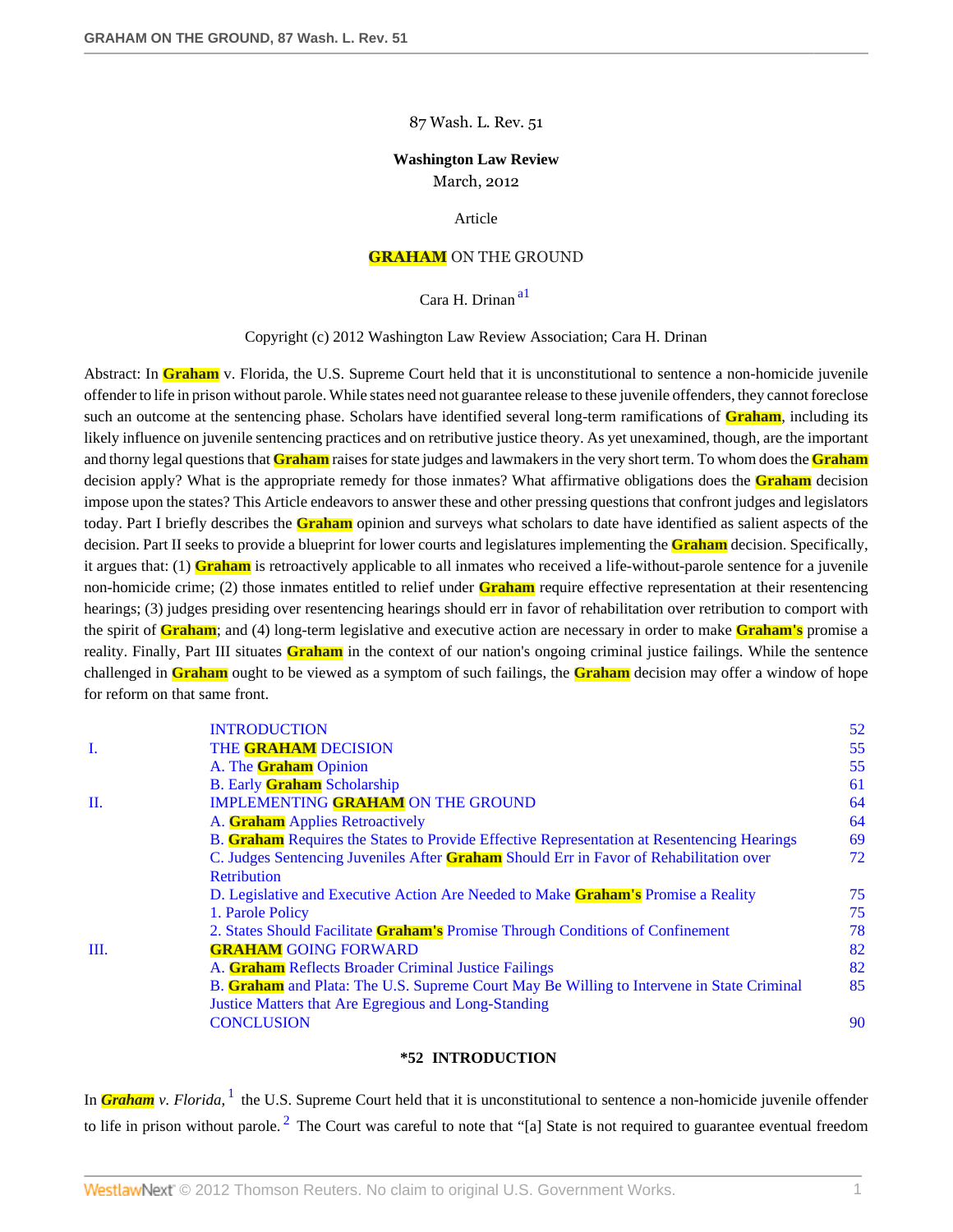<span id="page-1-0"></span>to a juvenile offender convicted of a nonhomicide crime," but it must provide the offender with "some meaningful opportunity to obtain release based on demonstrated maturity and rehabilitation." [3](#page-14-3) Dissenting in **Graham**, Justice Thomas objected to the Court's newly crafted categorical Eighth Amendment rule on several grounds, including the concern that the decision was destined to raise a host of vexing collateral legal issues:

The Court holds that "[a] State is not required to guarantee eventual freedom to a juvenile offender convicted of a nonhomicide crime," but must provide the offender with "some meaningful opportunity to obtain release based on demonstrated maturity and rehabilitation." But what, exactly, does such a "meaningful" opportunity entail? When must it occur? And what Eighth Amendment principles will govern review by the parole boards the Court now demands that States empanel? The Court **\*53** provides no answers to these questions, which will no doubt embroil the courts for years. [4](#page-14-4)

<span id="page-1-3"></span><span id="page-1-2"></span><span id="page-1-1"></span>As Justice Thomas predicted, lower courts and legislatures have struggled with how to implement the decision since **Graham** was decided in 2010. To begin, there is the question of who benefits from the **Graham** decision.<sup>[5](#page-14-5)</sup> Courts are split on the question whether **Graham** is retroactively applicable, <sup>[6](#page-14-6)</sup> while recent changes in state law have enlarged the pool of inmates to whom **Graham** applies. [7](#page-15-0)

<span id="page-1-5"></span><span id="page-1-4"></span>At the same time, judges must determine what sentences are constitutional after **Graham** for non-homicide juvenile offenders. The **Graham** Court held that a judge may not impose a life-without-parole sentence on a non-homicide juvenile offender, but what about a parole-eligible life sentence? Or a sentence of seventy-five years? Since the Court announced the **Graham** decision, close to twenty juvenile inmates in Florida have been resentenced, and there has been a wide range of sentences imposed: while one inmate received a resentence of 30 years, another received a resentence of 170 years. <sup>[8](#page-15-1)</sup> Despite Justice Alito's contention that "[n]othing in the Court's opinion affects the imposition of a sentence to a term of years without the possibility of parole,"<sup>[9](#page-15-2)</sup> the logic of the majority's opinion suggests that there must, in fact, be an upper limit on what sentences will comport with **Graham**. <sup>[10](#page-15-3)</sup> State court judges are faced with discerning what that upper limit is, and, as one Florida judge presiding over a juvenile sentencing said, "It's a huge dilemma."<sup>[11](#page-15-4)</sup>

<span id="page-1-10"></span><span id="page-1-9"></span><span id="page-1-8"></span><span id="page-1-7"></span><span id="page-1-6"></span>**\*54** State lawmakers are also grappling with an appropriate response to **Graham**. For example, in Florida, where most of the inmates affected by the **Graham** decision are incarcerated, the state legislature had previously eliminated parole for most felony convicts. [12](#page-15-5) At the very least, **Graham** suggests that parole needs to be available for juvenile offenders under state law, and states housing **Graham** inmates <sup>[13](#page-15-6)</sup> need to craft an appropriate parole protocol specific to juvenile offenders. Florida Representative Michael Weinstein proposed legislation that would give juvenile defendants affected by the **Graham** decision the opportunity for parole after twenty-five years, assuming the inmates met certain criteria, such as good behavior in prison and obtaining a GED. <sup>[14](#page-15-7)</sup> The Florida Prosecuting Attorneys Association similarly suggested giving juvenile convicts the possibility of parole after twenty years, but then-Governor Charlie Crist rejected both proposals as too lenient. [15](#page-15-8) A "**Graham** Law" is pending before Florida's legislature, but lawmakers have not been able to agree on the meaning of terms such as "maturity, rehabilitation and parole," all of which are crucial to pending legislation.<sup>[16](#page-15-9)</sup>

<span id="page-1-16"></span><span id="page-1-15"></span><span id="page-1-14"></span><span id="page-1-13"></span><span id="page-1-12"></span><span id="page-1-11"></span>Even if legislators can agree on a law to guide judges in their sentencing decisions, the **Graham** Court's aspiration demands additional measures. In particular, the **Graham** decision placed great emphasis on the theme of rehabilitation and the promise of possible, if not eventual, release.  $^{17}$  $^{17}$  $^{17}$  Justice Kennedy wrote that "[t]he juvenile should not be deprived of the opportunity to achieve maturity of judgment and self-recognition of human worth and potential." <sup>[18](#page-15-11)</sup> Without even the possibility of future release, he further explained, juvenile offenders have no incentive to "become . . . responsible individual[s]" or to engage in the "considered reflection which is the foundation for remorse, **\*55** renewal, and rehabilitation." [19](#page-15-12) In light of this language, the Court's decision imposes certain affirmative obligations on the states. Not only must the states leave open the possibility of eventual release, but they must also create the opportunity for reflection and maturity through appropriate conditions of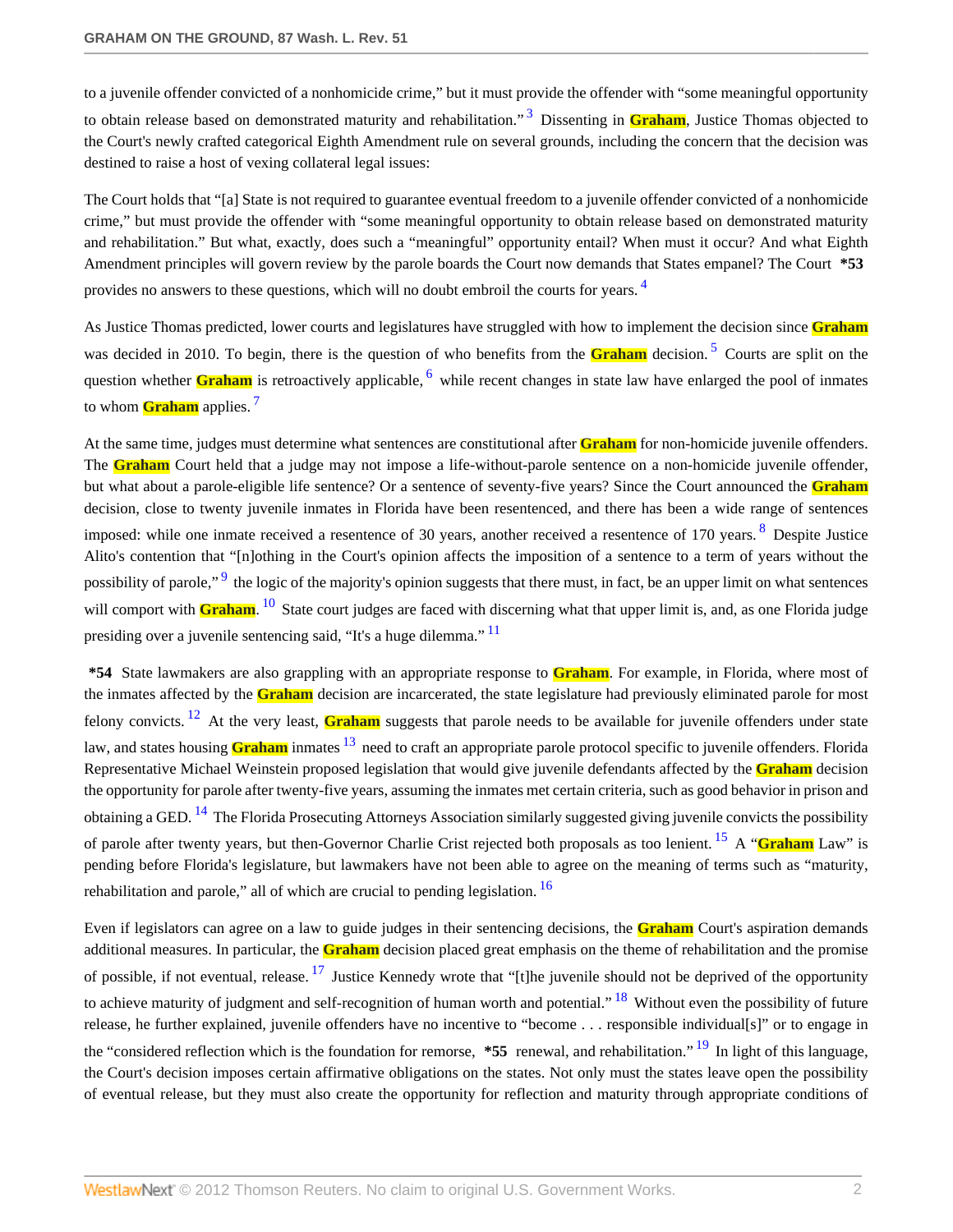<span id="page-2-3"></span><span id="page-2-2"></span>confinement for juvenile offenders.<sup>[20](#page-15-13)</sup> This is a daunting task, as most states are barely able to ensure the physical safety of their juvenile inmates,  $21$  let alone facilitate their healthy maturation.

In these ways, Justice Thomas was correct: the **Graham** decision has raised a host of collateral legal issues that state judges, legislatures, and policymakers need to address. These issues--the tasks of implementing **Graham** on the ground--are the focus of this Article.

This Article proceeds in three parts. Part I briefly describes the **Graham** opinion and surveys what scholars to date have identified as salient aspects of the decision. Part II seeks to provide a blueprint for lower courts and legislatures implementing the **Graham** decision. Specifically, it argues that: (1) **Graham** is retroactively applicable to all inmates who received a life-without-parole sentence for a non-homicide juvenile crime; (2) those inmates entitled to relief under **Graham** require effective representation at their resentencing hearings so that their full life pictures can be presented; (3) judges presiding over resentencing hearings should err on the side of rehabilitation over retribution to comport with the spirit of **Graham**; and (4) long-term legislative and executive action are necessary to make **Graham's** promise a reality. Finally, Part III suggests two broader lenses through which to view **Graham**. First, it suggests that **Graham** should be viewed as a symptom of our nation's ongoing criminal justice failings. Second, it argues that, when read alongside the U.S. Supreme Court's recent decision in Brown v. Plata, [22](#page-15-15) the **Graham** decision provides some hope for broader criminal justice reform.

#### <span id="page-2-18"></span><span id="page-2-17"></span><span id="page-2-16"></span><span id="page-2-14"></span><span id="page-2-13"></span><span id="page-2-12"></span><span id="page-2-10"></span><span id="page-2-9"></span><span id="page-2-8"></span><span id="page-2-7"></span>**I. THE GRAHAM DECISION**

## <span id="page-2-4"></span><span id="page-2-1"></span><span id="page-2-0"></span>**A. The Graham Opinion**

<span id="page-2-6"></span><span id="page-2-5"></span>At the age of sixteen, Terrance J. **Graham** and three other adolescents **\*56** attempted to rob a restaurant in Jacksonville, Florida. [23](#page-15-16) In the course of the attempted robbery, **Graham's** accomplice struck the restaurant manager in the head twice with a metal bar. [24](#page-15-17) **Graham** was arrested for attempted robbery, and the prosecutor elected to charge him as an adult. [25](#page-15-18) **Graham** was charged with armed burglary with assault or battery and attempted armed robbery; he faced a maximum sentence of life imprisonment without the possibility of parole.  $26$  He pleaded guilty to both charges under a plea agreement that resulted in three years probation and required him to serve the first twelve months of his probation in county jail.  $27$  Because of time **Graham** had served while awaiting trial, he was released six months after his sentence. [28](#page-15-21) Less than six months later, **Graham** was allegedly involved in another robbery, and his probation officer reported to the trial court that **Graham** had violated the conditions of his probation.<sup>[29](#page-15-22)</sup> Graham was a few weeks shy of eighteen when the probation violations were reported.<sup>[30](#page-15-23)</sup>

<span id="page-2-15"></span><span id="page-2-11"></span>One year later, a different trial court judge presided over a trial regarding **Graham's** alleged probation violations. [31](#page-15-24) **Graham** maintained that he had not been involved in the robbery, but he did admit to fleeing from police.  $32$  The trial court found that **Graham** violated his probation by committing a home invasion robbery, possessing a firearm, and associating with persons engaged in criminal activity. [33](#page-16-1) Under Florida law, without a downward departure by the judge, **Graham** was eligible for a sentence ranging from five years to life imprisonment without the possibility of parole.<sup>[34](#page-16-2)</sup> The State recommended that **Graham** receive thirty years on the armed burglary count and fifteen years on the attempted armed robbery count, while the Florida Department of Corrections recommended that **Graham** receive only a four-year **\*57** sentence. [35](#page-16-3) Instead, the trial court judge sentenced **Graham** to life imprisonment for the armed burglary and fifteen years for the attempted armed robbery. <sup>[36](#page-16-4)</sup> Because Florida abolished its parole system in 2003, [37](#page-16-5) **Graham's** life sentence meant that he had no possibility of release unless he was granted executive clemency.  $\frac{38}{9}$  $\frac{38}{9}$  $\frac{38}{9}$ 

<span id="page-2-22"></span><span id="page-2-21"></span><span id="page-2-20"></span><span id="page-2-19"></span>The question presented to the U.S. Supreme Court in **Graham's** case was whether a life-without-parole sentence was permissible for a non-homicide juvenile offender.<sup>[39](#page-16-7)</sup> Writing for the majority, Justice Kennedy held that the Constitution categorically forbids such a sentence. [40](#page-16-8) First, he explained that the Eighth Amendment bars both "barbaric" punishments and punishments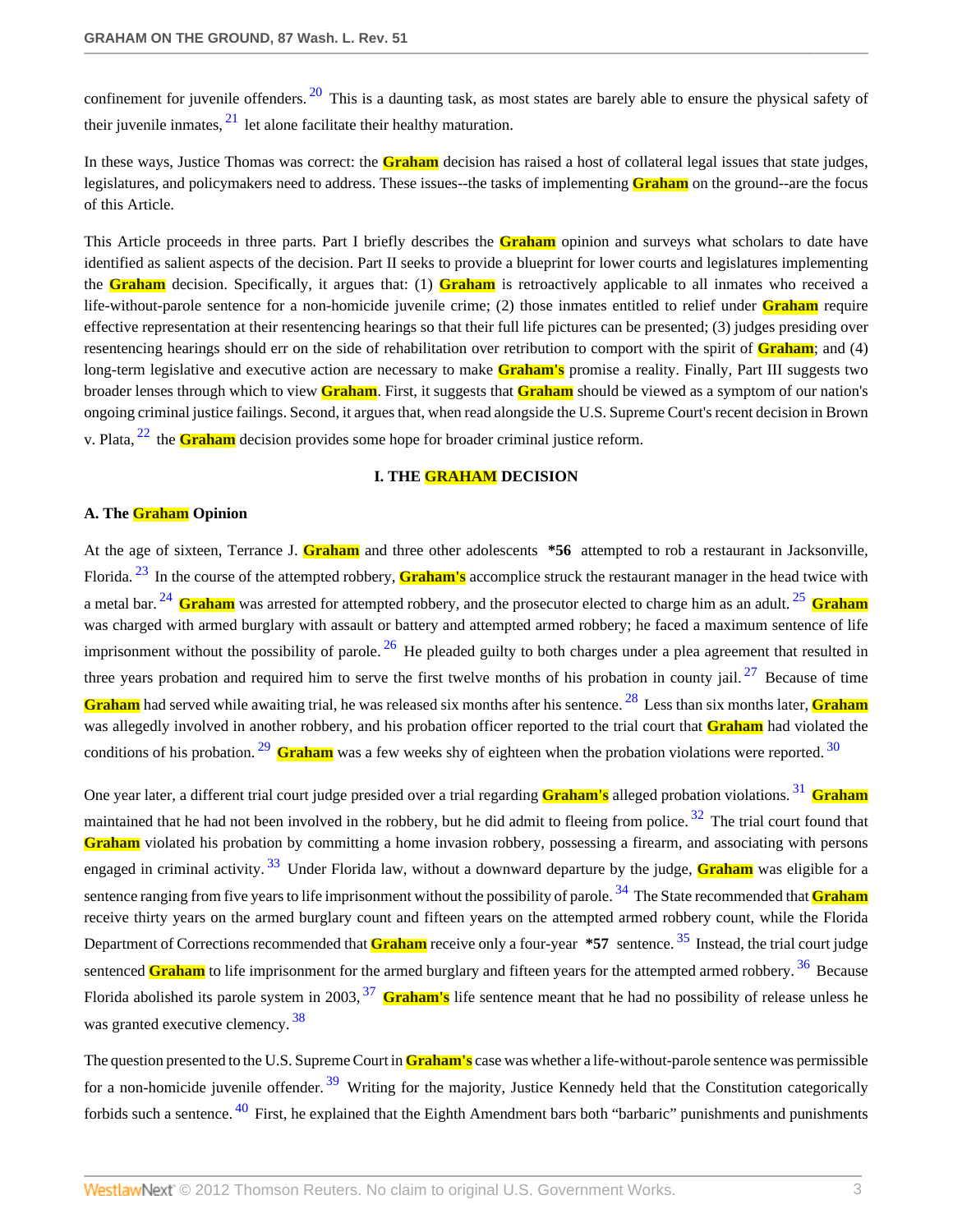<span id="page-3-0"></span>that are disproportionate to the crime committed.  $41$  Within the latter category, the Court explained that its cases fell into one of two classifications: (1) cases challenging the length of term-of-years sentences given all the circumstances in a particular

<span id="page-3-2"></span><span id="page-3-1"></span>**\*58** case and (2) cases where the Court has considered categorical restrictions on the death penalty. [42](#page-16-10) Because **Graham's** case challenged "a particular type of sentence" and its application to "an entire class of offenders who have committed a range of crimes,"  $43$  the Court found the categorical approach appropriate and relied upon its recent death penalty case law for guidance. [44](#page-16-12)

<span id="page-3-6"></span><span id="page-3-5"></span><span id="page-3-4"></span><span id="page-3-3"></span>When the Court has taken a categorical approach to proportionality,  $^{45}$  $^{45}$  $^{45}$  it looks to objective indicia of national consensus, beginning with relevant legislation. <sup>[46](#page-16-14)</sup> Justice Kennedy explained that while thirty-seven states, the District of Columbia, and the federal government permit life-without-parole sentences for non-homicide juvenile offenders, the actual sentencing practices of these jurisdictions tell another story. <sup>[47](#page-16-15)</sup> Based on the evidence before it, the Court determined that, at the time of the decision, there were 123 non-homicide juvenile offenders serving a life-without-parole sentence nationwide and seventy-seven of them were in Florida prisons. <sup>[48](#page-16-16)</sup> Given the "exceedingly rare" incidence of the punishment in question, the Court held that there was a national consensus against life-without-parole sentences for non-homicide juvenile offenders. <sup>[49](#page-16-17)</sup>

<span id="page-3-11"></span><span id="page-3-9"></span><span id="page-3-8"></span><span id="page-3-7"></span>While the Court acknowledged that "community consensus"  $50$  was "entitled to great weight,"  $51$  it proceeded to render its own judgment regarding the constitutionality of **Graham's** sentence. [52](#page-17-1) In this regard, the Court focused on two aspects of the case: first, the uniqueness of juvenile offenders--specifically their lessened culpability and their greater capacity for reformation  $^{53}$  $^{53}$  $^{53}$ -and second, the historical treatment **\*59** of non-homicide crimes as less severe than crimes where a victim is killed. [54](#page-17-3) Looking at these two features, the Court reasoned: "It follows that, when compared to an adult murderer, a juvenile offender who did not kill or intend to kill has a twice diminished moral culpability."<sup>[55](#page-17-4)</sup> At the same time, when the Court examined the various justifications for any criminal sanction, it determined that none could justify life without parole for defendants like **Graham**. [56](#page-17-5) Accordingly, the Court held:

<span id="page-3-20"></span><span id="page-3-19"></span><span id="page-3-17"></span><span id="page-3-15"></span><span id="page-3-14"></span><span id="page-3-13"></span><span id="page-3-12"></span><span id="page-3-10"></span>A State is not required to guarantee eventual freedom to a juvenile offender convicted of a nonhomicide crime. What the State must do, however, is give defendants like **Graham** some meaningful opportunity to obtain release based on demonstrated maturity and rehabilitation . . . . The Eighth Amendment does not foreclose the possibility that persons convicted of nonhomicide crimes committed before adulthood will remain behind bars for life. It does forbid States from making the judgment at the outset that those offenders never will be fit to reenter society.<sup>[57](#page-17-6)</sup>

<span id="page-3-18"></span><span id="page-3-16"></span>Chief Justice Roberts, concurring in the judgment, <sup>[58](#page-17-7)</sup> emphasized that the Court did not need to craft a categorical rule for all cases like **Graham's**. [59](#page-17-8) Instead, under the Chief Justice's approach, the Court could have relied upon its well-established "narrow proportionality" review historically applicable to non-capital cases. <sup>[60](#page-17-9)</sup> According to the Chief Justice, applying that precedent would have "provide[d] a sufficient framework for assessing the concerns outlined by the majority" [61](#page-17-10) and **\*60** avoided inventing "a new constitutional rule of dubious provenance."  $62$ 

<span id="page-3-24"></span><span id="page-3-23"></span><span id="page-3-22"></span><span id="page-3-21"></span>Justices Thomas and Alito each dissented. Justice Thomas' dissent emphasized what he saw as the majority's methodological flaws. First, he criticized the Court's "eviscerat[ion]" of the "death is different" approach to Eighth Amendment proportionality review. <sup>[63](#page-17-12)</sup> This new approach, in Justice Thomas' view, opened the door to unlimited judicial authority in the Eighth Amendment realm. According to Justice Thomas, if the Court has the authority to categorically exempt a certain class of offenders from the "second most severe penalty," <sup>[64](#page-17-13)</sup> there is nothing to prevent the Court from also exempting additional classes of offenders "from the law's third, fourth, fifth, or fiftieth most severe penalties as well."  $65$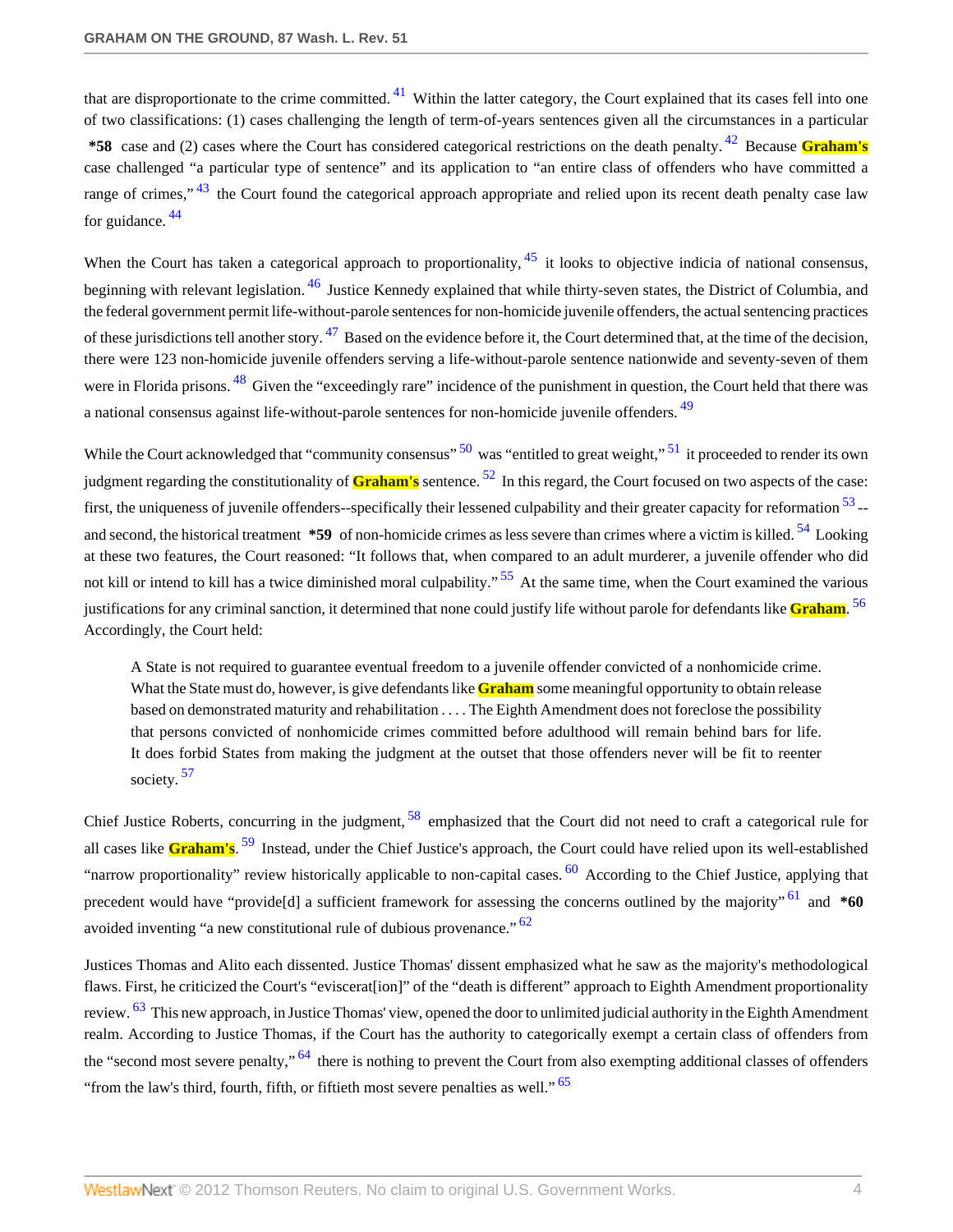<span id="page-4-2"></span><span id="page-4-1"></span>Second, Justice Thomas viewed the majority's decision as raising serious separation of powers concerns: "The ultimate question in this case is not whether a life-without-parole sentence 'fits' the crime at issue here or the crimes of juvenile nonhomicide offenders more generally, but to whom the Constitution assigns that decision." <sup>[66](#page-17-15)</sup> According to Justice Thomas, the Constitution assigned that decision to the voters and their elected officials.  $67$  Because the Florida legislature authorized a sentence of life without parole for non-homicide offenses and because the trial judge in **Graham's** case lawfully imposed that sentence, Justice Thomas saw no role for the U.S. Supreme Court to play in this case. <sup>[68](#page-17-17)</sup> By tackling this question, Justice Thomas wrote that the Court "reached to ensure that its own sense of morality and retributive justice pre-empts that of the people and their representatives."<sup>[69](#page-17-18)</sup>

<span id="page-4-4"></span><span id="page-4-3"></span>Justice Alito joined in Justice Thomas' dissent, but also raised a separate point that deserves attention. He stated, "Nothing in the Court's opinion affects the imposition of a sentence to a term of years without the possibility of parole. Indeed, petitioner conceded at oral argument that a sentence of as much as 40 years without the possibility of parole 'probably' would be constitutional." [70](#page-17-19)

<span id="page-4-5"></span>Thus, the U.S. Supreme Court found life-without-parole sentences **\*61** unconstitutional for juvenile non-homicide offenders and, with its decision, entitled Terrance **Graham** and those similarly situated to a new sentence.

#### <span id="page-4-0"></span>**B. Early Graham Scholarship**

<span id="page-4-7"></span><span id="page-4-6"></span>Scholars have already identified several long-term, downstream implications that may flow from the Court's decision in **Graham**. For example, some scholars have seized upon **Graham's** methodological import. [71](#page-17-20) As discussed earlier, the **Graham** Court departed from the Court's traditional use of narrow proportionality review in its non-death penalty cases.  $^{72}$  $^{72}$  $^{72}$  Scholars have argued that this methodological shift may have significant impact upon the Court's jurisprudence both within and outside of the capital context.

<span id="page-4-8"></span>Professors Carol and Jordan Steiker have noted that, by shifting the Court's methodology away from capital-versus-noncapital challenges to individual-versus-categorical challenges, "the window that **Graham** appears to open relates to classes of noncapital offenders who can assert special grounds for avoiding especially harsh punishment."<sup>[73](#page-17-22)</sup> Under the Court's new approach, the authors suggest that **Graham** permits juvenile challenges to life imprisonment and to excessive term-of-years sentences. [74](#page-18-0) At the same time, Professors Steiker and Steiker describe critical ways in which **Graham** may shape future capital cases, including the way its methodology "bolster[s]" the "constitutional case against the death penalty" altogether.  $^{75}$  $^{75}$  $^{75}$ 

<span id="page-4-13"></span><span id="page-4-12"></span><span id="page-4-11"></span><span id="page-4-10"></span><span id="page-4-9"></span>**\*62** Others have suggested that the **Graham** Court's "constitutional mathematics" of borrowing from two separate lines of analysis--age- and homicide-based limitations on the death penalty--has potentially broad implications for future cases. <sup>[76](#page-18-2)</sup> For example, in the same way that the **Graham** Court described juvenile non-homicide offenders as having "twice diminished moral culpability,"<sup>[77](#page-18-3)</sup> "it would appear that a claim exists that a sentence of [life without parole] would also be unconstitutional for a mentally retarded defendant who did not kill or participate in a homicide." <sup>[78](#page-18-4)</sup> Professor William Berry has argued that life without parole is different from all other forms of punishment and that, after **Graham**, the Court should consider establishing a separate category of Eighth Amendment review. [79](#page-18-5) Only two years after the **Graham** decision, the U.S. Supreme Court granted certiorari to decide whether fourteen-year-old children who were convicted of homicide may be sentenced to life in prison without parole after **Graham**. [80](#page-18-6) Thus, scholars have correctly noted the vast implications of the Court's methodology in **Graham**.

<span id="page-4-18"></span><span id="page-4-17"></span><span id="page-4-16"></span><span id="page-4-15"></span><span id="page-4-14"></span>Legal scholars have also identified the "youth is different" [81](#page-18-7) aspect of the **Graham** Court's decision. The **Graham** Court borrowed heavily from its decision in **Roper** v. Simmons, [82](#page-18-8) which banned the death penalty for juveniles, and emphasized the psychological immaturity of juveniles and their unique capacity for rehabilitation. [83](#page-18-9) Scholars have argued that the **Graham**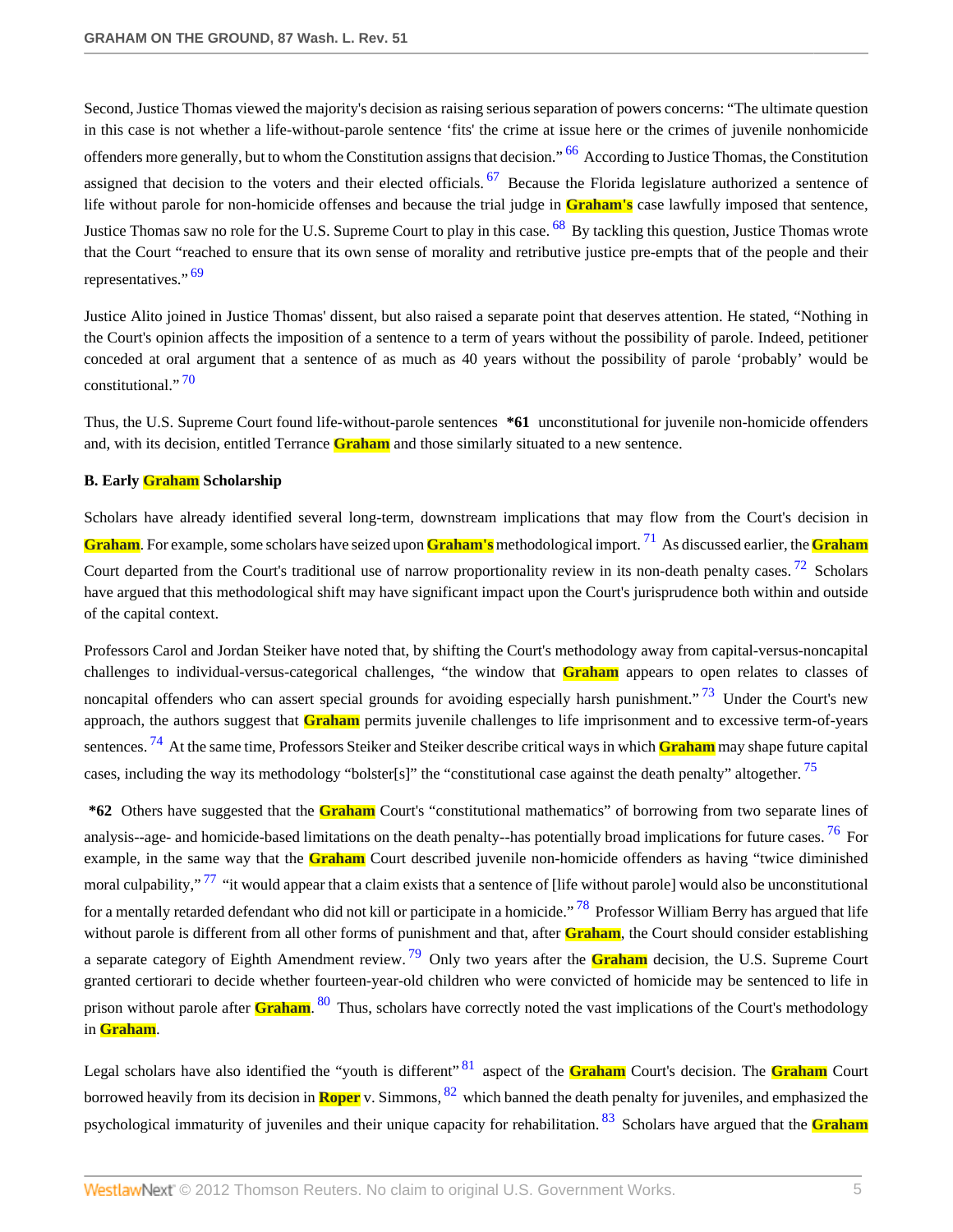<span id="page-5-2"></span>Court's emphasis upon juvenile psychology and neurological development may lay the foundation for future limitations on juvenile sentencing practices. For example, one scholar posits that **\*63** increased knowledge about juvenile psychology will suggest more appropriate punishments and treatments for juveniles. <sup>[84](#page-18-10)</sup> Such knowledge "may lead to our societal standards of decency evolving more quickly towards less harsh sentences for juveniles than for adults, especially if there is no corresponding evidence that adult offenders would benefit from the same types of punishment as juveniles."<sup>[85](#page-18-11)</sup> Another scholar has argued that **Graham's** reasoning--seen in the context of the Court's precedents--suggests that juveniles are not eligible for any kind of retributive punishment. [86](#page-18-12) Other scholars have argued that the **Graham** decision is only one example of the U.S. Supreme Court's recent child-specific jurisprudence. [87](#page-18-13) With these recent arguments, scholars have begun to articulate how the **Graham** Court's emphasis upon the unique aspects of juveniles may shape future cases.

<span id="page-5-5"></span><span id="page-5-4"></span>Finally, many scholars have used **Graham** as an opportunity to re-examine the validity of life-without-parole sentencing nationwide. One scholar has argued that life-without-parole sentencing abandons altogether the notion of personal reformation- a notion that has historically driven American sentencing policy-- and that moving away from the sentencing practice makes sense for individual inmates and taxpayers alike. <sup>[88](#page-18-14)</sup> Another scholar has made the case that executive actors should revive their use of clemency as an antidote to the life-without-parole sentencing trend. [89](#page-18-15) As this scholarship indicates, **Graham's** longterm implications may be both significant and far-reaching.

**\*64** What has yet to be--and needs to be--examined are the vexing legal issues before judges and legislators today. The next Part of this Article addresses those issues.

#### <span id="page-5-11"></span><span id="page-5-9"></span><span id="page-5-8"></span><span id="page-5-7"></span><span id="page-5-6"></span><span id="page-5-3"></span>**II. IMPLEMENTING GRAHAM ON THE GROUND**

<span id="page-5-0"></span>This Part addresses several urgent collateral issues that flow from the **Graham** decision--all of which judges and lawmakers are addressing today. Specifically, it argues that: (1) **Graham** is retroactively applicable to all inmates who received a lifewithout-parole sentence for a non-homicide juvenile crime; (2) those inmates entitled to relief under **Graham** require effective representation at their resentencing hearings; (3) judges presiding over resentencing hearings in the wake of **Graham** should err on the side of rehabilitation over retribution to comport with the spirit of **Graham**; and (4) long-term legislative and executive action are necessary in order to make **Graham's** promise a reality.

#### <span id="page-5-1"></span>**A. Graham Applies Retroactively**

<span id="page-5-10"></span>In the last year, lower courts have disagreed over whether **Graham** applies retroactively.<sup>[90](#page-18-16)</sup> Perhaps this disagreement should not be surprising, as scholars historically have criticized the U.S. Supreme Court's opaque retroactivity doctrine. <sup>[91](#page-19-0)</sup> Nonetheless, the Court's most **\*65** recent relevant case law makes clear that a new substantive rule, like the one announced in **Graham**, does apply retroactively.  $92$  Accordingly, a juvenile non-homicide offender serving a life-without-parole sentence is entitled to challenge that sentence under **Graham**, regardless of the procedural posture of the offender's case. <sup>[93](#page-19-2)</sup> This sub-part explains retroactivity in general and its application to the **Graham** decision.

<span id="page-5-13"></span><span id="page-5-12"></span>The question of who benefits from a new constitutional rule hinges on both the nature of the rule and the posture of the individual's case. When the U.S. Supreme Court announces a new constitutional rule, that rule is applicable to all criminal cases still pending on direct review. <sup>[94](#page-19-3)</sup> This is because the Court, unlike a legislative body, decides only one case at a time, and each case must serve as "the vehicle for announcement of a new rule." <sup>[95](#page-19-4)</sup> The Court has long recognized that similarly situated individuals whose cases are pending on direct review fall within the purview of a new rule.  $96$ 

<span id="page-5-16"></span><span id="page-5-15"></span><span id="page-5-14"></span>Whether a new constitutional rule of criminal procedure applies retroactively to cases pending on collateral review is more complex. In **Teague** v. Lane, <sup>[97](#page-19-6)</sup> the Court embraced a position previously advocated by Justice Harlan and held that, in general, new constitutional rules of criminal procedure are not applicable to cases on collateral review. <sup>[98](#page-19-7)</sup> Under this so-called "non-retroactivity doctrine," a defendant whose case is at the habeas corpus stage may only invoke a new rule in one of two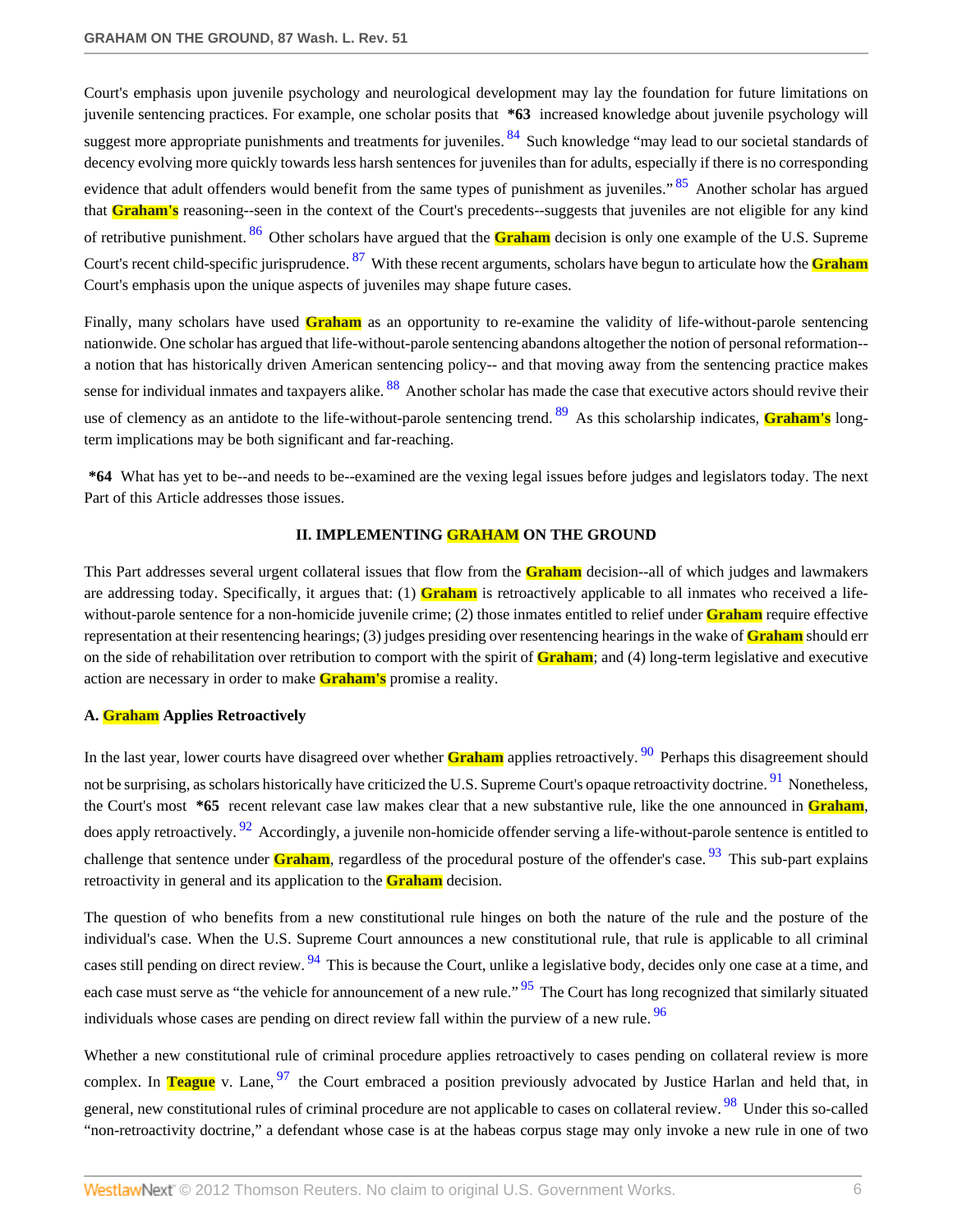<span id="page-6-3"></span><span id="page-6-2"></span><span id="page-6-1"></span><span id="page-6-0"></span>situations. <sup>[99](#page-19-8)</sup> First, the defendant may raise a claim based on the new rule if the rule itself "places a class of private conduct beyond the power **\*66** of the State to proscribe" or prohibits a certain kind of punishment for a certain kind of offender. <sup>[100](#page-19-9)</sup> Second, a defendant may argue for the new rule to be retroactively applied if the new rule qualifies as a "watershed" rule of criminal procedure and thus calls into question the "fundamental fairness and accuracy of the criminal proceeding." <sup>[101](#page-19-10)</sup> More recently, the Court has shifted its terminology somewhat  $102$  and has described new rules as "substantive" when they "alter[] the range of conduct or the class of persons that the law punishes," rather than describing them as falling within the first of the two non-retroactivity exceptions.  $\frac{103}{2}$  $\frac{103}{2}$  $\frac{103}{2}$  Generally, new substantive "rules apply retroactively because they 'necessarily carry a significant risk that a defendant stands convicted of an act that the law does not make criminal' or faces a punishment that the law cannot impose upon him."  $104$ 

<span id="page-6-6"></span><span id="page-6-5"></span><span id="page-6-4"></span>Applying this doctrine to **Graham**, it is evident that all juvenile non-homicide offenders serving a life-without-parole sentence may challenge that sentence under **Graham**. Because all new rules are applicable to cases pending on direct review. <sup>[105](#page-19-14)</sup> those offenders whose cases are at the direct review stage should not even need to address the retroactivity question. Those inmates whose cases are on collateral review are also entitled to challenge their sentence under **Graham**, as even the narrowest reading of **Graham** renders a certain type of punishment--life without parole--unconstitutional for a certain class of persons--non-homicide juvenile offenders. <sup>[106](#page-19-15)</sup> Courts that have held otherwise have overlooked the distinction between new substantive and procedural rules. [107](#page-19-16) New substantive rules, like the one in **Graham**, are retroactively applicable even to cases pending on collateral review. [108](#page-19-17)

<span id="page-6-11"></span><span id="page-6-10"></span><span id="page-6-9"></span><span id="page-6-8"></span><span id="page-6-7"></span>**\*67** Even non-homicide juvenile offenders serving a life-without-parole sentence who have already filed a federal habeas corpus petition should be eligible to seek relief under **Graham**. The federal habeas corpus statute bars second or successive petitions, but the statute itself does not define what constitutes a successive petition. <sup>[109](#page-20-0)</sup> Federal courts have determined that a habeas corpus petition is successive--and thus barred except under very limited circumstances--"when it: (1) raises a claim challenging the petitioner's conviction or sentence that was or could have been raised in an earlier petition; or (2) otherwise constitutes an abuse of the writ." [110](#page-20-1) Because **Graham** announced a new substantive rule that renders a certain kind of sentence unconstitutional for an entire class of defendants, the decision allows inmates to challenge their sentence in a way they could not have in an earlier petition. Accordingly, because a petition based on the **Graham** rule should not be barred as a "successive" petition, the **Graham** rule may serve as the basis for relief even for those inmates who have already filed a federal habeas corpus petition. <sup>[111](#page-20-2)</sup> Thus, **Graham** applies to inmates nationwide who were sentenced to life without parole for a juvenile nonhomicide offense, regardless of the procedural posture of those cases.

<span id="page-6-14"></span><span id="page-6-13"></span><span id="page-6-12"></span>It is also worth noting that the application of **Graham** may reach even further than the Court realized at the time of its decision. In particular, the **Graham** Court relied heavily on one report--the Annino Report--to calculate the number of inmates nationwide serving a life-without-parole sentence for a juvenile non-homicide offense. <sup>[112](#page-20-3)</sup> The Annino Report \*68 estimated that there were 109 juvenile non-homicide offenders serving a life-without-parole sentence nationwide, seventy-seven of whom were in Florida. <sup>[113](#page-20-4)</sup> In order to arrive at this number, the Annino Report defined a "non-homicide" crime as "any criminal conviction where the juvenile is not convicted of any type or degree of homicide."  $^{114}$  $^{114}$  $^{114}$  In other words, according to the Annino Report, a defendant convicted of attempted homicide or felony murder counted as a homicide offender. <sup>[115](#page-20-6)</sup>

<span id="page-6-18"></span><span id="page-6-17"></span><span id="page-6-16"></span><span id="page-6-15"></span>While the Court relied heavily upon the Annino Report to document the incidence of juvenile life-without-parole sentences for non-homicide offenders, it is not clear whether the Court accepted the report's definition of a non-homicide offense. The Court explained that defendants like Terrance **Graham** are less culpable than others, in part, because their crimes did not result in the death of another human being. <sup>[116](#page-20-7)</sup> However, the same argument could apply to a defendant convicted of attempted homicide, and yet the Annino Report treated attempted homicide as a homicide offense. Moreover, citing felony murder precedents, the Court stated that those "defendants who do not kill, intend to kill, or foresee that life will be taken," are less culpable than murderers. <sup>[117](#page-20-8)</sup> This suggests that the Court may view a defendant who was convicted of felony murder as a non-homicide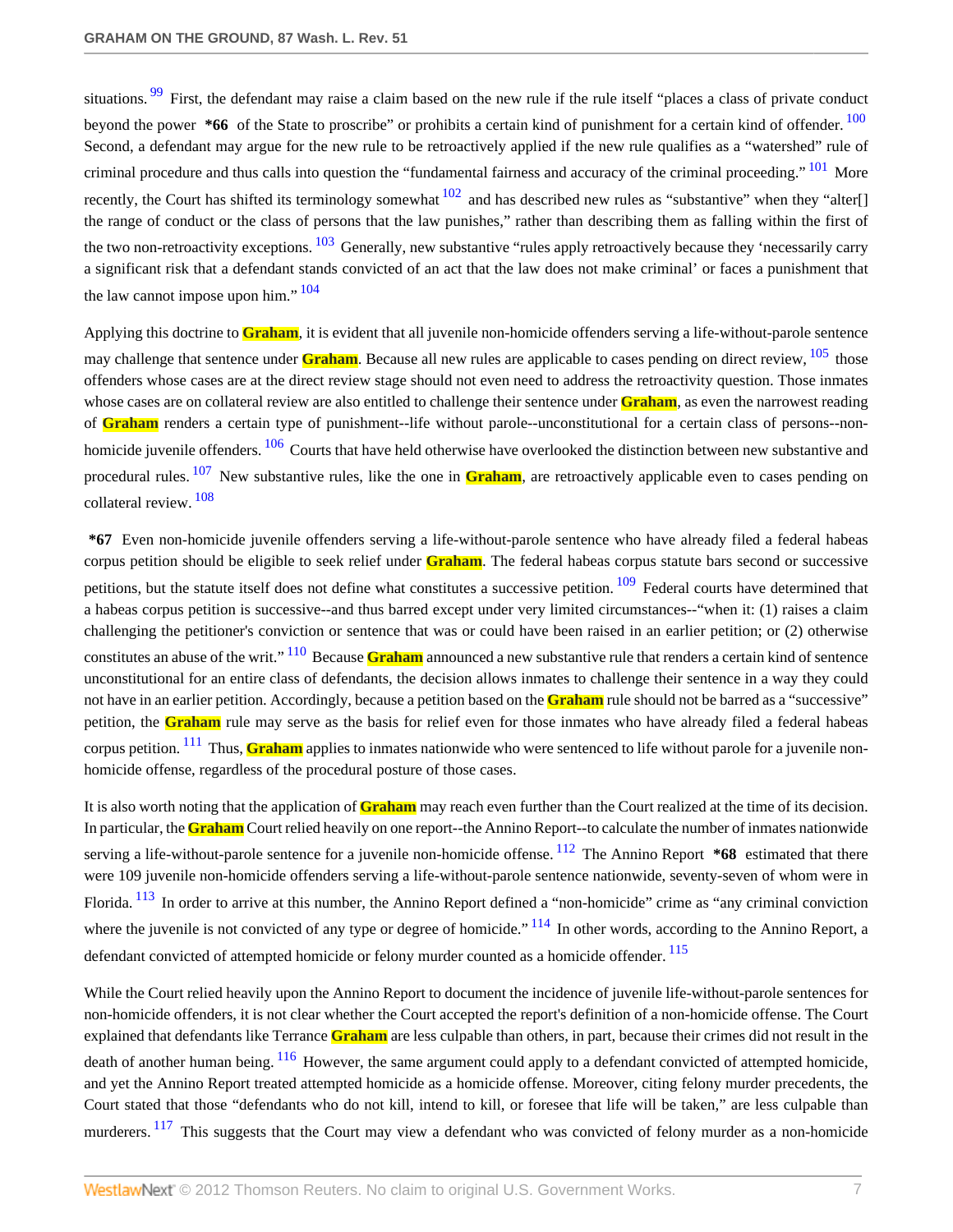<span id="page-7-1"></span>offender, even though the Annino Report did not. A Florida appellate court recently applied a broader definition of non-homicide than that used in the Annino Report and held that **Graham** applies to all cases where the juvenile was convicted of a crime that did not result in the death of the victim.  $^{118}$  $^{118}$  $^{118}$  The U.S. Supreme Court denied Florida's petition for certiorari challenging this interpretation on October 11, 2011.  $\frac{119}{119}$  $\frac{119}{119}$  $\frac{119}{119}$ 

<span id="page-7-3"></span><span id="page-7-2"></span>**\*69** In light of this analysis, it is simply not true that **Graham** was a "narrow" case "which did nothing more than entitle a small group of offenders to the mere possibility of eventual parole." [120](#page-20-11) Rather, the **Graham** decision applies retroactively to all juvenile offenders serving a life-without-parole sentence whose crime did not result in the death of the victim. The full extent of **Graham's** application is still emerging as lawyers working to implement **Graham** continue to identify inmates who fall within its purview.<sup>[121](#page-20-12)</sup>

## <span id="page-7-4"></span><span id="page-7-0"></span>**B. Graham Requires the States to Provide Effective Representation at Resentencing Hearings**

Having defined the pool of inmates to whom **Graham** applies ("**Graham** inmates"), the next question becomes: what are these inmates entitled to under **Graham**? **Graham** requires that the states provide each **Graham** inmate with a resentencing hearing, as well as effective representation in preparation for and at that resentencing hearing. The resentencing hearing cannot be a pro forma protocol; rather, it must afford the defendant and the defendant's counsel the opportunity to present the inmate's full life picture--before and during incarceration.

<span id="page-7-8"></span><span id="page-7-7"></span><span id="page-7-6"></span><span id="page-7-5"></span>The Sixth Amendment guarantees that "[i]n all criminal prosecutions, the accused shall enjoy the right . . . to have the Assistance of Counsel for his defence."  $^{122}$  $^{122}$  $^{122}$  The U.S. Supreme Court has interpreted this right to apply to "all critical stages of a criminal prosecution," [123](#page-20-14) and sentencing **\*70** is a critical stage for purposes of the Sixth Amendment. [124](#page-20-15) Not only does the defendant have a general interest in the "character"  $125$  of the sentencing proceeding, but also defense counsel can take several measures throughout the sentencing process to safeguard the defendant's rights. Defense counsel may advise the defendant regarding the government's range of potentially applicable sentences and pre-sentence investigations;  $126$  inform the defendant of certain rights that may be lost if not exercised at the sentencing stage;  $127$  and present relevant mitigating evidence.  $128$  For these reasons, the right to counsel at sentencing is almost as well-established as the right to counsel itself. <sup>[129](#page-21-4)</sup>

<span id="page-7-17"></span><span id="page-7-16"></span><span id="page-7-15"></span><span id="page-7-14"></span><span id="page-7-13"></span><span id="page-7-12"></span><span id="page-7-11"></span><span id="page-7-10"></span><span id="page-7-9"></span>When an existing sentence is modified or corrected, the defendant's presence, let alone defense counsel's, may not be required. <sup>[130](#page-21-5)</sup> In contrast, when "an original sentencing package is vacated in its entirety on appeal and the case is remanded for resentencing,"  $^{131}$  $^{131}$  $^{131}$  the defendant has a constitutional right to be present  $^{132}$  $^{132}$  $^{132}$  and to be represented by counsel.  $^{133}$  $^{133}$  $^{133}$  This distinction is appropriate. When a trial court merely corrects a sentencing error and adjusts the sentence to make it less onerous for the defendant, there is no evidentiary hearing; the sentencing judge's task is purely ministerial.  $^{134}$  $^{134}$  $^{134}$  Accordingly, neither the defendant nor defense \*71 counsel needs to be present in order to satisfy the Sixth Amendment. <sup>[135](#page-21-10)</sup> In contrast, when a true resentencing takes place, the judge exercises discretion, just as the initial sentencing judge did, and so the defendant's right to be present and to have counsel is constitutionally mandated. <sup>[136](#page-21-11)</sup>

<span id="page-7-24"></span><span id="page-7-23"></span><span id="page-7-22"></span><span id="page-7-21"></span><span id="page-7-20"></span><span id="page-7-19"></span><span id="page-7-18"></span>The **Graham** inmates are entitled to a resentencing hearing at which the right to counsel attaches. Contrary to cases where the state court judge will perform a purely ministerial task to the advantage of the defendant, in the wake of **Graham**, state court judges presiding over resentencing hearings will exercise great discretion. [137](#page-21-12) Precisely because the **Graham** Court did not delineate the scope of a permissible term-of-years sentence, defendants will need to argue for a specific sentence and demonstrate why it is appropriate. In order to do so, the defendant will need the assistance of counsel and perhaps other experts. <sup>[138](#page-21-13)</sup> Defense counsel will need to present the defendant's social history prior to the initial sentence, behavioral record during incarceration, and prospects for rehabilitation. [139](#page-21-14) This is especially true in light of the **Graham** Court's emphasis on the unique ability for juvenile rehabilitation and maturation.  $140$  After several years--if not decades-- in prison, some of these inmates may have demonstrated substantial growth and maturity.  $^{141}$  $^{141}$  $^{141}$  The sentence they receive in a resentencing hearing should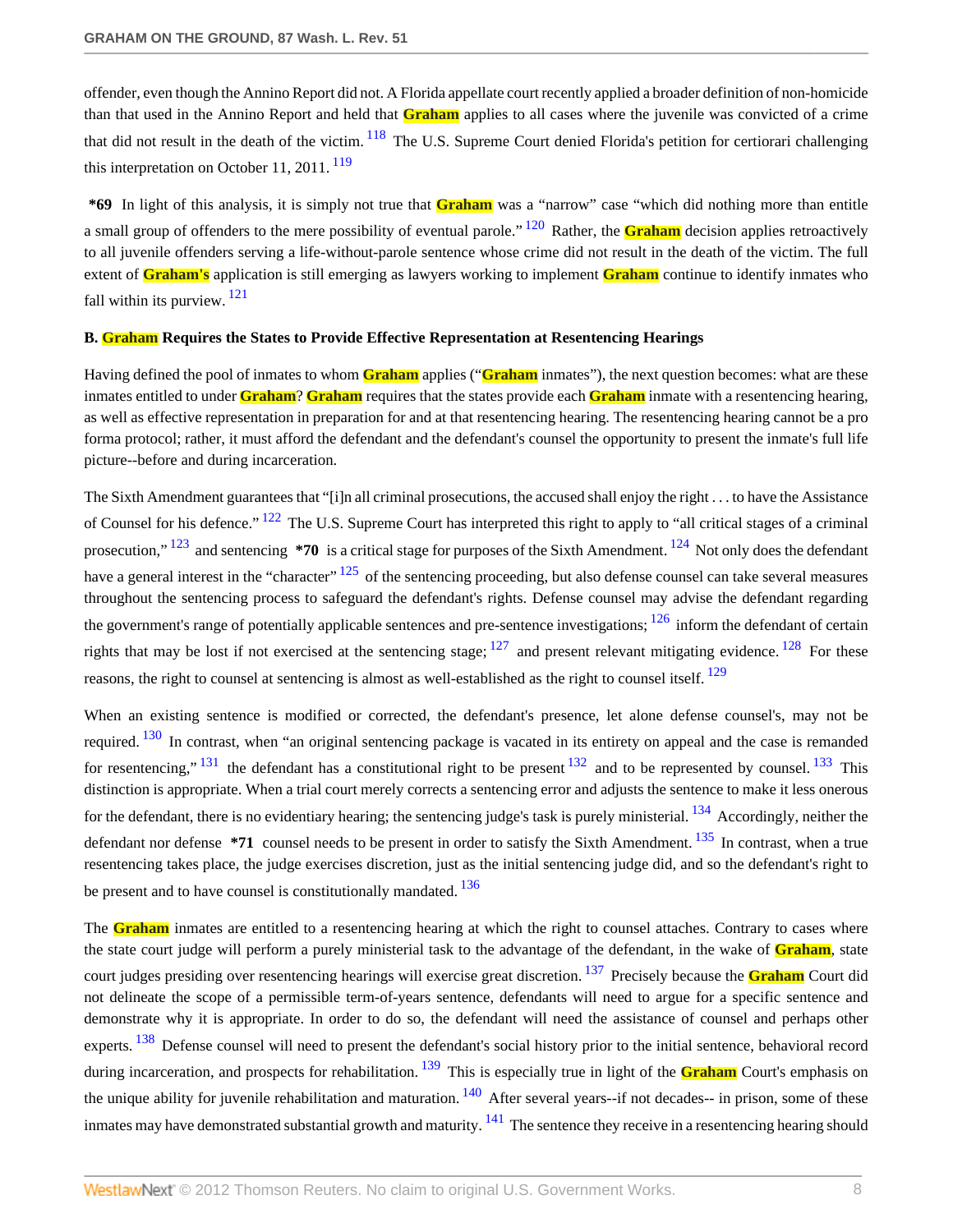**\*72** reflect that development and their potential for further rehabilitation. Accordingly, the **Graham** inmates are entitled to a resentencing hearing at which they are present and during which they have effective representation.

#### <span id="page-8-0"></span>**C. Judges Sentencing Juveniles After Graham Should Err in Favor of Rehabilitation over Retribution**

<span id="page-8-2"></span><span id="page-8-1"></span>The **Graham** Court determined that the Eighth Amendment precludes the states from imposing life-without-parole sentences on non-homicide juvenile offenders, but the Court declined to set an upper limit on what sentence such offenders could receive. [142](#page-22-0) Since the **Graham** decision, lower court judges have grappled with that question and have come to widely divergent conclusions. [143](#page-22-1) The **Graham** Court's rationale precludes excessive term-of-years sentences, for they, too, deprive the juvenile offender of "some meaningful opportunity to obtain release based on demonstrated maturity and rehabilitation." <sup>[144](#page-22-2)</sup> Judges sentencing juveniles after **Graham** should err on the side of rehabilitation over retribution.

<span id="page-8-6"></span><span id="page-8-5"></span><span id="page-8-4"></span><span id="page-8-3"></span>The Supremacy Clause requires state judges to defer to the U.S. Supreme Court's interpretation of federal constitutional questions. <sup>[145](#page-22-3)</sup> \*73 Moreover, "[l]aw is not an exercise in mathematical logic," <sup>[146](#page-22-4)</sup> and a holding from the U.S. Supreme Court must be understood in its appropriate context. Justice Kennedy's opinion reflects an acceptance that juveniles are both less morally culpable and more amenable to rehabilitation than adults.  $147$  According to the majority's rationale, the very nature of juveniles makes the life-without-parole sentence impermissible outside the homicide context. Judges who impose excessive term-of-years sentences in the wake of **Graham** engage in a hollow and hyper-technical reading of the Court's decision. Moreover, judges who do so eviscerate one of the most central themes of the opinion: hope and its importance for the incarcerated juvenile. [148](#page-22-6) Lower court judges imposing sentences in the wake of **Graham** should heed the Court's language regarding the nature of juveniles and impose sentences that enable possible rehabilitation and release.

<span id="page-8-8"></span><span id="page-8-7"></span>The Court had at its disposal numerous arguments regarding the unconstitutionality of **Graham's** life-without-parole sentence,  $^{149}$  $^{149}$  $^{149}$  yet it focused its opinion upon the finality and excessiveness of his sentence.  $^{150}$  $^{150}$  $^{150}$  In an amicus brief, The Sentencing Project argued that **Graham's** life-without-parole sentence was unconstitutional because it was imposed in the absence of jury or judicial discretion.  $151$  The Sentencing Project explained:

<span id="page-8-13"></span><span id="page-8-12"></span><span id="page-8-11"></span><span id="page-8-10"></span><span id="page-8-9"></span>[J]uvenile offenders are frequently subject to mandatory transfer and mandatory sentencing statutes, whose use has exploded during the past two decades. The combined effect of these laws often dooms juvenile offenders. At the outset, they require many juveniles to be tried as adults. Then, upon conviction in the adult system, they mandate life-without-parole sentences for certain crimes. Together, these laws deny juveniles any opportunity to have their age and diminished culpability considered by any decision-maker at any stage of the proceedings against them. [152](#page-22-10)

Despite the merit of this argument, Justice Kennedy's opinion does **\*74** not indicate that the Court's primary concern was a widespread lack of sentencing discretion. If it were the Court's main concern, one could credibly argue that an excessive termof-years sentence--even an 80- or 100-year sentence--in the wake of **Graham** was permissible, as long as it was the product of independent judicial discretion. Instead, the majority opinion focused on the unique characteristics of juvenile offenders, relying on the same brain science that motivated its decision to ban the death penalty for juveniles. <sup>[153](#page-22-11)</sup> In addition, Justice Kennedy defended the Court's categorical rule in part by asserting the dangers of unchecked judicial discretion at the sentencing stage. <sup>[154](#page-22-12)</sup> For example, the sentencing judge in **Graham's** case imposed life without parole despite significantly lower recommendations from the state, because the judge "concluded that **Graham** was incorrigible." [155](#page-22-13) When judges who hand down excessive juvenile sentences argue, for example, that it is "cruel and unusual punishment for the victims to have endured the rage, the brutality, the terror that [the defendant] exacted upon them,"  $156$  they act precisely as Justice Kennedy feared: they allow the brutality of the crime to overshadow the immaturity and potential for growth in the juvenile defendant. <sup>[157](#page-22-15)</sup>

<span id="page-8-16"></span><span id="page-8-15"></span><span id="page-8-14"></span>Thus, Justice Kennedy's opinion indicates that the constitutional infirmity of **Graham's** sentence was its finality and excessiveness in light of his youth. The sentence violated the Eighth Amendment because it "guarantee[d] he [would] die in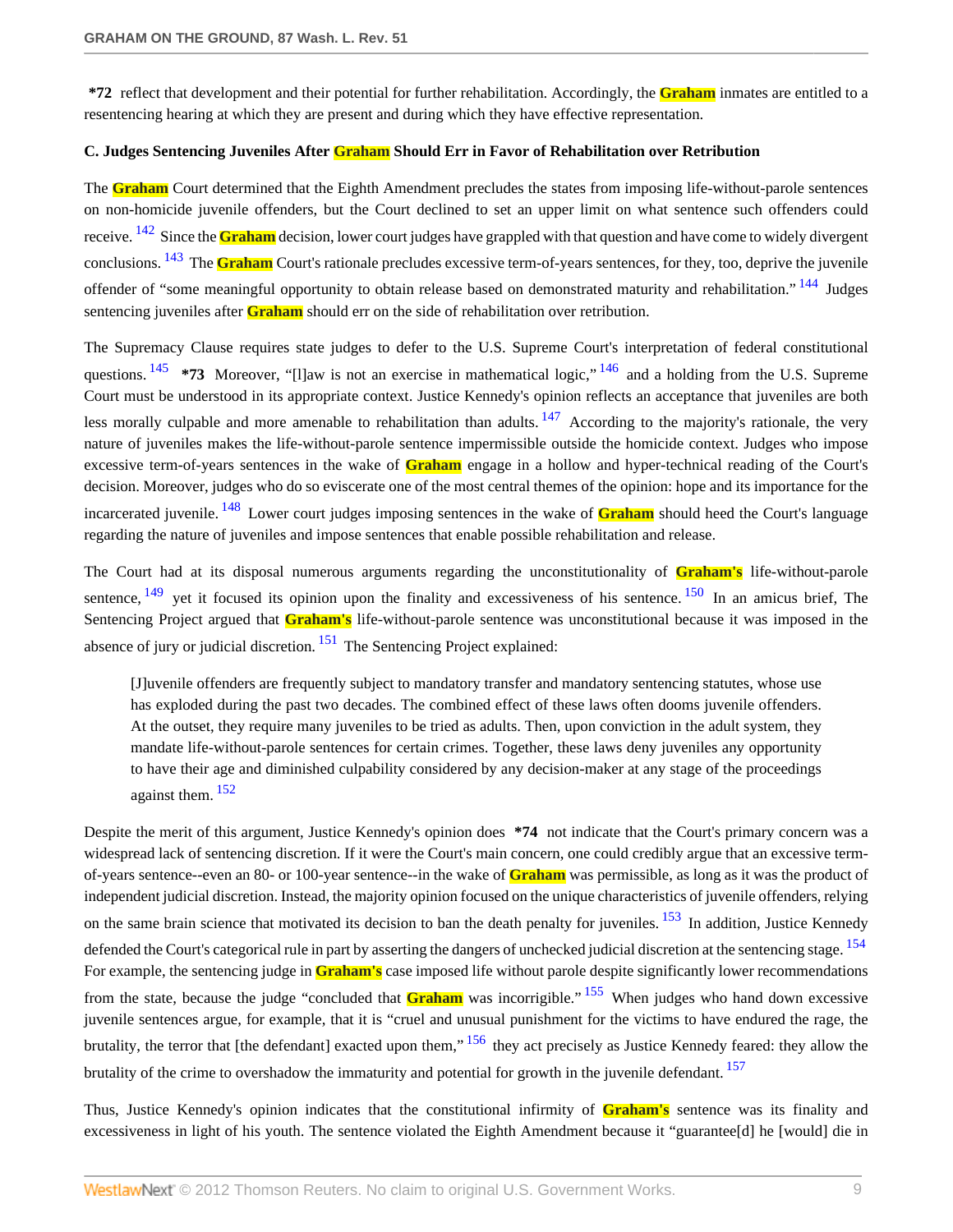<span id="page-9-2"></span>prison without any meaningful opportunity to obtain release, no matter what he might do to demonstrate that the bad acts he committed as a teenager are not representative of his true character  $\dots$ ."<sup>[158](#page-22-16)</sup> Accordingly, lower courts sentencing juveniles in the wake of **Graham** should avoid excessive sentences that foreclose the possibility of parole review after a reasonable period of time. [159](#page-22-17)

<span id="page-9-4"></span><span id="page-9-3"></span>**\*75** Finally, judges sentencing juveniles in the wake of **Graham** should err in favor of potential release in order to promote finality and to protect scarce judicial resources. In the handful of cases to date where judges have imposed excessive sentences in the wake of **Graham**, defense counsel has indicated, of course, that they will appeal the decisions. <sup>[160](#page-23-0)</sup> These appeals not only deprive the defendant and the victim of finality regarding the sentencing decision, but also they are costly and time-consuming for courts to review. <sup>[161](#page-23-1)</sup> Such time and cost cannot be justified when a sentencing judge can impose an alternate sentence that both serves the state's penological goal and comports with **Graham**.

### <span id="page-9-5"></span><span id="page-9-0"></span>**D. Legislative and Executive Action Are Needed to Make Graham's Promise a Reality**

In the long term, state lawmakers and executive actors need to take bold steps in order for **Graham's** promise to become a reality. Two specific issues require immediate attention from legislators and executive actors: (1) parole policy and (2) conditions of confinement for juvenile offenders.

#### <span id="page-9-6"></span><span id="page-9-1"></span>1. Parole Policy

<span id="page-9-10"></span><span id="page-9-9"></span><span id="page-9-8"></span><span id="page-9-7"></span>There is no federal constitutional provision that requires the states to provide inmates with parole.  $^{162}$  $^{162}$  $^{162}$  In the early twentieth century, though, most states recognized the need for corrections policy to address rehabilitation and reentry into society. <sup>[163](#page-23-3)</sup> As a result, at that time, most **\*76** states introduced the possibility of parole, typically at the discretion of a parole board. [164](#page-23-4) In the late twentieth century, amid predictions of increasing violent crime and "super-predators,"  $\frac{165}{165}$  $\frac{165}{165}$  $\frac{165}{165}$  lawmakers and academics grew skeptical of parole and perceived it as a threat to public safety. <sup>[166](#page-23-6)</sup> By 2000, sixteen states abolished discretionary parole altogether, while another five abolished discretionary parole for certain violent crimes.  $167$  This is not to say that today inmates do not leave prison before the end of the sentence that is imposed upon them. Inmates do leave prison before they have served their full sentences, but today when they do so it is typically because they have served a statutorily set percentage of their sentence--not because they have demonstrated to a parole board that they are prepared to re-join society. <sup>[168](#page-23-8)</sup>

<span id="page-9-14"></span><span id="page-9-13"></span><span id="page-9-12"></span><span id="page-9-11"></span>In Florida, where Terrance **Graham** is serving his sentence, there is almost no discretionary parole. Through a series of legislative changes in the 1980s and 1990s,  $\frac{169}{16}$  $\frac{169}{16}$  $\frac{169}{16}$  the state legislature created a system whereby defendants must serve at least eighty-five percent of their sentences before they are parole-eligible, and no inmate serving a life sentence will ever be paroleeligible.  $170$  Because of the timing of the statutes, the State's Parole Commission still hears parole petitions for a small number of inmates whose crimes were committed when discretionary parole was **\*77** still in place. <sup>[171](#page-23-11)</sup> For most purposes, though, there is no parole in Florida.  $172$ 

<span id="page-9-22"></span><span id="page-9-21"></span><span id="page-9-20"></span><span id="page-9-19"></span><span id="page-9-18"></span><span id="page-9-17"></span><span id="page-9-16"></span><span id="page-9-15"></span>As a threshold matter, parole must be available under state law in order to comport with **Graham's** requirements. [173](#page-23-13) Immediate legislative reform is needed in states such as Florida, where parole is largely unavailable. <sup>[174](#page-23-14)</sup> What should such a statute look like? While juvenile advocates have been largely reluctant to articulate a number of years before which a juvenile should receive a parole hearing "out of fear that such a suggested ceiling would immediately become a norm,"  $^{175}$  $^{175}$  $^{175}$  they have made some suggestions. For example, some advocates have suggested that all inmates serving a juvenile life-without-parole sentence for a non-homicide crime receive a parole hearing when they turn thirty or when they have served ten years in prison. <sup>[176](#page-23-16)</sup> Lawmakers and lobbyists in Florida have suggested various models, allowing for parole under limited circumstances after twenty or twentyfive years of imprisonment.  $177$  The optimal legislative solution is one that allows maximum flexibility in recognition of the reality that each inmate will present unique circumstances. [178](#page-24-1) For example, in 2009 Congressman **\*78** Bobby Scott (D-Va.)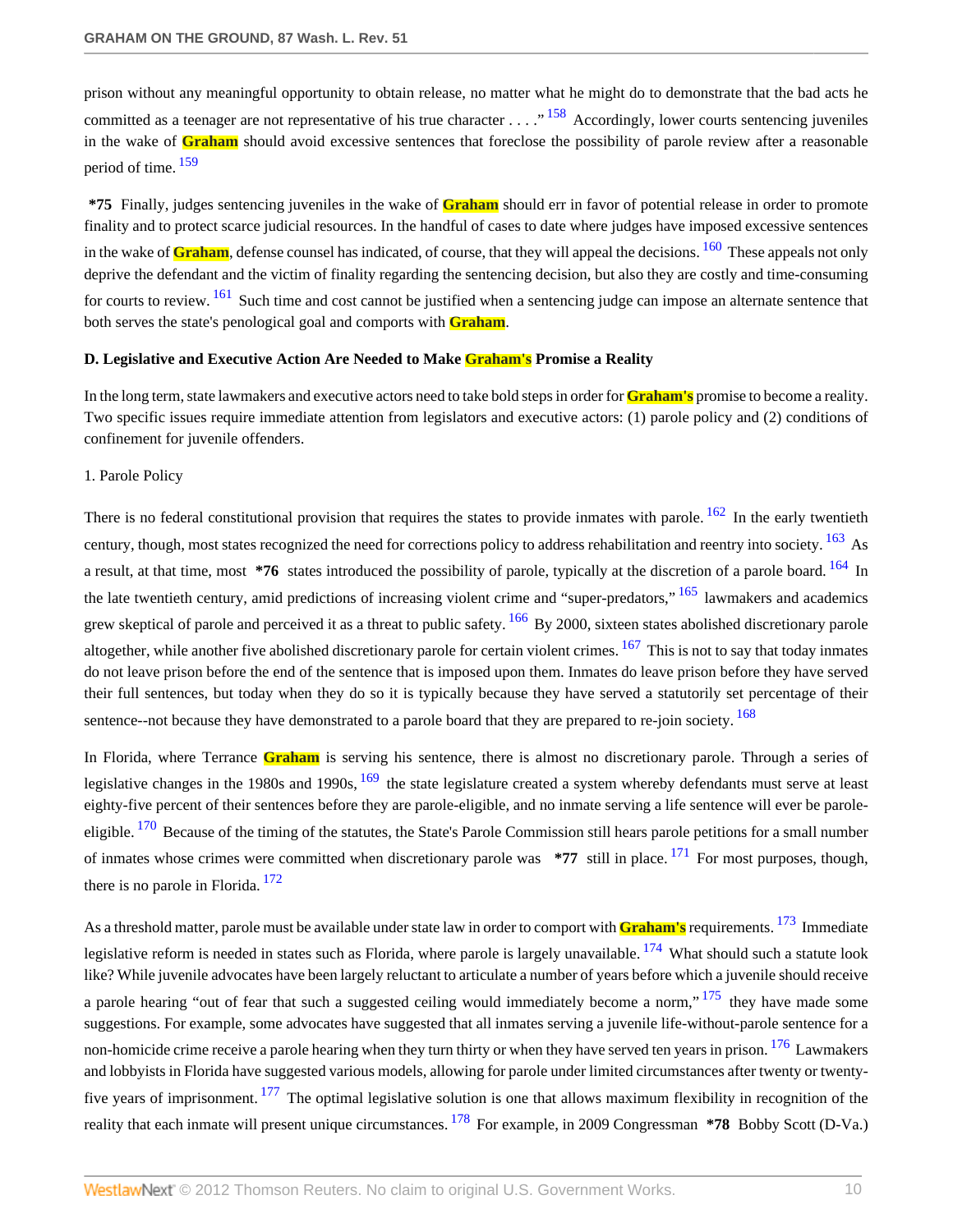<span id="page-10-2"></span><span id="page-10-1"></span>proposed a bill that would require states housing juvenile life-without-parole offenders to grant "a meaningful opportunity for parole or other form of supervised release" at least once during their first fifteen years of incarceration and at least once every three years thereafter.  $179$  One may argue that the initial period should be lower or higher,  $180$  but Congressman Scott's proposal recognizes that there should be an opportunity for review early in the juvenile's sentence and that review should be ongoing.

<span id="page-10-3"></span>In the wake of **Graham**, state legislatures need to make parole reform a top priority, and ideally resultant parole policy should include a provision specific to juvenile offenders. While there has been much debate regarding so-called "**Graham** Laws" in Florida and in other states housing juvenile offenders like Terrance **Graham**, to date, no such legislation has been passed. <sup>[181](#page-24-4)</sup>

<span id="page-10-0"></span>2. States Should Facilitate **Graham's** Promise Through Conditions of Confinement

<span id="page-10-5"></span><span id="page-10-4"></span>Making parole available under state law is only the first step required of states that house **Graham** inmates. The **Graham** decision demands that states provide juvenile non-homicide offenders a "meaningful opportunity to obtain release," <sup>[182](#page-24-5)</sup> and a meaningful opportunity to rehabilitate themselves prior to and in preparation for that parole hearing. <sup>[183](#page-24-6)</sup> In order to do so, many--if not all--states that house offenders like **Graham** need to critically examine and potentially overhaul prison conditions for juvenile offenders.

<span id="page-10-7"></span><span id="page-10-6"></span>In **Graham**, Justice Kennedy wrote that "[t]he juvenile should not be deprived of the opportunity to achieve maturity of judgment and self- **\*79** recognition of human worth and potential." [184](#page-24-7) Without even the possibility of future release, he further explained, a juvenile offender may have no incentive to "become a responsible individual" or to engage in the "considered reflection which is the foundation for remorse, renewal, and rehabilitation."  $185$  Above and beyond the idea that the possibility of release may incentivize individual reform, Justice Kennedy's opinion reflects an expectation that prisons actually enable such reform. As he explained, "[i]n some prisons . . . the system itself becomes complicit in the lack of development . . . [by] withhold[ing] counseling, education, and rehabilitation programs for those who are ineligible for parole consideration." <sup>[186](#page-24-9)</sup> In light of the Court's emphasis on allowing juvenile offenders the opportunity to "achieve maturity" <sup>[187](#page-24-10)</sup> and to "reconcil[e] with society," <sup>[188](#page-24-11)</sup> states must recognize that a parole hearing--or even release after a parole hearing--does not address these goals. Rather, these goals require substantive measures during incarceration that would potentially allow a juvenile to rejoin society.

<span id="page-10-14"></span><span id="page-10-13"></span><span id="page-10-12"></span><span id="page-10-11"></span><span id="page-10-10"></span><span id="page-10-9"></span><span id="page-10-8"></span>Juvenile offenders who are prosecuted as adults and incarcerated in adult facilities currently have little opportunity for rehabilitation. First, adult prisons rarely offer inmates the range of rehabilitative resources required to treat inmates' underlying conditions, such as substance abuse and mental illness.  $189$  Even when there are rehabilitative resources available, priority is given to those inmates approaching the end of their sentences, rather than to inmates serving life or life-without-parole sentences.  $\frac{190}{191}$  $\frac{190}{191}$  $\frac{190}{191}$  $\frac{190}{191}$  $\frac{190}{191}$  Second, adult prisons pose significant physical and mental health risks to juvenile offenders.  $\frac{191}{191}$  Many states that house juvenile **\*80** offenders in adult facilities have no regulations in place to protect or separate juveniles from adult inmates.  $\frac{192}{12}$  $\frac{192}{12}$  $\frac{192}{12}$  As a result, sexual and physical assaults are a common experience for juvenile offenders in adult prisons. A 2006 study reports that twenty-one percent of victims of substantiated inmate-on-inmate sexual violence in jail were under the age of eighteen, even though juvenile inmates constitute only one percent of inmates in adult jails. <sup>[193](#page-24-16)</sup> Those who are not victims of sexual assault often feel pressure to engage in physical violence and other coping mechanisms in order to ward off sexual assault. <sup>[194](#page-24-17)</sup> Because the experience of adult prison is so horrific for juvenile offenders, inmates under eighteen have the highest suicide rate among all inmates. <sup>[195](#page-24-18)</sup> These deplorable conditions of confinement are not amenable to the "considered reflection" which is the foundation for remorse, renewal, and rehabilitation." <sup>[196](#page-24-19)</sup>

<span id="page-10-21"></span><span id="page-10-20"></span><span id="page-10-19"></span><span id="page-10-18"></span><span id="page-10-17"></span><span id="page-10-16"></span><span id="page-10-15"></span>What conditions of confinement would facilitate the **Graham** Court's goals of rehabilitation and possible reentry into society?  $197$  To begin, developmental psychology and criminology research suggest that most youth can be rehabilitated.  $198$ Social science research indicates that the crime rate peaks at age seventeen, and that most youth outgrow their criminal tendencies. <sup>[199](#page-25-2)</sup> Moreover, most juvenile offenders have had unhealthy, unstable, and abusive home environments, and they need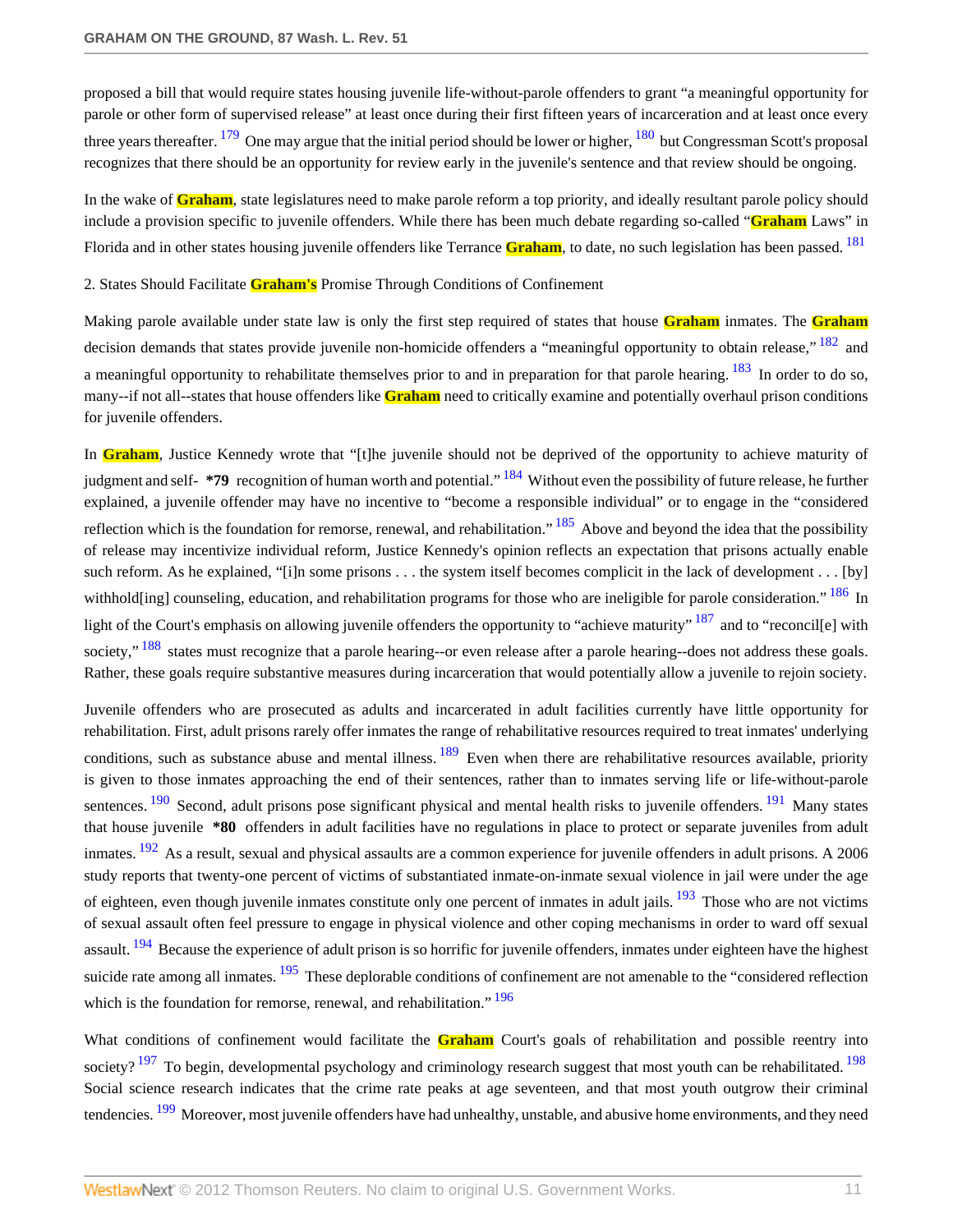<span id="page-11-3"></span><span id="page-11-2"></span>to experience a healthy environment of emotional expression, routine, boundaries, and consequences. <sup>[200](#page-25-3)</sup> Ideally, "[h]ealthy social contexts" **\*81** entail positive authority figures, socialization with peers, and participation in education, extracurricular, and employment activities that facilitate "autonomous decision-making and critical-thinking skills." <sup>[201](#page-25-4)</sup>

<span id="page-11-7"></span><span id="page-11-6"></span><span id="page-11-5"></span><span id="page-11-4"></span>The State of Missouri created a juvenile justice system that has many of these attributes and is now viewed as a national model.  $202$  Juvenile inmates are kept in small facilities, as close to their home as possible so that they can maintain family connections. [203](#page-25-6) The staff members are highly trained and experienced, and the model is based on respect and dignity: "the system uses a rehabilitative and therapeutic model that works towards teaching the young people to make positive, lasting changes in their behavior." <sup>[204](#page-25-7)</sup> The juvenile offenders are housed in dorm rooms, rather than cell blocks, and their daily routine consists of school, chores, and therapy--a routine that Missouri's Division of Youth Services Director says is "much tougher than . . . sitting in a cell."  $^{205}$  $^{205}$  $^{205}$  While New York State's youth prisons have an eighty-nine percent recidivism rate for boys, "fewer than 8 percent of the youths in the Missouri system return again after their release, and fewer than 8 percent go on to adult prison." <sup>[206](#page-25-9)</sup> Despite what some skeptics have said about the ability to replicate this model, Missouri's youth prisons serve juveniles from racially diverse, urban areas; they contend with mental illness; and even very serious offenders are treated with the same model of respect and rehabilitation. <sup>[207](#page-25-10)</sup> Already, Louisiana, New Mexico, the District of Columbia, and Santa Clara County, California, have begun to study and replicate the Missouri youth prison model. [208](#page-25-11) In the wake of **Graham**, other states should follow suit in order to create conditions of **\*82** confinement that will enable maturity, rehabilitation, and fitness to re-join society.

<span id="page-11-8"></span>In sum, as state judges and lawmakers struggle with the task of implementing **Graham** on the ground, they should bear in mind the logical consequences of the decision. Not only does **Graham** apply more widely than one may initially assume, but also the decision requires both short- and long-term implementation measures. **Graham** inmates should receive effective representation at a resentencing hearing, and they should receive a sentence that leaves open the possibility of release rather than one that exacts the longest sentence technically permissible. In the long run, states housing **Graham** inmates need to revisit and potentially overhaul their parole policies and their conditions of confinement for juvenile offenders.

### <span id="page-11-13"></span><span id="page-11-11"></span><span id="page-11-10"></span><span id="page-11-9"></span>**III. GRAHAM GOING FORWARD**

<span id="page-11-0"></span>Part II addressed several urgent collateral issues that flow from the **Graham** decision, and advocated for courts to implement **Graham** in specific ways immediately. Over time, how courts deal with discrete issues, like the ones raised in Part II, on a case-by-case basis may improve or worsen the criminal justice system in the aggregate. This Part addresses the relationship between **Graham** and the criminal justice system on a national scale. Specifically, this Part suggests that: (1) **Graham** ought to be viewed as a symptom of our national criminal justice failings; and (2) **Graham**, read alongside the U.S. Supreme Court's 2011 decision in Brown v. Plata, may signal the Court's increasing willingness to address criminal justice failings that it once left to the states to resolve.

#### <span id="page-11-1"></span>**A. Graham Reflects Broader Criminal Justice Failings**

In order to generate meaningful reform in the long run, **Graham** needs to be understood as a symptom of our nation's ongoing criminal justice failings. Specifically, it reflects an over-reliance on incarceration in the United States and an entrenched indigent defense crisis.

<span id="page-11-12"></span>To begin, our nation leads the world in its rate of incarceration.  $209$  There are more than 9.8 million people incarcerated worldwide, and 2.29 million are in the United States. [210](#page-25-13) Florida--where most of the **Graham \*83** inmates are housed--"leads the nation in incarceration rates and stringency in law and sentencing, making it the most punitive of the 50 states as measured by more than 40 variables, including average prison sentences, life imprisonment, and prison conditions."<sup>[211](#page-25-14)</sup> While Florida may lead the nation in this regard, it is by no means an outlier in its reliance on incarceration. California's ongoing prison overcrowding has garnered national media attention and an order from the U.S. Supreme Court requiring a prison population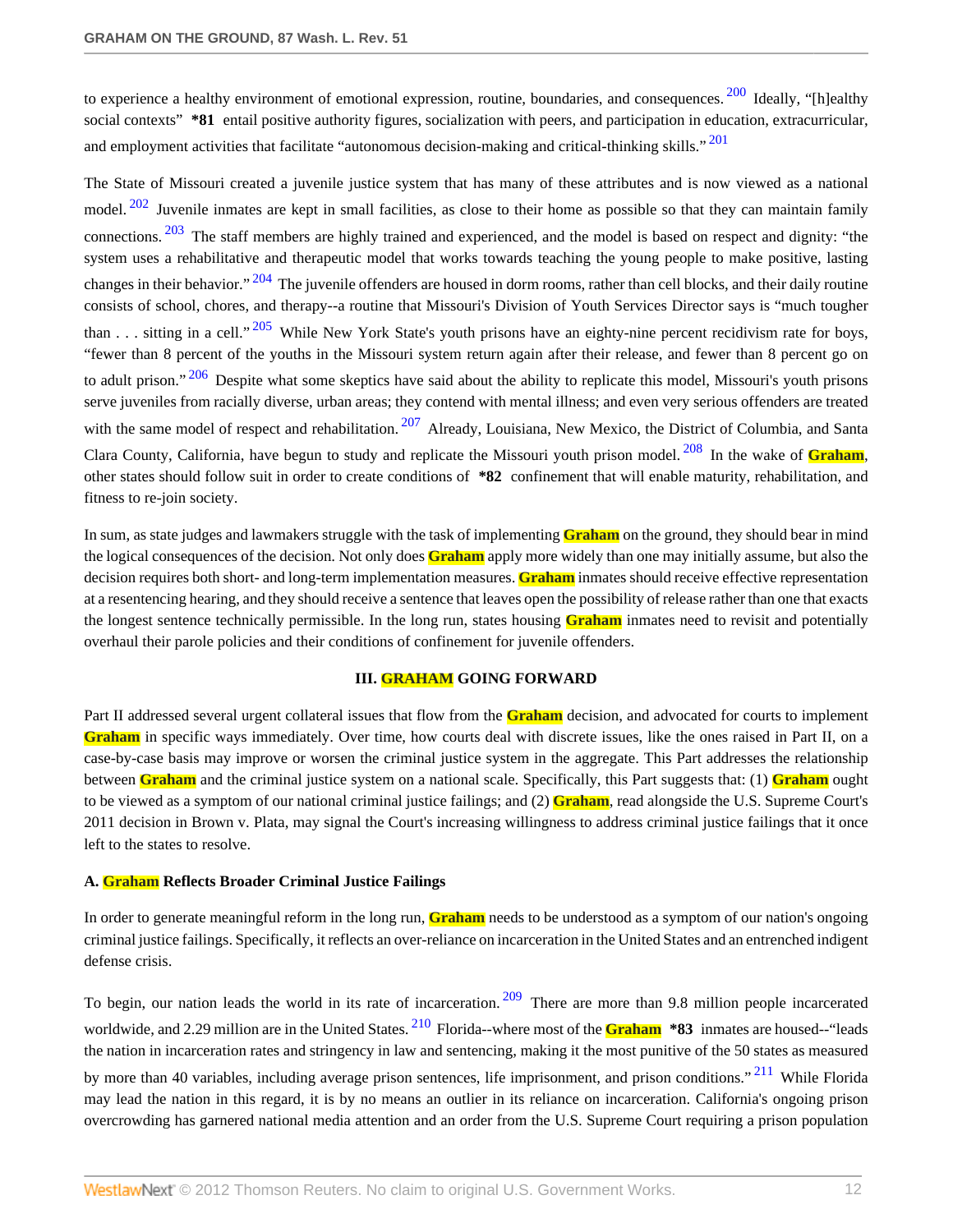<span id="page-12-3"></span><span id="page-12-2"></span><span id="page-12-1"></span>reduction.  $212$  Alabama, among the top five states in the nation for its rate of incarceration, has seen its prison population grow from 6000 in 1979 to 28,000 today.  $^{213}$  $^{213}$  $^{213}$  Between 2000 and 2004, Alabama increased its spending on prisons by almost 45% while increasing its school budget only 7.5% in that same period.  $214$  We are a nation that relies far too heavily on the blunt instrument of incarceration to address criminal justice failings that require holistic reform.  $215$ 

<span id="page-12-8"></span><span id="page-12-7"></span><span id="page-12-6"></span><span id="page-12-5"></span><span id="page-12-4"></span>At the same time, our judicial system continues to tolerate ongoing, systemic violations of the poor person's right to counsel. <sup>[216](#page-26-0)</sup> **Graham** again is a good example of this problem. More than eighty percent of **\*84** those who are prosecuted by the states are poor. [217](#page-26-1) Likewise, most of the **Graham** inmates in Florida are poor and were represented by public defenders. [218](#page-26-2) At every stage in the criminal process, people of color fare worse than white people. [219](#page-26-3) Similarly, the profile of the **Graham** inmates in Florida suggests that racial discrimination may have played a role in the inmates' convictions and sentences. The Juvenile Life Without Parole Defense Resource Center has files for 96 of what they estimate to be 115 **Graham** inmates in Florida. [220](#page-26-4) Of the ninety-six inmates for whom they have files, ninety-two percent are black or Hispanic.  $221$ 

<span id="page-12-13"></span><span id="page-12-12"></span><span id="page-12-11"></span><span id="page-12-10"></span><span id="page-12-9"></span>While **Graham** is a significant case for juvenile justice advocates and for Eighth Amendment jurisprudence, these statistics suggest that **Graham** is also an indictment of our nation's indigent defense system. Many of the juveniles who were sentenced to life in prison in Florida for non-homicide crimes were mentally ill and enrolled in special education classes. <sup>[222](#page-26-6)</sup> At least one of them was borderline mentally retarded.  $223$  The reason that these juveniles received these excessive sentences likely lies as much in the quality of their representation as it does in a Florida statute that authorized their sentence. <sup>[224](#page-26-8)</sup> In addition to shining a light on **\*85** the state of juvenile justice in this country, the **Graham** decision should also augment the many voices who support broad, nationwide indigent defense reform.  $225$ 

# <span id="page-12-14"></span><span id="page-12-0"></span>**B. Graham and Plata: The U.S. Supreme Court May Be Willing to Intervene in State Criminal Justice Matters that Are Egregious and Long-Standing**

As much as **Graham** reflects national criminal justice failings, the opinion also offers some grounds for hope on that same front. Specifically, when read alongside the U.S. Supreme Court's 2011 decision in Brown v. Plata, the Court appears increasingly willing to assert federal constitutional limits in areas that had typically been reserved for state judgment.

<span id="page-12-18"></span><span id="page-12-17"></span><span id="page-12-16"></span><span id="page-12-15"></span>In Brown v. Plata, the U.S. Supreme Court addressed the question whether a three-judge panel in California acted properly under the Prison Litigation Reform Act in ordering California to reduce its prison population in the face of ongoing, systemic Eighth Amendment **\*86** violations. <sup>[226](#page-27-0)</sup> The three-judge panel ordered the prison population reduction after decades of litigation challenging a lack of adequate mental health and medical services for California inmates.  $227$  The conditions at issue in California's prisons were--and continue to be--dire. Simply put, there are too many people in the prison system. California currently houses almost twice the number of inmates for which its facilities were designed.  $228$  Because of this overcrowding, the Court determined that the state simply could not provide sufficient mental health and medical services. <sup>[229](#page-27-3)</sup> For example, "[b]ecause of a shortage of treatment beds, suicidal inmates may be held for prolonged periods in telephone-booth sized cages without toilets."  $^{230}$  $^{230}$  $^{230}$  At the same time, inmates with serious medical conditions endured similar waits and conditions.  $^{231}$  $^{231}$  $^{231}$  The lower court heard testimony that, in one prison, up to fifty sick inmates could be held together in a twelve-by-twenty-foot cage for up to five hours awaiting treatment.  $232$  Some prisons in California's system had a backlog of up to 700 prisoners waiting to see a doctor.  $^{233}$  $^{233}$  $^{233}$  In light of this evidence and the case's procedural history, the Court upheld the prison reduction order in a five-to-four decision. [234](#page-27-8)

<span id="page-12-25"></span><span id="page-12-24"></span><span id="page-12-23"></span><span id="page-12-22"></span><span id="page-12-21"></span><span id="page-12-20"></span><span id="page-12-19"></span>As in **Graham**, Justice Kennedy wrote for the majority, joined by the four liberal Justices on the Court. <sup>[235](#page-27-9)</sup> While the Plata opinion arguably lacks **Graham's** aspirational tone, and, in particular, its discussion of hope, redemption, and selfreflection,  $^{236}$  $^{236}$  $^{236}$  the two opinions share several important threads. First, both opinions stand for the proposition that, at some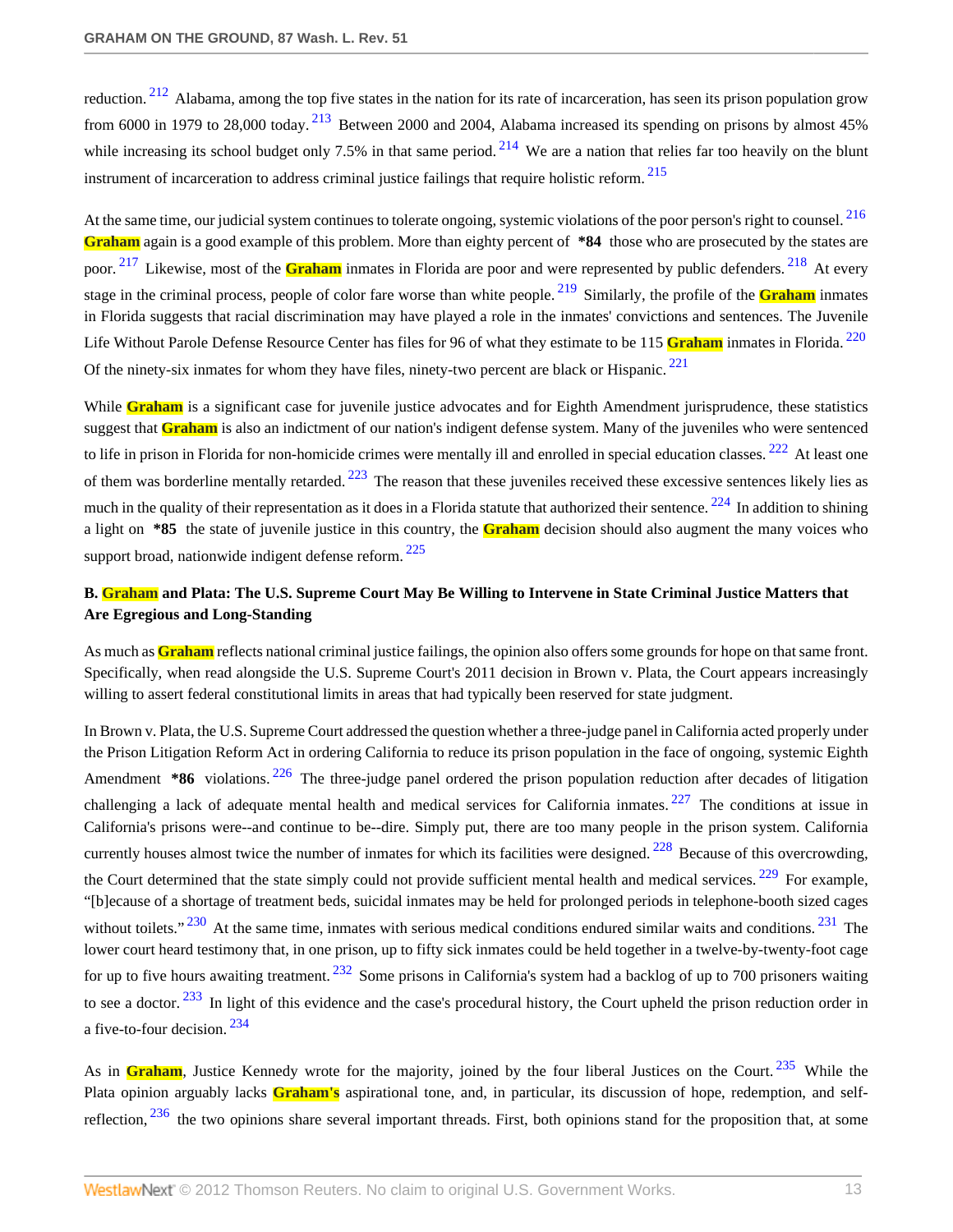<span id="page-13-2"></span><span id="page-13-1"></span>point, state sovereignty and autonomy in criminal justice affairs must yield to the protection of individual rights. In **Graham**, the Court recognized that Florida is free to devise its own sentencing practices--even if it stands practically alone in this country and in the world at large  $*87$  in doing so  $^{237}$  $^{237}$  $^{237}$ -but those practices must comport with the Constitution.  $^{238}$  $^{238}$  $^{238}$  In Plata, the Court again recognized that California is free to make criminal justice decisions internally, such as incarcerating technical parole violators and employing its three strikes laws,  $^{239}$  $^{239}$  $^{239}$  but it must also comport with the Eighth Amendment in its conditions of confinement. <sup>[240](#page-27-14)</sup> The opinions thus reflect a check on state autonomy.

<span id="page-13-8"></span><span id="page-13-7"></span><span id="page-13-6"></span><span id="page-13-5"></span><span id="page-13-4"></span><span id="page-13-3"></span>Second, both opinions reflect an effort to protect the dignity of the voiceless and politically powerless, something that elected officials and elected judges are not always well-suited to do.  $241$  In the last twenty to thirty years, elected lawmakers have pursued tough-on-crime policies in order to satisfy the electorate.  $242$  Evidence suggests that elected judges--like elected lawmakers--may do the same in order to earn voter approval.  $243$  Specifically, many judges hesitate to render a defendant-friendly decision, as elections sometimes hinge on the outcome of one criminal case. <sup>[244](#page-27-18)</sup> In light of these realities, elected judges and lawmakers **\*88** may be reluctant to champion the cause of prison inmates. Yet, Justice Kennedy's opinions in both **Graham** and Plata articulate the unique concerns of these groups in a way that would not resonate on the campaign trail. In **Graham**, Justice Kennedy speaks of prisons' complicity in juvenile inmates' failure to rehabilitate and insists on giving these inmates at least a chance to improve themselves. <sup>[245](#page-28-0)</sup> Similarly, in Plata, not only does Justice Kennedy's opinion document several representative stories of health care failures that caused serious harm or death,  $246$  but his opinion also includes photographs of California's dire prison reality.  $247$  If nothing else, Justice Kennedy's opinion in both cases shines a light on social problems that may otherwise be eclipsed by majoritarian issues of the day.

<span id="page-13-13"></span><span id="page-13-12"></span><span id="page-13-11"></span><span id="page-13-10"></span><span id="page-13-9"></span>Third, both opinions require systemic reform at the state level but leave implementation of such reform to state discretion in the first instance. The **Graham** opinion, for example, is virtually silent on issues of implementation, as Justice Thomas noted in his dissent and as discussed earlier in Part II. <sup>[248](#page-28-3)</sup> Similarly, Kennedy's opinion in Plata makes clear that California's prison population must be reduced, but it leaves the question of how that reduction will happen to state decision-makers in the first instance. [249](#page-28-4) At the same time, the Plata Court's opinion also cautions the district court to "exercise its jurisdiction to **\*89** accord the State considerable latitude to find mechanisms and make plans to correct the violations in a prompt and effective way consistent with public safety."  $\frac{250}{250}$  $\frac{250}{250}$  $\frac{250}{250}$  Whether the balance struck in these decisions can be implemented effectively remains to be seen. [251](#page-28-6)

<span id="page-13-17"></span><span id="page-13-15"></span><span id="page-13-14"></span>Finally, both the **Graham** and Plata decisions force states to internalize more fully the costs of their crime and sentencing polices. **Graham**, as argued in Part II, demands more than a parole hearing at some point in an inmate's life; rather, it requires the states to facilitate self-reflection, maturity, and growth through conditions of confinement.  $^{252}$  $^{252}$  $^{252}$  If applied strictly, that requirement is expensive, at least in the short run.  $^{253}$  $^{253}$  $^{253}$  Accordingly, it may cause Florida state officials to consider more closely the economics of transferring a juvenile to adult court or sentencing a juvenile offender to a lengthy prison sentence. Plata may have similar repercussions in California. If prison officials must meet the medical and psychological needs of the system's bloated population in a timely manner, prison officials will need more staff, more space, and more money to facilitate both. <sup>[254](#page-28-9)</sup> A legislature faced with additional funding requests may reconsider the feasibility of incarcerating so many people and explore alternatives to such mass incarceration. [255](#page-28-10) In sum, both Plata and **Graham** impose requirements on **\*90** states that may prompt legislative reform--reform that historically has been hard to achieve. [256](#page-28-11)

<span id="page-13-19"></span><span id="page-13-0"></span>Thus, while the **Graham** decision reflects broader criminal justice failings, when read alongside the Court's recent Plata decision, it may also indicate hope regarding criminal justice reform.

### <span id="page-13-20"></span><span id="page-13-18"></span><span id="page-13-16"></span>**CONCLUSION**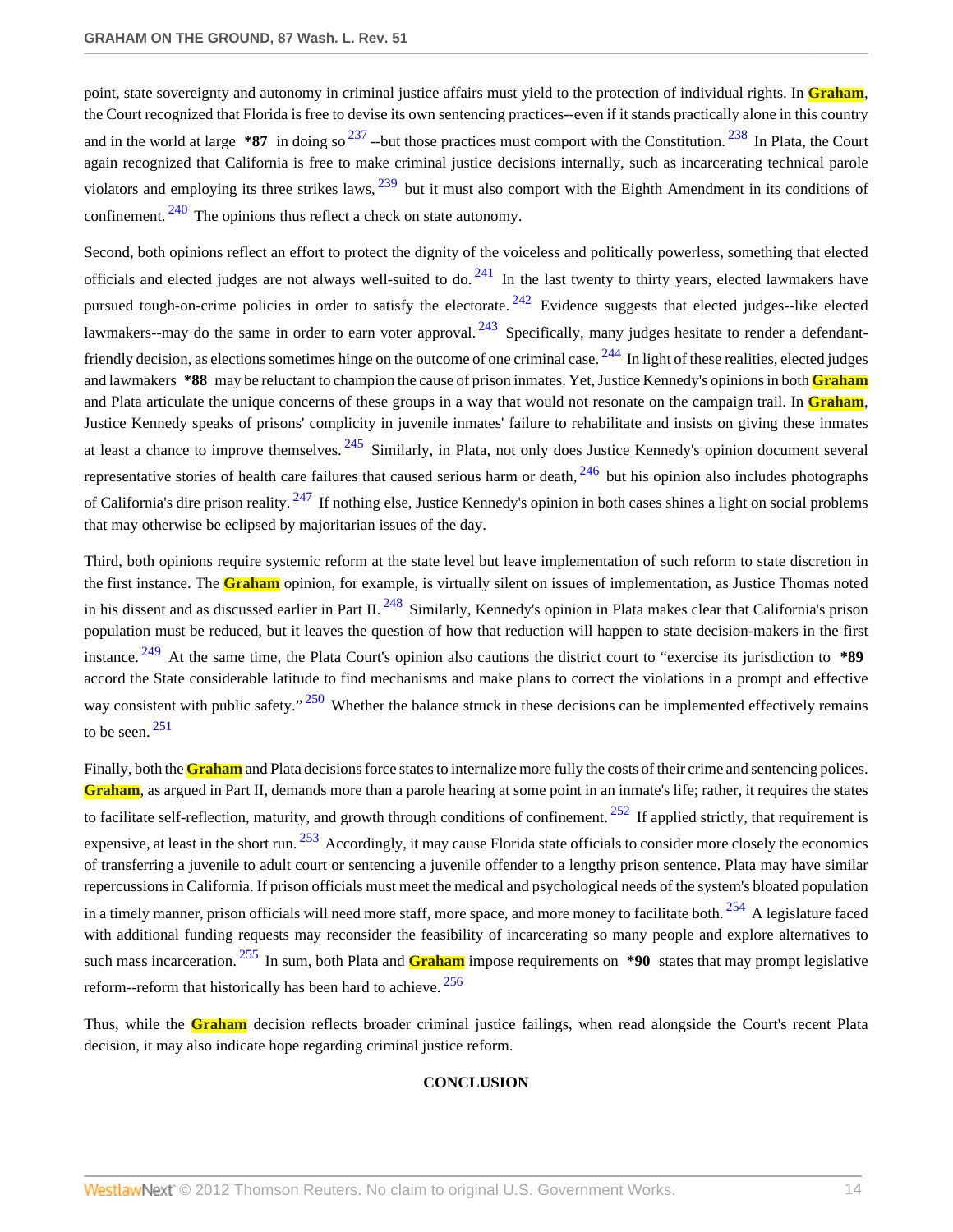<span id="page-14-7"></span>While many scholars have examined the long-term influence that the *Graham* decision may have on Eighth Amendment jurisprudence and on sentencing practices, [257](#page-28-12) this Article addresses the immediate tasks of implementing **Graham** on the ground. Specifically, it argues for courts and legislatures to read the **Graham** opinion holistically and to embrace its vision of hope and rehabilitation for juvenile offenders--even serious offenders.

<span id="page-14-9"></span><span id="page-14-8"></span>The future for inmates like Terrance **Graham** remains unclear. Since September 2010, the Juvenile Life Without Parole Project at Barry University has been working to identify inmates in Florida affected by the **Graham** decision and to secure legal representation for those inmates.  $\frac{258}{10}$  $\frac{258}{10}$  $\frac{258}{10}$  To date, the Project has identified more than 100 inmates in Florida who are entitled to a new sentence after **Graham**. [259](#page-29-0) All but a few of those inmates currently have legal representation, and a handful of inmates have obtained significant relief as a result of their resentencing hearings. [260](#page-29-1)

<span id="page-14-14"></span><span id="page-14-13"></span><span id="page-14-12"></span><span id="page-14-11"></span><span id="page-14-10"></span>And yet there remains much work to be done. One inmate was resentenced to a term of 170 years;  $^{261}$  $^{261}$  $^{261}$  another received a ninety-two-year sentence. [262](#page-29-3) Legal appeals of these "virtual life sentences" are in the **\*91** works. [263](#page-29-4) While inmates await resentencing hearings, lawyers must challenge their conditions of confinement. Several facilities in Florida have no rehabilitative programs,  $264$  and the Florida Department of Corrections maintains the policy that inmates are ineligible for rehabilitative programs until they are three years from their release date. [265](#page-29-6) Accordingly, **Graham** inmates awaiting a resentencing hearing cannot access rehabilitation services, yet they need those services in order to demonstrate maturity and growth. Lawyers representing **Graham** inmates must articulate this catch-22 to the courts and challenge these policies.

<span id="page-14-15"></span>There may be a silver lining to this painful process of implementing the **Graham** decision in Florida. The Project has brought together public defender offices, private counsel in Florida, and pro bono lawyers from across the nation to represent **Graham** inmates in their resentencing hearings. This kind of collaboration is a positive development. Hopefully, as these lawyers pursue their clients' legal claims they will generate a wider conversation about juveniles in the criminal justice system--a conversation that challenges the prosecution of children as adults and exposes the juvenile experience of adult prison.

#### Footnotes

- <span id="page-14-0"></span>[a1](#page-0-1) Associate Professor of Law, Columbus School of Law, The Catholic University of America. This Article was supported by a grant from the Dean's Research Fund. I am grateful for valuable feedback that I received at the Law & Society Conference in June 2011, and to the following individuals for their input and comments: Benjamin Herman, Megan La Belle, Allison Orr Larsen, Mary Leary, Amanda C. Leiter, Mark Rienzi, Bo Rutledge, Laurent Sacharoff, and Matthew Shors. Justin D'Aniello, Elizabeth Edinger, and Jennifer Pollack provided important research assistance. The author retains the copyright in this article and authorizes royalty-free reproduction for non-profit purposes, provided any such reproduction contains a customary legal citation to the Washington Law Review.
- <span id="page-14-1"></span>[1](#page-0-2) [560 U.S.\\_\\_, 130 S. Ct. 2011, 2034 \(2010\)](http://www.westlaw.com/Link/Document/FullText?findType=Y&serNum=2022052221&pubNum=708&originationContext=document&vr=3.0&rs=cblt1.0&transitionType=DocumentItem&contextData=(sc.Search)#co_pp_sp_708_2034).
- <span id="page-14-2"></span>[2](#page-0-3) Id.
- <span id="page-14-3"></span>[3](#page-1-0) Id. at 2030.
- <span id="page-14-4"></span>[4](#page-1-1) Id. at 2057 (Thomas, J., dissenting) (citation omitted).
- <span id="page-14-5"></span>[5](#page-1-2) After the Court's decision in **Graham**, the Florida Bar Foundation awarded Barry University Law School a \$100,000 grant to "address the legal and policy questions raised by the **Graham** decision, as well as individual client needs." Nancy Kinnally, Foundation Supports Efforts to Ensure Fair Sentencing for Juveniles, Fla. B. News (Oct. 15, 2010), http:// www.floridabar.org/DIVCOM/ JN/jnnews01.nsf/8c9f13012b96736985256aa900624829/74f9f03449b09276852577b2006aed4e! OpenDocument. Identifying the inmates to whom **Graham** applies was one of the Barry Law School clinical program's initial challenging tasks. Id.
- <span id="page-14-6"></span>[6](#page-1-3) See infra note 90 and accompanying text.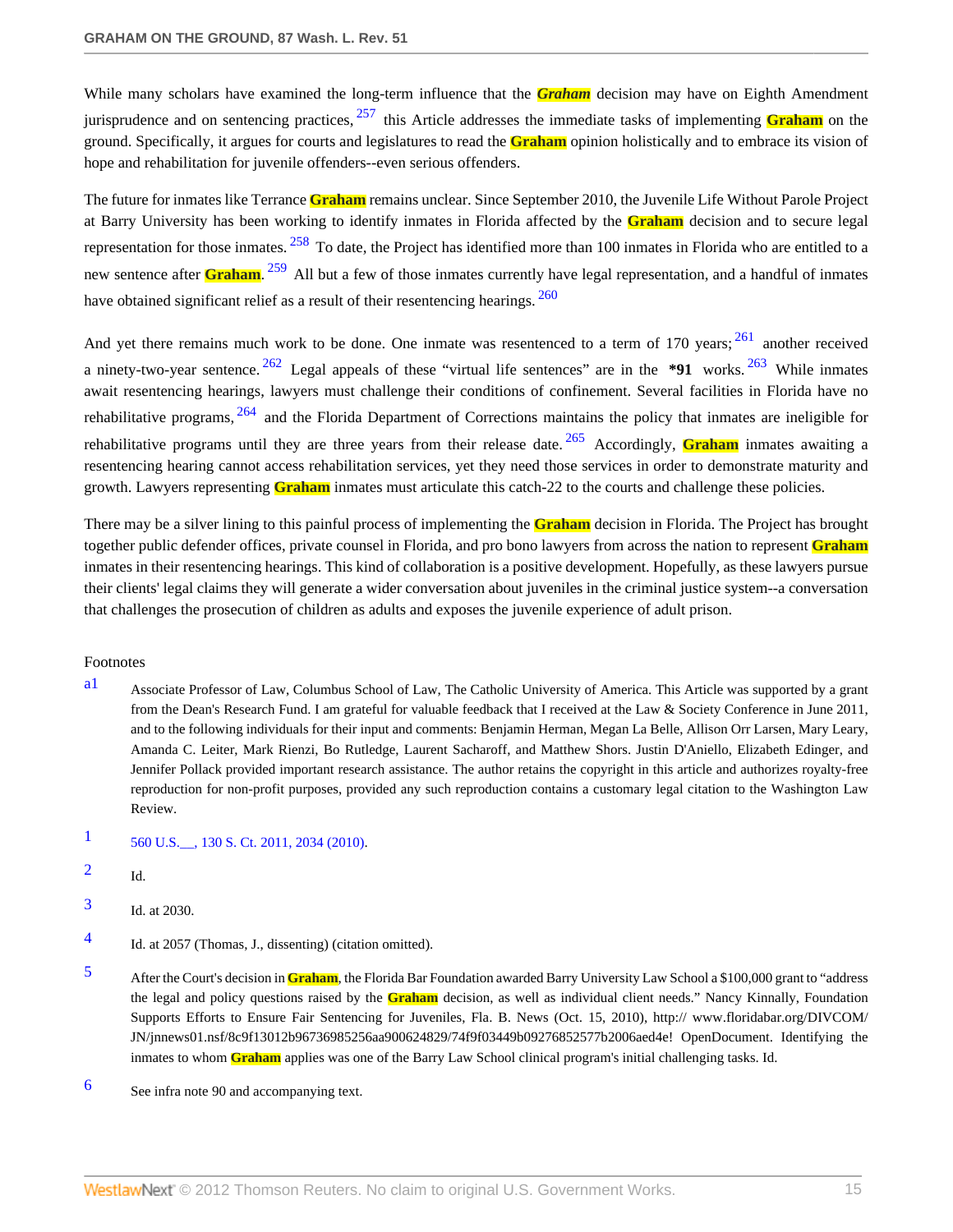- <span id="page-15-0"></span> See, e.g., [Manuel v. State, 48 So. 3d 94, 97 \(Fla. Dist. Ct. App. 2010\)](http://www.westlaw.com/Link/Document/FullText?findType=Y&serNum=2023550350&pubNum=3926&originationContext=document&vr=3.0&rs=cblt1.0&transitionType=DocumentItem&contextData=(sc.Search)#co_pp_sp_3926_97) (holding that **Graham** applies to a defendant convicted of attempted murder because, under Florida law, homicide requires the death of human being); see also infra notes 118-119 and accompanying text.
- <span id="page-15-1"></span> Shemir Wiles, Sentenced a Second Time, Man Given 170 Years: Jessie Cade's Life Sentence Voided by **Graham** v. Florida, Citrus County Chron. (Jan. 27, 2011), http://www.chronicleonline.com/content/sentenced-second-time-man-given-170-years; see also Jeff Kunerth, Dangerous but Different: 'Lifers' Sentenced as Teens Get 2nd Chance, Orlando Sentinel, Apr. 3, 2011, at A1 [hereinafter Kunerth, 'Lifers' Sentenced as Teens Get 2nd Chance].
- <span id="page-15-2"></span>**Graham**[, 130 S. Ct. at 2058](http://www.westlaw.com/Link/Document/FullText?findType=Y&serNum=2022052221&pubNum=708&originationContext=document&vr=3.0&rs=cblt1.0&transitionType=DocumentItem&contextData=(sc.Search)#co_pp_sp_708_2058) (Alito, J., dissenting).
- <span id="page-15-3"></span>See infra Part II.C.
- <span id="page-15-4"></span>Alexandra Zayas, Judges Ponder Tricky Ruling, St. Petersburg Times, Oct. 6, 2010, at 3A (quoting Circuit Judge Chet A. Tharpe).
- <span id="page-15-5"></span> [Dolan v. State, 618 So. 2d 271, 272 \(Fla. Dist. Ct. App. 1993\)](http://www.westlaw.com/Link/Document/FullText?findType=Y&serNum=1993079590&pubNum=735&originationContext=document&vr=3.0&rs=cblt1.0&transitionType=DocumentItem&contextData=(sc.Search)#co_pp_sp_735_272) ("For anyone convicted of a non-capital felony committed on or after October 1, 1983, the term 'parole' no longer exists." (citing [Fla. Stat. §921.001\(](http://www.westlaw.com/Link/Document/FullText?findType=L&pubNum=1000006&cite=FLSTS921.001&originatingDoc=Ic9987848803511e18b05fdf15589d8e8&refType=LQ&originationContext=document&vr=3.0&rs=cblt1.0&transitionType=DocumentItem&contextData=(sc.Search))8) (1983)).
- <span id="page-15-6"></span> There is some debate as to the question of which inmates fall within the purview of the **Graham** decision. I address this issue below in Part II.C.
- <span id="page-15-7"></span>Zayas, supra note 11.
- <span id="page-15-8"></span>Id.
- <span id="page-15-9"></span> Jeff Kunerth, Dangerous but Different: Bill: Juvenile Lifers Wait 25 Years for Way Out, Orlando Sentinel, Apr. 13, 2011, at A1 [hereinafter Kunerth, Juvenile Lifers Wait 25 Years for Way Out].
- <span id="page-15-10"></span>**Graham** [v. Florida, 560 U.S.\\_\\_, 130 S. Ct. 2011, 2029-30 \(2010\).](http://www.westlaw.com/Link/Document/FullText?findType=Y&serNum=2022052221&pubNum=708&originationContext=document&vr=3.0&rs=cblt1.0&transitionType=DocumentItem&contextData=(sc.Search)#co_pp_sp_708_2029)
- <span id="page-15-11"></span>[Id. at 2032.](http://www.westlaw.com/Link/Document/FullText?findType=Y&serNum=2022052221&originationContext=document&vr=3.0&rs=cblt1.0&transitionType=DocumentItem&contextData=(sc.Search))
- <span id="page-15-12"></span>Id.
- <span id="page-15-13"></span>See discussion infra Part II.A.
- <span id="page-15-14"></span>See infra notes 191-196 and accompanying text (discussing juvenile vulnerability in adult prisons).
- <span id="page-15-15"></span>[563 U.S.\\_\\_, 131 S. Ct. 1910 \(2011\).](http://www.westlaw.com/Link/Document/FullText?findType=Y&serNum=2025330790&pubNum=708&originationContext=document&vr=3.0&rs=cblt1.0&transitionType=DocumentItem&contextData=(sc.Search))
- <span id="page-15-16"></span>**Graham**[, 130 S. Ct. at 2018](http://www.westlaw.com/Link/Document/FullText?findType=Y&serNum=2022052221&pubNum=708&originationContext=document&vr=3.0&rs=cblt1.0&transitionType=DocumentItem&contextData=(sc.Search)#co_pp_sp_708_2018).
- <span id="page-15-17"></span>Id.
- <span id="page-15-18"></span> Id.; see also John D. Burrow, [Punishing Serious Juvenile Offenders: A Case Study of Michigan's Prosecutorial Waiver Statute, 9](http://www.westlaw.com/Link/Document/FullText?findType=Y&serNum=0303361900&pubNum=169622&originationContext=document&vr=3.0&rs=cblt1.0&transitionType=DocumentItem&contextData=(sc.Search)#co_pp_sp_169622_14) [U.C. Davis J. Juv. L. & Pol'y 1, 14-21 \(2005\)](http://www.westlaw.com/Link/Document/FullText?findType=Y&serNum=0303361900&pubNum=169622&originationContext=document&vr=3.0&rs=cblt1.0&transitionType=DocumentItem&contextData=(sc.Search)#co_pp_sp_169622_14) (discussing prosecutorial waiver generally and identifying criticisms of models like the one in Florida).
- <span id="page-15-19"></span>**Graham**[, 130 S. Ct. at 2018](http://www.westlaw.com/Link/Document/FullText?findType=Y&serNum=2022052221&pubNum=708&originationContext=document&vr=3.0&rs=cblt1.0&transitionType=DocumentItem&contextData=(sc.Search)#co_pp_sp_708_2018).
- <span id="page-15-20"></span>Id.
- <span id="page-15-21"></span>Id.
- <span id="page-15-22"></span>Id. at 2019.
- <span id="page-15-23"></span>Id.
- <span id="page-15-24"></span>Id.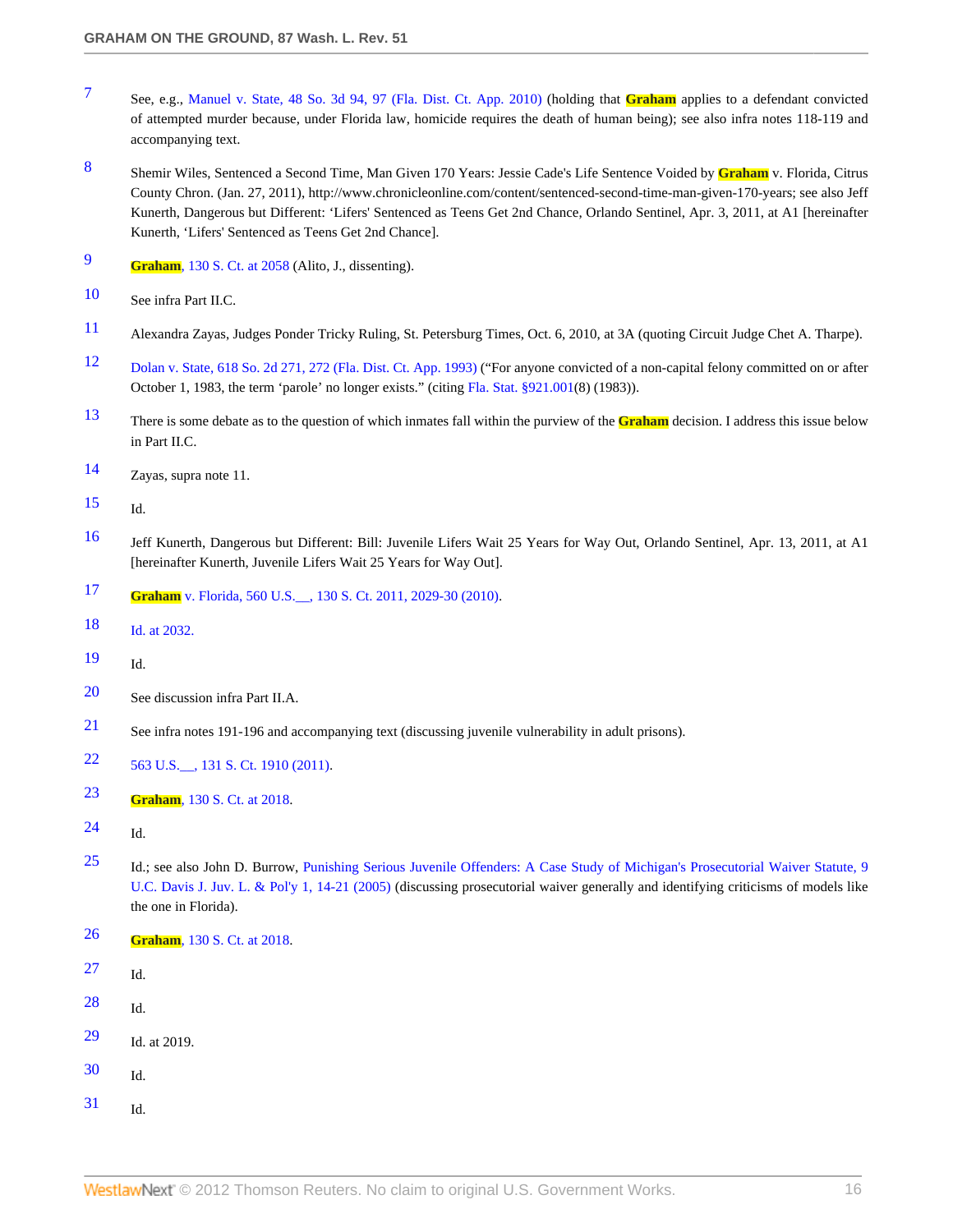- <span id="page-16-0"></span>[32](#page-2-14) Id.
- <span id="page-16-1"></span>[33](#page-2-15) Id.
- <span id="page-16-2"></span>[34](#page-2-16) Id.
- <span id="page-16-3"></span>[35](#page-2-17) Id.

<span id="page-16-4"></span>[36](#page-2-18) Id. at 2020. Despite the fact that the state offered no rehabilitative services to **Graham** during his probation, the sentencing judge apparently thought that his case was hopeless. See id. ("[I]n a very short period of time you were back before the Court on a violation of this probation, and then here you are two years later standing before me, literally the--facing a life sentence as to--up to life as to count 1 and up to 15 years as to count 2. And I don't understand why you would be given such a great opportunity to do something with your life and why you would throw it away. The only thing that I can rationalize is that you decided that this is how you were going to lead your life and that there is nothing that we can do for you. And as the state pointed out, that this is an escalating pattern of criminal conduct on your part and that we can't help you any further. We can't do anything to deter you. This is the way you are going to lead your life, and I don't know why you are going to. You've made that decision. I have no idea. But, evidently, that is what you decided to do. So then it becomes a focus, if I can't do anything to help you, if I can't do anything to get you back on the right path, then I have to start focusing on the community and trying to protect the community from your actions. And, unfortunately, that is where we are today is I don't see where I can do anything to help you any further. You've evidently decided this is the direction you're going to take in life, and it's unfortunate that you made that choice. I have reviewed the statute. I don't see where any further juvenile sanctions would be appropriate. I don't see where any youthful offender sanctions would be appropriate. Given your escalating pattern of criminal conduct, it is apparent to the Court that you have decided that this is the way you are going to live your life and that the only thing I can do now is to try and protect the community from your actions." (alteration in original) (quoting trial court)).

# <span id="page-16-5"></span>[37](#page-2-19) [Fla. Stat. §921.002](http://www.westlaw.com/Link/Document/FullText?findType=L&pubNum=1000006&cite=FLSTS921.002&originatingDoc=Ic9987848803511e18b05fdf15589d8e8&refType=LQ&originationContext=document&vr=3.0&rs=cblt1.0&transitionType=DocumentItem&contextData=(sc.Search))(1)(e) (2003).

- <span id="page-16-6"></span>[38](#page-2-20) **Graham**[, 130 S. Ct. at 2020.](http://www.westlaw.com/Link/Document/FullText?findType=Y&serNum=2022052221&pubNum=708&originationContext=document&vr=3.0&rs=cblt1.0&transitionType=DocumentItem&contextData=(sc.Search)#co_pp_sp_708_2020) "Clemency" is a general term, and it may entail a pardon, reprieve, or the commutation of a sentence. See Mary-Beth Moylan & Linda E. Carter, [Clemency in California Capital Cases, 14 Berkeley J. Crim. L. 37, 39-40 \(2009\)](http://www.westlaw.com/Link/Document/FullText?findType=Y&serNum=0348279339&pubNum=198412&originationContext=document&vr=3.0&rs=cblt1.0&transitionType=DocumentItem&contextData=(sc.Search)#co_pp_sp_198412_39) (defining the term and its various forms). Executive clemency grants of any kind are incredibly rare, and as a result, **Graham's** sentence was tantamount to a sentence to die in prison. See Michael Heise, [Mercy by the Numbers: An Empirical Analysis of Clemency and Its](http://www.westlaw.com/Link/Document/FullText?findType=Y&serNum=0294192595&pubNum=1359&originationContext=document&vr=3.0&rs=cblt1.0&transitionType=DocumentItem&contextData=(sc.Search)#co_pp_sp_1359_250) [Structure, 89 Va. L. Rev. 239, 250-51 \(2003\)](http://www.westlaw.com/Link/Document/FullText?findType=Y&serNum=0294192595&pubNum=1359&originationContext=document&vr=3.0&rs=cblt1.0&transitionType=DocumentItem&contextData=(sc.Search)#co_pp_sp_1359_250) (discussing a downward trend in clemency grants from 1973 to 1999).
- <span id="page-16-7"></span>[39](#page-2-21) **Graham**[, 130 S. Ct. at 2017-18](http://www.westlaw.com/Link/Document/FullText?findType=Y&serNum=2022052221&pubNum=708&originationContext=document&vr=3.0&rs=cblt1.0&transitionType=DocumentItem&contextData=(sc.Search)#co_pp_sp_708_2017).
- <span id="page-16-8"></span>[40](#page-2-22) [Id. at 2034.](http://www.westlaw.com/Link/Document/FullText?findType=Y&serNum=2022052221&originationContext=document&vr=3.0&rs=cblt1.0&transitionType=DocumentItem&contextData=(sc.Search))
- <span id="page-16-9"></span>[41](#page-3-0) [Id. at 2021.](http://www.westlaw.com/Link/Document/FullText?findType=Y&serNum=2022052221&originationContext=document&vr=3.0&rs=cblt1.0&transitionType=DocumentItem&contextData=(sc.Search))
- <span id="page-16-10"></span>[42](#page-3-1) Id.
- <span id="page-16-11"></span>[43](#page-3-2) Id. at 2022-23.
- <span id="page-16-12"></span>[44](#page-3-3) Id. at 2023; see also Rachel E. Barkow, Categorizing **Graham**, 23 Fed. Sent'g Rep. 49, 49 (2010) ("The Court [wrote] just four sentences to justify its use of the capital proportionality test in **Graham's** case.").
- <span id="page-16-13"></span>[45](#page-3-4) See generally, e.g., [Kennedy v. Louisiana, 554 U.S. 407 \(2008\)](http://www.westlaw.com/Link/Document/FullText?findType=Y&serNum=2016379544&pubNum=780&originationContext=document&vr=3.0&rs=cblt1.0&transitionType=DocumentItem&contextData=(sc.Search)) (banning death penalty for child rape); **Roper** [v. Simmons, 543](http://www.westlaw.com/Link/Document/FullText?findType=Y&serNum=2006291922&pubNum=780&originationContext=document&vr=3.0&rs=cblt1.0&transitionType=DocumentItem&contextData=(sc.Search)) [U.S. 551 \(2005\)](http://www.westlaw.com/Link/Document/FullText?findType=Y&serNum=2006291922&pubNum=780&originationContext=document&vr=3.0&rs=cblt1.0&transitionType=DocumentItem&contextData=(sc.Search)) (banning death penalty for juvenile offenders); [Atkins v. Virginia, 536 U.S. 304 \(2002\)](http://www.westlaw.com/Link/Document/FullText?findType=Y&serNum=2002381685&pubNum=780&originationContext=document&vr=3.0&rs=cblt1.0&transitionType=DocumentItem&contextData=(sc.Search)) (banning death penalty for mentally retarded offenders).
- <span id="page-16-14"></span>[46](#page-3-5) **Graham**[, 130 S. Ct. at 2023](http://www.westlaw.com/Link/Document/FullText?findType=Y&serNum=2022052221&pubNum=708&originationContext=document&vr=3.0&rs=cblt1.0&transitionType=DocumentItem&contextData=(sc.Search)#co_pp_sp_708_2023).
- <span id="page-16-15"></span>[47](#page-3-6) Id.
- <span id="page-16-16"></span>[48](#page-3-7) Id. at 2024.
- <span id="page-16-17"></span>[49](#page-3-8) Id. at 2026.
- <span id="page-16-18"></span>[50](#page-3-9) Id.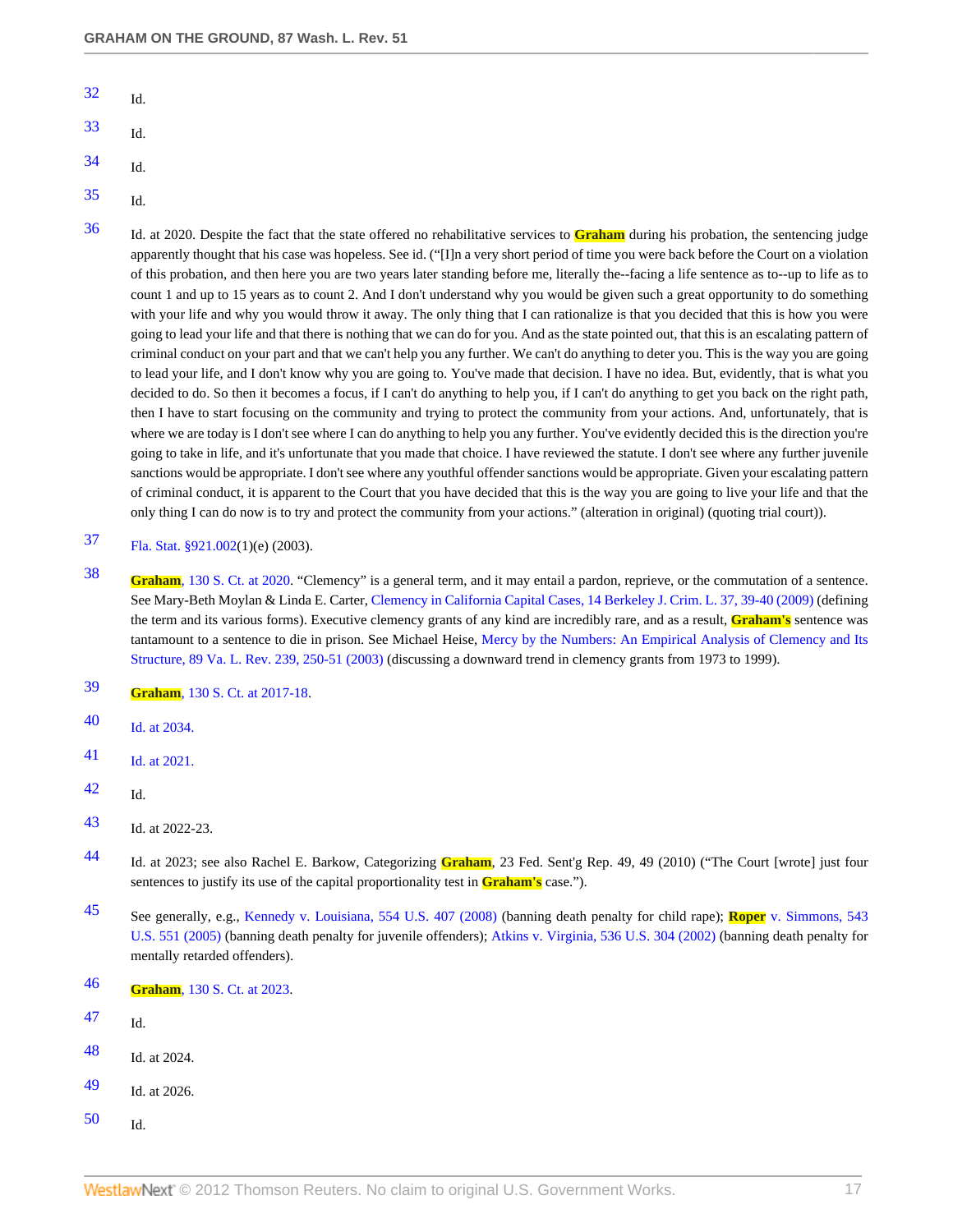- <span id="page-17-0"></span>[51](#page-3-10) Id. (quoting [Kennedy v. Louisiana, 554 U.S. 407, 434 \(2008\)](http://www.westlaw.com/Link/Document/FullText?findType=Y&serNum=2016379544&pubNum=780&originationContext=document&vr=3.0&rs=cblt1.0&transitionType=DocumentItem&contextData=(sc.Search)#co_pp_sp_780_434)).
- <span id="page-17-1"></span>[52](#page-3-11) Id. For a criticism of the U.S. Supreme Court's assessment of evolving standards of decency, see John F. Stinneford, Evolving Away from Evolving Standards of Decency, 23 Fed. Sent'g Rep. 87 (2010).
- <span id="page-17-2"></span>[53](#page-3-12) **Graham**[, 130 S. Ct. at 2026](http://www.westlaw.com/Link/Document/FullText?findType=Y&serNum=2022052221&pubNum=708&originationContext=document&vr=3.0&rs=cblt1.0&transitionType=DocumentItem&contextData=(sc.Search)#co_pp_sp_708_2026).
- <span id="page-17-3"></span>[54](#page-3-13) [Id. at 2027.](http://www.westlaw.com/Link/Document/FullText?findType=Y&serNum=2022052221&originationContext=document&vr=3.0&rs=cblt1.0&transitionType=DocumentItem&contextData=(sc.Search))
- <span id="page-17-4"></span>[55](#page-3-14) Id.
- <span id="page-17-5"></span>[56](#page-3-15) Id. at 2028-30.
- <span id="page-17-6"></span>[57](#page-3-16) Id. at 2030.
- <span id="page-17-7"></span>[58](#page-3-17) Id. at 2036-43 (Roberts, C.J., concurring). Justice Stevens also wrote a concurring opinion, in which Justices Ginsburg and Sotomayor joined. Id. at 2036 (Stevens, J., concurring) ("Society changes. Knowledge accumulates. We learn, sometimes, from our mistakes.").
- <span id="page-17-8"></span>[59](#page-3-18) Id. at 2036 (Roberts, C.J., concurring); see also Barkow, supra note 44, at 51-52 (discussing the potential import of the Chief Justice's concurring opinion for future proportionality review at the U.S. Supreme Court and among lower courts).
- <span id="page-17-9"></span>[60](#page-3-19) **Graham**[, 130 S. Ct. at 2039-41](http://www.westlaw.com/Link/Document/FullText?findType=Y&serNum=2022052221&pubNum=708&originationContext=document&vr=3.0&rs=cblt1.0&transitionType=DocumentItem&contextData=(sc.Search)#co_pp_sp_708_2039) (Roberts, C.J., concurring). Historically, narrow proportionality review has required the reviewing courts to conduct an initial inquiry that compares the gravity of the offense with the harshness of the penalty. This initial inquiry is a deferential one. Only in rare cases where the reviewing court finds a sentence to be grossly disproportionate to the crime committed should the court then conduct both an intrajurisdictional and interjurisdictional comparison with sentences imposed for the same crime. If these two comparisons confirm the court's initial finding of gross disproportionality, only then should the reviewing court find the defendant's sentence in violation of the Eighth Amendment. [Id. at 2037-38](http://www.westlaw.com/Link/Document/FullText?findType=Y&serNum=2022052221&originationContext=document&vr=3.0&rs=cblt1.0&transitionType=DocumentItem&contextData=(sc.Search)) (explaining the narrow proportionality review process).
- <span id="page-17-10"></span>[61](#page-3-20) [Id. at 2039.](http://www.westlaw.com/Link/Document/FullText?findType=Y&serNum=2022052221&originationContext=document&vr=3.0&rs=cblt1.0&transitionType=DocumentItem&contextData=(sc.Search))
- <span id="page-17-11"></span>[62](#page-3-21) [Id. at 2036.](http://www.westlaw.com/Link/Document/FullText?findType=Y&serNum=2022052221&originationContext=document&vr=3.0&rs=cblt1.0&transitionType=DocumentItem&contextData=(sc.Search))
- <span id="page-17-12"></span>[63](#page-3-22) [Id. at 2046](http://www.westlaw.com/Link/Document/FullText?findType=Y&serNum=2022052221&originationContext=document&vr=3.0&rs=cblt1.0&transitionType=DocumentItem&contextData=(sc.Search)) (Thomas, J., dissenting).
- <span id="page-17-13"></span>[64](#page-3-23) Id. (emphasis in original) (quoting majority opinion).
- <span id="page-17-14"></span>[65](#page-3-24) Id. (citations omitted).
- <span id="page-17-15"></span>[66](#page-4-1) Id. at 2058.
- <span id="page-17-16"></span>[67](#page-4-2) Id.
- <span id="page-17-17"></span>[68](#page-4-3) Id.
- <span id="page-17-18"></span>[69](#page-4-4) Id.
- <span id="page-17-19"></span>[70](#page-4-5) Id. (Alito, J., dissenting).
- <span id="page-17-20"></span>[71](#page-4-6) See generally, e.g., Barkow, supra note 44 (considering implications of the **Graham** decision in future Eighth Amendment challenges); Robert Smith & G. Ben Cohen, Redemption Song: **Graham** [v. Florida and the Evolving Eighth Amendment](http://www.westlaw.com/Link/Document/FullText?findType=Y&serNum=0353930385&pubNum=204203&originationContext=document&vr=3.0&rs=cblt1.0&transitionType=DocumentItem&contextData=(sc.Search)) [Jurisprudence, 108 Mich. L. Rev. First Impressions 86 \(2010\)](http://www.westlaw.com/Link/Document/FullText?findType=Y&serNum=0353930385&pubNum=204203&originationContext=document&vr=3.0&rs=cblt1.0&transitionType=DocumentItem&contextData=(sc.Search)) (describing **Graham** Court's departure from prior Eighth Amendment jurisprudence and implications); Carol S. Steiker & Jordan M. Steiker, **Graham** Lets the Sun Shine in: The Supreme Court Opens a Window Between Two Formerly Walled-off Approaches to Eighth Amendment Proportionality Challenges, 23 Fed. Sent'g Rep. 79 (2010) (discussing implications of **Graham** decision for capital and noncapital Eighth Amendment challenges).
- <span id="page-17-21"></span>[72](#page-4-7) See supra note 60 and accompanying text.
- <span id="page-17-22"></span>[73](#page-4-8) Steiker & Steiker, supra note 71, at 81 (emphasis in original).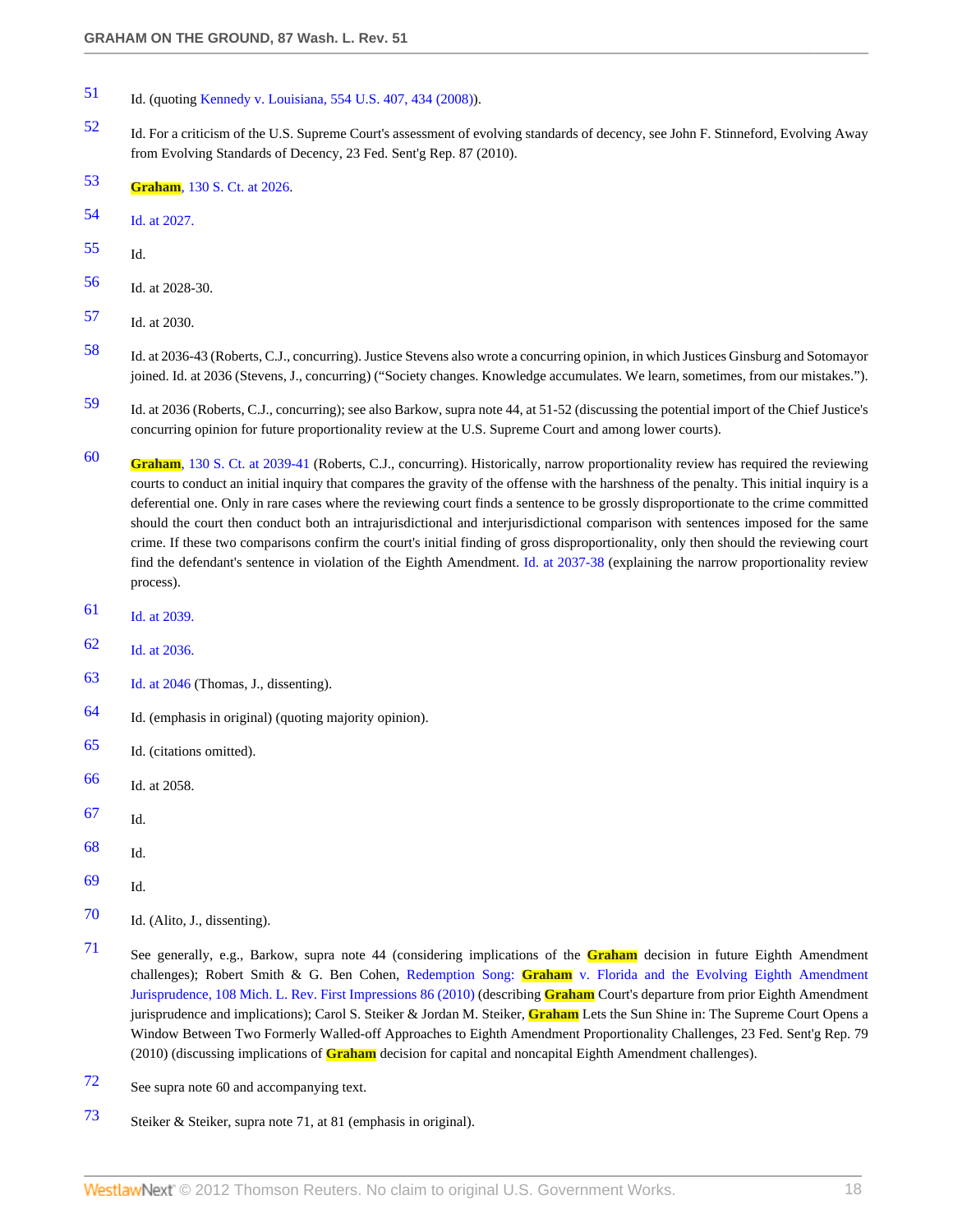- <span id="page-18-0"></span>[74](#page-4-9) Id. To date, though, many courts continue to read **Graham** narrowly. See, e.g., [Saeliaw v. Allison, No. C 11-2716 RS \(PR\), 2011](http://www.westlaw.com/Link/Document/FullText?findType=Y&serNum=2025855334&pubNum=0000999&originationContext=document&vr=3.0&rs=cblt1.0&transitionType=DocumentItem&contextData=(sc.Search)) [WL 3516171, at \\*2 \(N.D. Cal. Aug. 11, 2011\)](http://www.westlaw.com/Link/Document/FullText?findType=Y&serNum=2025855334&pubNum=0000999&originationContext=document&vr=3.0&rs=cblt1.0&transitionType=DocumentItem&contextData=(sc.Search)) (rejecting juvenile non-homicide offender's challenge to indeterminate life sentence after **Graham**); [Angel v. Commonwealth, 704 S.E.2d 386, 401-02 \(Va. 2011\)](http://www.westlaw.com/Link/Document/FullText?findType=Y&serNum=2024371127&pubNum=711&originationContext=document&vr=3.0&rs=cblt1.0&transitionType=DocumentItem&contextData=(sc.Search)#co_pp_sp_711_401) (upholding life sentence for non-homicide juvenile crime because state statute provided for conditional release upon a certain age); [State v. Ninham, 797 N.W.2d 451, 465-74 \(Wis.](http://www.westlaw.com/Link/Document/FullText?findType=Y&serNum=2025323864&pubNum=595&originationContext=document&vr=3.0&rs=cblt1.0&transitionType=DocumentItem&contextData=(sc.Search)#co_pp_sp_595_465) [2011\)](http://www.westlaw.com/Link/Document/FullText?findType=Y&serNum=2025323864&pubNum=595&originationContext=document&vr=3.0&rs=cblt1.0&transitionType=DocumentItem&contextData=(sc.Search)#co_pp_sp_595_465) (upholding life without parole for fourteen-year-old homicide offender after **Graham**).
- <span id="page-18-1"></span>[75](#page-4-10) Steiker & Steiker, supra note 71, at 84 ("[I]f death sentencing rates and execution rates continue to fall, or even remain stable at the current low levels, one can make a plausible claim that the legislative authorization of capital punishment is undercut by its small and very sporadic use, in much the same way that **Graham** found that the widespread legislative authorization of [life without parole] for juvenile nonhomicide offenders...was undercut by its relatively small actual use relative to its formally authorized use.").
- <span id="page-18-2"></span>[76](#page-4-11) Smith & Cohen, supra note 71, at 91.
- <span id="page-18-3"></span>[77](#page-4-12) **Graham** [v. Florida, 560 U.S.\\_\\_, 130 S. Ct. 2011, 2027 \(2010\).](http://www.westlaw.com/Link/Document/FullText?findType=Y&serNum=2022052221&pubNum=708&originationContext=document&vr=3.0&rs=cblt1.0&transitionType=DocumentItem&contextData=(sc.Search)#co_pp_sp_708_2027)
- <span id="page-18-4"></span>[78](#page-4-13) Smith & Cohen, supra note 71, at 91. But see [United States v. Moore, 643 F.3d 451, 456-57 \(6th Cir. 2011\)](http://www.westlaw.com/Link/Document/FullText?findType=Y&serNum=2025389054&pubNum=506&originationContext=document&vr=3.0&rs=cblt1.0&transitionType=DocumentItem&contextData=(sc.Search)#co_pp_sp_506_456) (distinguishing the Eighth Amendment challenge of a mentally retarded adult from that presented by **Graham**).
- <span id="page-18-5"></span>[79](#page-4-14) See generally William W. Berry III, [More Different from Life, Less Different than Death, 71 Ohio St. L.J. 1109 \(2010\)](http://www.westlaw.com/Link/Document/FullText?findType=Y&serNum=0357728170&pubNum=1216&originationContext=document&vr=3.0&rs=cblt1.0&transitionType=DocumentItem&contextData=(sc.Search)).
- <span id="page-18-6"></span>[80](#page-4-15) Jackson v. Norris, 2011 Ark. 49, \_\_S.W.3d\_\_ (2011), cert. granted sub nom. [Jackson v. Hobbs, 132 S. Ct. 548 \(U.S. Nov. 7, 2011\)](http://www.westlaw.com/Link/Document/FullText?findType=Y&serNum=2024865970&pubNum=708&originationContext=document&vr=3.0&rs=cblt1.0&transitionType=DocumentItem&contextData=(sc.Search)) (No. 10-09647); see also Adam Liptak, Justices Will Hear 2 Cases of Life Sentences for Youths, N.Y. Times, Nov. 8, 2011, at A13.
- <span id="page-18-7"></span>[81](#page-4-16) See generally Stephen St. Vincent, Commentary: [Kids Are Different, 109 Mich. L. Rev. First Impressions 9 \(2010\).](http://www.westlaw.com/Link/Document/FullText?findType=Y&serNum=0355771096&pubNum=204203&originationContext=document&vr=3.0&rs=cblt1.0&transitionType=DocumentItem&contextData=(sc.Search))
- <span id="page-18-8"></span>[82](#page-4-17) [543 U.S. 551 \(2005\).](http://www.westlaw.com/Link/Document/FullText?findType=Y&serNum=2006291922&pubNum=780&originationContext=document&vr=3.0&rs=cblt1.0&transitionType=DocumentItem&contextData=(sc.Search))
- <span id="page-18-9"></span>[83](#page-4-18) **Graham** [v. Florida, 560 U.S.\\_\\_, 130 S. Ct. 2011, 2026-30 \(2010\).](http://www.westlaw.com/Link/Document/FullText?findType=Y&serNum=2022052221&pubNum=708&originationContext=document&vr=3.0&rs=cblt1.0&transitionType=DocumentItem&contextData=(sc.Search)#co_pp_sp_708_2026)
- <span id="page-18-10"></span>[84](#page-5-2) St. Vincent, supra note 81, at 13.
- <span id="page-18-11"></span>[85](#page-5-3) Id.
- <span id="page-18-12"></span>[86](#page-5-4) Dan Markel, May Minors Be Retributively Punished After Panetti (and **Graham**)?, 23 Fed. Sent'g Rep. 62, 65 (2010) (arguing that in light of recent U.S. Supreme Court cases, "juveniles must be treated somewhat like the incompetent: that is, as sources of risk and objects of compassion who can hopefully be cured or treated or contained until they exhibit the competence expected from them as adults. Until that time...they should be spared the special sting of condemnation associated with the retributive rebuke commonly connected to punishments in prisons or trials as adults").
- <span id="page-18-13"></span>[87](#page-5-5) See, e.g., Tamar R. Birckhead, **Graham** [v. Florida: Justice Kennedy's Vision of Childhood and the Role of Judges, 6 Duke J. Const. L.](http://www.westlaw.com/Link/Document/FullText?findType=Y&serNum=0357458578&pubNum=206589&originationContext=document&vr=3.0&rs=cblt1.0&transitionType=DocumentItem&contextData=(sc.Search)) [& Pub. Pol'y 66 \(2010\)](http://www.westlaw.com/Link/Document/FullText?findType=Y&serNum=0357458578&pubNum=206589&originationContext=document&vr=3.0&rs=cblt1.0&transitionType=DocumentItem&contextData=(sc.Search)) (noting Justice Kennedy's consistent theme of youths as works in progress in areas such as the Establishment Clause, criminal sentencing, and due process); Deana Pollard Sacks, [Children's Developmental Vulnerability & the Roberts Court's](http://www.westlaw.com/Link/Document/FullText?findType=Y&serNum=0363819153&pubNum=1240&originationContext=document&vr=3.0&rs=cblt1.0&transitionType=DocumentItem&contextData=(sc.Search)) [Child-Protective Jurisprudence: An Emerging Trend?, 40 Stetson L. Rev. 777 \(2011\)](http://www.westlaw.com/Link/Document/FullText?findType=Y&serNum=0363819153&pubNum=1240&originationContext=document&vr=3.0&rs=cblt1.0&transitionType=DocumentItem&contextData=(sc.Search)) (noting the Court's recent concern for the vulnerability of children in media and criminal sentencing cases).
- <span id="page-18-14"></span>[88](#page-5-6) Ashley Nellis, Throwing Away the Key: The Expansion of Life Without Parole Sentences in the United States, 23 Fed. Sent'g Rep. 27 (2010).
- <span id="page-18-15"></span>[89](#page-5-7) Molly M. Gill, Clemency for Lifers: The Only Road Out Is the Road Not Taken, 23 Fed. Sent'g Rep. 21 (2010).
- <span id="page-18-16"></span>[90](#page-5-8) Compare [Bell v. Haws, No. CV09-3346-JFW \(MLG\), 2010 WL 3447218, at \\*9 n.6 \(C.D. Cal. July 14, 2010\)](http://www.westlaw.com/Link/Document/FullText?findType=Y&serNum=2022916861&pubNum=0000999&originationContext=document&vr=3.0&rs=cblt1.0&transitionType=DocumentItem&contextData=(sc.Search)) ("The Court notes that application of **Graham** to Petitioner's case is permitted by the first exception to the **Teague** [v. Lane, 489 U.S. 288, 109 S.Ct.](http://www.westlaw.com/Link/Document/FullText?findType=Y&serNum=1989027119&pubNum=708&originationContext=document&vr=3.0&rs=cblt1.0&transitionType=DocumentItem&contextData=(sc.Search)) [1060, 103 L.Ed.2d 334 \(1989\)](http://www.westlaw.com/Link/Document/FullText?findType=Y&serNum=1989027119&pubNum=708&originationContext=document&vr=3.0&rs=cblt1.0&transitionType=DocumentItem&contextData=(sc.Search)), non-retroactivity doctrine because it announced a new rule that 'prohibit[s] a certain category of punishment for a class of defendants because of their status or offense.'...Here, the **Graham** Court announced a new rule that prohibits a category of punishment--life without parole sentences--for juveniles based on their status and the type of offense, and the rule is thus retroactive on collateral review." (citations omitted)), and [Bonilla v. State, 791 N.W.2d 697, 700-01 \(Iowa 2010\)](http://www.westlaw.com/Link/Document/FullText?findType=Y&serNum=2024136334&pubNum=595&originationContext=document&vr=3.0&rs=cblt1.0&transitionType=DocumentItem&contextData=(sc.Search)#co_pp_sp_595_700) ("**Graham** applies retroactively to Bonilla because it is a new rule of substantive law clarifying the Eighth Amendment prohibition on cruel and unusual punishment."), with [Lawson v. Pennsylvania, No. Civ.A. 09-2120, 2010 WL 5300531, at \\*3 \(E.D. Pa. Dec. 21, 2010\)](http://www.westlaw.com/Link/Document/FullText?findType=Y&serNum=2024226956&pubNum=0000999&originationContext=document&vr=3.0&rs=cblt1.0&transitionType=DocumentItem&contextData=(sc.Search))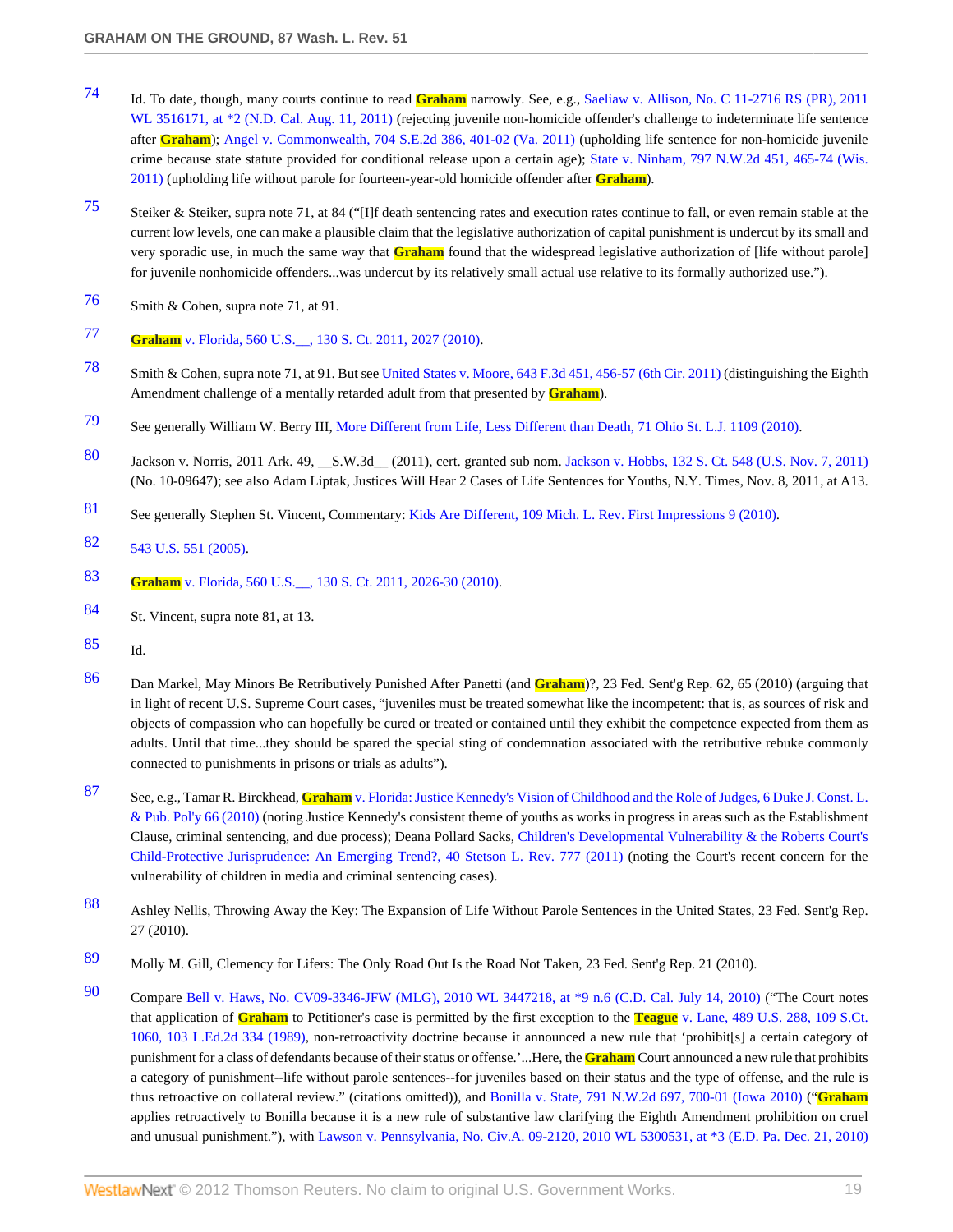("[T]here is no indication that the Supreme Court has held **Graham** retroactively applicable on collateral review...."), and [Jensen v.](http://www.westlaw.com/Link/Document/FullText?findType=Y&serNum=2022567821&pubNum=0000999&originationContext=document&vr=3.0&rs=cblt1.0&transitionType=DocumentItem&contextData=(sc.Search)) [Zavaras, Civil Action No. 08-cv-01670-RPM, 2010 WL 2825666, at \\*1-2 \(D. Colo. July 16, 2010\)](http://www.westlaw.com/Link/Document/FullText?findType=Y&serNum=2022567821&pubNum=0000999&originationContext=document&vr=3.0&rs=cblt1.0&transitionType=DocumentItem&contextData=(sc.Search)) ("Given the Court's recognition of the many state statutes that permit life without parole for juvenile non-homicide offenders shown in the appendix to the opinion and the premise that **Graham's** sentence was contrary to the majority's view of 'evolving standards of decency' it is inconceivable that this new rule will be applied retroactively to invalidate sentences imposed in those states.").

- <span id="page-19-0"></span>[91](#page-5-9) See, e.g., Mitchell N. Berman, [Constitutional Decision Rules, 90 Va. L. Rev. 1, 100 n.310 \(2004\)](http://www.westlaw.com/Link/Document/FullText?findType=Y&serNum=0297674434&pubNum=1359&originationContext=document&vr=3.0&rs=cblt1.0&transitionType=DocumentItem&contextData=(sc.Search)) ("[T]he present jurisprudence of retroactivity is widely thought to be unnecessarily confused and confusing." (citations omitted)); Christopher Strauss, [Collateral](http://www.westlaw.com/Link/Document/FullText?findType=Y&serNum=0293831538&pubNum=1199&originationContext=document&vr=3.0&rs=cblt1.0&transitionType=DocumentItem&contextData=(sc.Search)#co_pp_sp_1199_1222) [Damage: How the Supreme Court's Retroactivity Doctrine Affects Federal Drug Prisoners' Apprendi Claims on Collateral Review,](http://www.westlaw.com/Link/Document/FullText?findType=Y&serNum=0293831538&pubNum=1199&originationContext=document&vr=3.0&rs=cblt1.0&transitionType=DocumentItem&contextData=(sc.Search)#co_pp_sp_1199_1222) [81 N.C. L. Rev. 1220, 1222 \(2003\)](http://www.westlaw.com/Link/Document/FullText?findType=Y&serNum=0293831538&pubNum=1199&originationContext=document&vr=3.0&rs=cblt1.0&transitionType=DocumentItem&contextData=(sc.Search)#co_pp_sp_1199_1222) ("Over the course of the past thirty-six years, the Court has grappled with the issue of retroactivity and has crafted a theoretically incoherent doctrine that has proven difficult to apply."); see also Strauss, [supra, at 1227-39](http://www.westlaw.com/Link/Document/FullText?findType=Y&serNum=0293831538&originationContext=document&vr=3.0&rs=cblt1.0&transitionType=DocumentItem&contextData=(sc.Search)) (describing the Court's retroactivity doctrine).
- <span id="page-19-1"></span>[92](#page-5-10) See infra note 108 (discussing the retroactive application of Atkins and **Roper**).
- <span id="page-19-2"></span>[93](#page-5-11) It may very well be the case that the logic of **Graham** has an even wider application than I argue herein. For example, lawyers may prevail before the U.S. Supreme Court in arguing that **Graham** also precludes a life-without-parole sentence for some juvenile homicide offenders. See EJI Challenges Death-in-Prison Sentences for Young Teens in Two Cases at U.S. Supreme Court, Equal Just. Initiative (Apr. 21, 2011), http://www.eji.org/eji/node/524. In this sub-part, I am focused on those inmates who are legally entitled to a resentencing hearing immediately as a result of **Graham**, rather than future extensions of **Graham**.
- <span id="page-19-3"></span>[94](#page-5-12) [Griffith v. Kentucky, 479 U.S. 314, 322-23 \(1987\);](http://www.westlaw.com/Link/Document/FullText?findType=Y&serNum=1987004131&pubNum=780&originationContext=document&vr=3.0&rs=cblt1.0&transitionType=DocumentItem&contextData=(sc.Search)#co_pp_sp_780_322) see also [Davis v. United States, 564 U.S.\\_\\_, 131 S. Ct. 2419, 2430 \(2011\)](http://www.westlaw.com/Link/Document/FullText?findType=Y&serNum=2025498891&pubNum=708&originationContext=document&vr=3.0&rs=cblt1.0&transitionType=DocumentItem&contextData=(sc.Search)#co_pp_sp_708_2430) (stating the rule from Griffith).
- <span id="page-19-4"></span>[95](#page-5-13) [Griffith, 479 U.S. at 322](http://www.westlaw.com/Link/Document/FullText?findType=Y&serNum=1987004131&pubNum=780&originationContext=document&vr=3.0&rs=cblt1.0&transitionType=DocumentItem&contextData=(sc.Search)#co_pp_sp_780_322).
- <span id="page-19-5"></span>[96](#page-5-14) [Id. at 323.](http://www.westlaw.com/Link/Document/FullText?findType=Y&serNum=1987004131&originationContext=document&vr=3.0&rs=cblt1.0&transitionType=DocumentItem&contextData=(sc.Search))
- <span id="page-19-6"></span>[97](#page-5-15) [489 U.S. 288 \(1989\).](http://www.westlaw.com/Link/Document/FullText?findType=Y&serNum=1989027119&pubNum=780&originationContext=document&vr=3.0&rs=cblt1.0&transitionType=DocumentItem&contextData=(sc.Search))
- <span id="page-19-7"></span>[98](#page-5-16) [Id. at 310.](http://www.westlaw.com/Link/Document/FullText?findType=Y&serNum=1989027119&originationContext=document&vr=3.0&rs=cblt1.0&transitionType=DocumentItem&contextData=(sc.Search))
- <span id="page-19-8"></span>[99](#page-6-0) [Id. at 311;](http://www.westlaw.com/Link/Document/FullText?findType=Y&serNum=1989027119&originationContext=document&vr=3.0&rs=cblt1.0&transitionType=DocumentItem&contextData=(sc.Search)) [Hoffman v. Arave, 236 F.3d 523, 537 & n.22 \(9th Cir. 2001\)](http://www.westlaw.com/Link/Document/FullText?findType=Y&serNum=2001044170&pubNum=506&originationContext=document&vr=3.0&rs=cblt1.0&transitionType=DocumentItem&contextData=(sc.Search)#co_pp_sp_506_537) (explaining the two exceptions).
- <span id="page-19-9"></span>[100](#page-6-1) [Horn v. Banks, 536 U.S. 266, 271 n.5 \(2002\)](http://www.westlaw.com/Link/Document/FullText?findType=Y&serNum=2002373508&pubNum=780&originationContext=document&vr=3.0&rs=cblt1.0&transitionType=DocumentItem&contextData=(sc.Search)#co_pp_sp_780_271) (citing [Saffle v. Parks, 494 U.S. 484, 494 \(1990\)\)](http://www.westlaw.com/Link/Document/FullText?findType=Y&serNum=1990043806&pubNum=780&originationContext=document&vr=3.0&rs=cblt1.0&transitionType=DocumentItem&contextData=(sc.Search)#co_pp_sp_780_494).
- <span id="page-19-10"></span>[101](#page-6-2) Id. (citations omitted).
- <span id="page-19-11"></span>[102](#page-6-3) [Schriro v. Summerlin, 542 U.S. 348, 352 n.4 \(2004\)](http://www.westlaw.com/Link/Document/FullText?findType=Y&serNum=2004622663&pubNum=780&originationContext=document&vr=3.0&rs=cblt1.0&transitionType=DocumentItem&contextData=(sc.Search)#co_pp_sp_780_352).
- <span id="page-19-12"></span>[103](#page-6-4) [Id. at 353.](http://www.westlaw.com/Link/Document/FullText?findType=Y&serNum=2004622663&originationContext=document&vr=3.0&rs=cblt1.0&transitionType=DocumentItem&contextData=(sc.Search))
- <span id="page-19-13"></span>[104](#page-6-5) [Id. at 352](http://www.westlaw.com/Link/Document/FullText?findType=Y&serNum=2004622663&originationContext=document&vr=3.0&rs=cblt1.0&transitionType=DocumentItem&contextData=(sc.Search)) (quoting [Bousley v. United States, 523 U.S. 614, 620 \(1998\)](http://www.westlaw.com/Link/Document/FullText?findType=Y&serNum=1998108681&pubNum=780&originationContext=document&vr=3.0&rs=cblt1.0&transitionType=DocumentItem&contextData=(sc.Search)#co_pp_sp_780_620)).
- <span id="page-19-14"></span>[105](#page-6-6) See supra note 94 and accompanying text.
- <span id="page-19-15"></span>[106](#page-6-7) [In re Sparks, 657 F.3d 258, 262 \(2011\)](http://www.westlaw.com/Link/Document/FullText?findType=Y&serNum=2026164642&pubNum=506&originationContext=document&vr=3.0&rs=cblt1.0&transitionType=DocumentItem&contextData=(sc.Search)#co_pp_sp_506_262) (holding that **Graham** applies retroactively on collateral review as matter of logical necessity).
- <span id="page-19-16"></span>[107](#page-6-8) See, e.g., supra note 90.
- <span id="page-19-17"></span>[108](#page-6-9) See [Atkins v. Virginia, 536 U.S. 304 \(2002\).](http://www.westlaw.com/Link/Document/FullText?findType=Y&serNum=2002381685&pubNum=780&originationContext=document&vr=3.0&rs=cblt1.0&transitionType=DocumentItem&contextData=(sc.Search)) In Atkins, the U.S. Supreme Court barred a certain type of punishment--the death penalty--for a certain class of offenders--the mentally retarded. Id. at 321. Lower courts have recognized that this rule applies retroactively to cases pending on collateral review, even though the U.S. Supreme Court did not expressly say so in Atkins. See [In re](http://www.westlaw.com/Link/Document/FullText?findType=Y&serNum=2003378305&pubNum=506&originationContext=document&vr=3.0&rs=cblt1.0&transitionType=DocumentItem&contextData=(sc.Search)#co_pp_sp_506_1172) [Holladay, 331 F.3d 1169, 1172-73 \(11th Cir. 2003\)](http://www.westlaw.com/Link/Document/FullText?findType=Y&serNum=2003378305&pubNum=506&originationContext=document&vr=3.0&rs=cblt1.0&transitionType=DocumentItem&contextData=(sc.Search)#co_pp_sp_506_1172). Instead, the rule applied retroactively "by logical necessity." [Id. at 1172](http://www.westlaw.com/Link/Document/FullText?findType=Y&serNum=2003378305&originationContext=document&vr=3.0&rs=cblt1.0&transitionType=DocumentItem&contextData=(sc.Search)) (citation omitted). That is, the U.S. Supreme Court had already identified what class of rules are retroactively applicable, namely those that are substantive in nature and preclude a kind of punishment for a class of offenders; the Court announced such a rule in Atkins. Id.; see also [In re Morris, 328 F.3d 739, 740 \(5th Cir. 2003\)](http://www.westlaw.com/Link/Document/FullText?findType=Y&serNum=2003301651&pubNum=506&originationContext=document&vr=3.0&rs=cblt1.0&transitionType=DocumentItem&contextData=(sc.Search)#co_pp_sp_506_740) (holding Atkins retroactively applicable). Courts also held **[Roper](http://www.westlaw.com/Link/Document/FullText?findType=Y&serNum=2006291922&pubNum=780&originationContext=document&vr=3.0&rs=cblt1.0&transitionType=DocumentItem&contextData=(sc.Search))** v. [Simmons, 543 U.S. 551 \(2005\)](http://www.westlaw.com/Link/Document/FullText?findType=Y&serNum=2006291922&pubNum=780&originationContext=document&vr=3.0&rs=cblt1.0&transitionType=DocumentItem&contextData=(sc.Search)), in which the U.S. Supreme Court held that the Eighth Amendment barred execution for juveniles,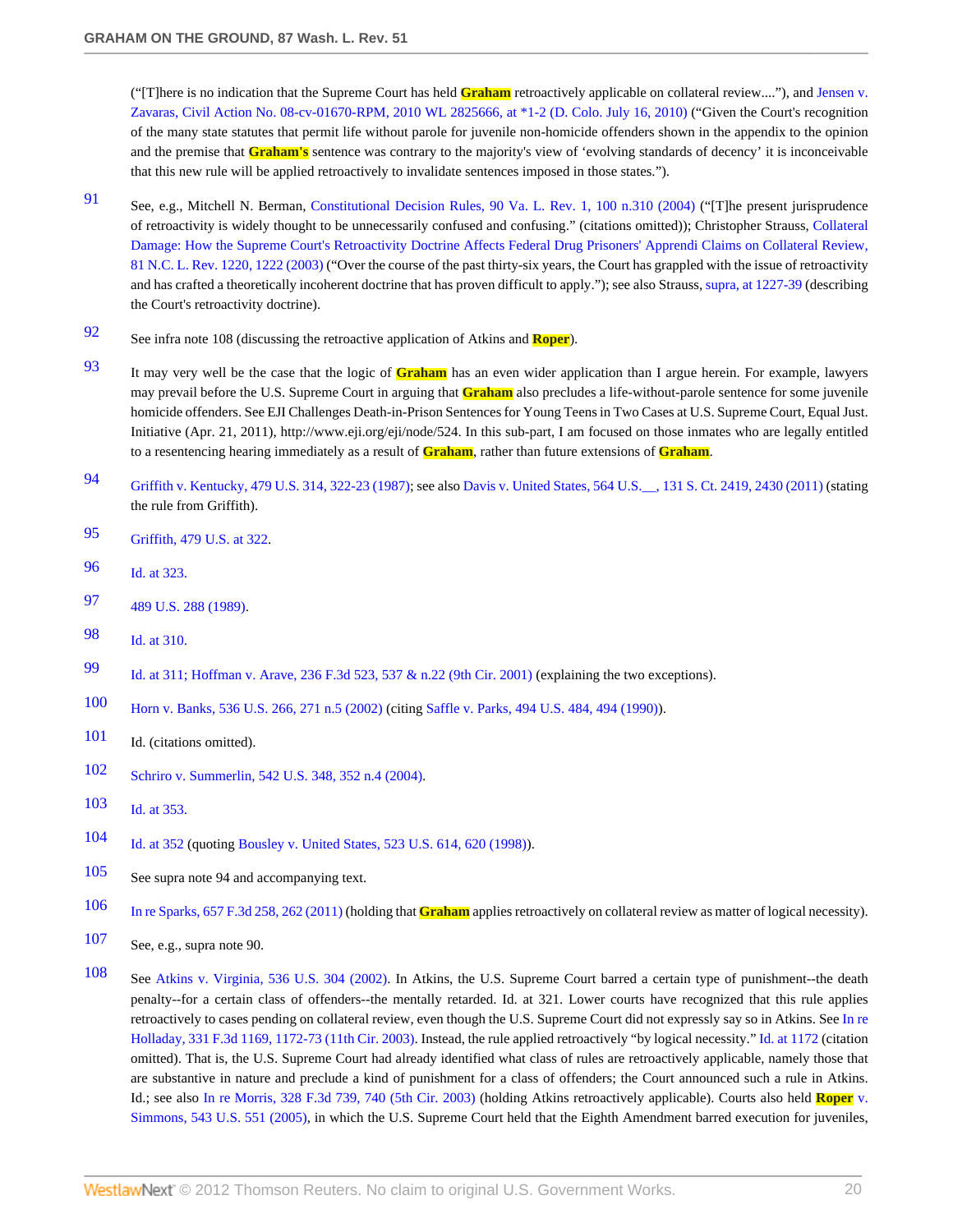to be retroactively applicable for similar reasons. See [Holly v. State, No. 3:98CV53-D-A, 2006 WL 763133 \(N.D. Miss. Mar. 24,](http://www.westlaw.com/Link/Document/FullText?findType=Y&serNum=2008780902&pubNum=0000999&originationContext=document&vr=3.0&rs=cblt1.0&transitionType=DocumentItem&contextData=(sc.Search)) [2006\);](http://www.westlaw.com/Link/Document/FullText?findType=Y&serNum=2008780902&pubNum=0000999&originationContext=document&vr=3.0&rs=cblt1.0&transitionType=DocumentItem&contextData=(sc.Search)) [Wimberly v. State, 934 So. 2d 411, 416 \(Ala. Crim. App. 2005\)](http://www.westlaw.com/Link/Document/FullText?findType=Y&serNum=2006537013&pubNum=735&originationContext=document&vr=3.0&rs=cblt1.0&transitionType=DocumentItem&contextData=(sc.Search)#co_pp_sp_735_416) ("The **Roper** v. Simmons decision also applies retroactively to cases on collateral review because it places 'certain kinds of primary, private individual conduct beyond the power of the criminal law-making authority to proscribe."' (quoting [Duncan v. State, 925 So. 2d 245, 251 \(Ala. Crim. App. 2005\)\)](http://www.westlaw.com/Link/Document/FullText?findType=Y&serNum=2006361726&pubNum=735&originationContext=document&vr=3.0&rs=cblt1.0&transitionType=DocumentItem&contextData=(sc.Search)#co_pp_sp_735_251).

- <span id="page-20-0"></span>[109](#page-6-10) See generally [28 U.S.C. §2244 \(2006\)](http://www.westlaw.com/Link/Document/FullText?findType=L&pubNum=1000546&cite=28USCAS2244&originatingDoc=Ic9987848803511e18b05fdf15589d8e8&refType=LQ&originationContext=document&vr=3.0&rs=cblt1.0&transitionType=DocumentItem&contextData=(sc.Search)); see also [In re Cain, 137 F.3d 234, 235 \(5th Cir. 1998\)](http://www.westlaw.com/Link/Document/FullText?findType=Y&serNum=1998072184&pubNum=506&originationContext=document&vr=3.0&rs=cblt1.0&transitionType=DocumentItem&contextData=(sc.Search)#co_pp_sp_506_235) (noting that the statute does not define "successive").
- <span id="page-20-1"></span>[110](#page-6-11) [In re Cain, 137 F.3d at 235](http://www.westlaw.com/Link/Document/FullText?findType=Y&serNum=1998072184&pubNum=506&originationContext=document&vr=3.0&rs=cblt1.0&transitionType=DocumentItem&contextData=(sc.Search)#co_pp_sp_506_235) (collecting cases on this point).
- <span id="page-20-2"></span>[111](#page-6-12) [In re Sparks, 657 F.3d 258, 260-62 \(5th Cir. 2011\)](http://www.westlaw.com/Link/Document/FullText?findType=Y&serNum=2026164642&pubNum=506&originationContext=document&vr=3.0&rs=cblt1.0&transitionType=DocumentItem&contextData=(sc.Search)#co_pp_sp_506_260) (granting inmate's motion to file successive habeas petition on the basis of **Graham's** retroactive application); cf. [In re Brown, 457 F.3d 392, 396 \(5th Cir. 2006\)](http://www.westlaw.com/Link/Document/FullText?findType=Y&serNum=2009573984&pubNum=506&originationContext=document&vr=3.0&rs=cblt1.0&transitionType=DocumentItem&contextData=(sc.Search)#co_pp_sp_506_396) (holding that successive petition is not barred based on the Court's new rule that it is unconstitutional to use the death penalty against the mentally retarded).
- <span id="page-20-3"></span>[112](#page-6-13) **Graham** v. Florida, 560 U.S. , 130 S. Ct. 2011, 2023 (2010) (citing Paolo G. Annino et al., Juvenile Life Without Parole for Non-Homicide Offenses: Florida Compared to Nation, Fla. St. U. C.L. 2 (Sept. 14, 2009), http://www.law.fsu.edu/faculty/profiles/annino/ Report\_juvenile\_lwop\_ 092009.pdf [hereinafter Annino Report]).
- <span id="page-20-4"></span>[113](#page-6-14) Annino Report, supra note 112, at 2.
- <span id="page-20-5"></span>[114](#page-6-15) Id. at 3-4.
- <span id="page-20-6"></span>[115](#page-6-16) Id. at 4.
- <span id="page-20-7"></span>[116](#page-6-17) **Graham**[, 130 S. Ct. at 2027](http://www.westlaw.com/Link/Document/FullText?findType=Y&serNum=2022052221&pubNum=708&originationContext=document&vr=3.0&rs=cblt1.0&transitionType=DocumentItem&contextData=(sc.Search)#co_pp_sp_708_2027) ("Serious nonhomicide crimes 'may be devastating in their harm...but in terms of moral depravity and of the injury to the person and to the public,...they cannot be compared to murder in their severity and irrevocability."' (omissions in original) (quoting [Kennedy v. Louisiana, 554 U.S. 407, 410 \(2008\)\)](http://www.westlaw.com/Link/Document/FullText?findType=Y&serNum=2016379544&pubNum=780&originationContext=document&vr=3.0&rs=cblt1.0&transitionType=DocumentItem&contextData=(sc.Search)#co_pp_sp_780_410).
- <span id="page-20-8"></span>[117](#page-6-18) Id.
- <span id="page-20-9"></span>[118](#page-7-1) [Manuel v. State, 48 So. 3d 94, 96-97 \(Fla. Dist. Ct. App. 2010\)](http://www.westlaw.com/Link/Document/FullText?findType=Y&serNum=2023550350&pubNum=3926&originationContext=document&vr=3.0&rs=cblt1.0&transitionType=DocumentItem&contextData=(sc.Search)#co_pp_sp_3926_96) (holding that **Graham** applied to non-homicide offenders and that attempted murder with firearm was not a homicide offense). But cf. [Cox v. State, 2011 Ark. 96, 2011 WL 737307, at \\*2 \(2011\)](http://www.westlaw.com/Link/Document/FullText?findType=Y&serNum=2024713696&pubNum=0000999&originationContext=document&vr=3.0&rs=cblt1.0&transitionType=DocumentItem&contextData=(sc.Search)) (holding that **Graham** permits imposition of life-without-parole sentence in case where defendant was convicted as accomplice to homicide).
- <span id="page-20-10"></span>[119](#page-7-2) See Florida v. Manuel, U.S., 132 S. Ct. 446 (2011) (mem.), available at http://www.supremecourt.gov/orders/ courtorders/101111zor.pdf; see also U.S. Supreme Court Upholds Decision Barring Life Without Parole for Kids Convicted of Attempted Murder, Equal Just. Initiative (Oct. 14, 2011), http:// www.eji.org/eji/node/571.
- <span id="page-20-11"></span>[120](#page-7-3) Richard M. Re, Can Congress Overturn **Graham** [v. Florida?, 34 Harv. J.L. & Pub. Pol'y 367, 375 \(2011\).](http://www.westlaw.com/Link/Document/FullText?findType=Y&serNum=0358030508&pubNum=1154&originationContext=document&vr=3.0&rs=cblt1.0&transitionType=DocumentItem&contextData=(sc.Search)#co_pp_sp_1154_375)
- <span id="page-20-12"></span>[121](#page-7-4) For example, lawyers in Florida are also seeking the application of the **Graham** rule to felony murder defendants, again, despite the fact that the Annino Report did not include felony murder defendants. Telephone Interview with Ilona Vila, Dir., Juv. Life Without Parole Def. Res. Ctr., Barry Univ. Sch. of Law (Oct. 4, 2011, 12:00 PM).
- <span id="page-20-13"></span>[122](#page-7-5) [U.S Const. amend. VI](http://www.westlaw.com/Link/Document/FullText?findType=L&pubNum=1000546&cite=USCOAMENDVI&originatingDoc=Ic9987848803511e18b05fdf15589d8e8&refType=LQ&originationContext=document&vr=3.0&rs=cblt1.0&transitionType=DocumentItem&contextData=(sc.Search)).
- <span id="page-20-14"></span>[123](#page-7-6) Montejo v. Louisiana, 556 U.S. . 129 S. Ct. 2079, 2085 (2009); see also Kansas v. Ventris, 556 U.S. . 129 S. Ct. 1841, 1844-45 [\(2009\)](http://www.westlaw.com/Link/Document/FullText?findType=Y&serNum=2018711787&pubNum=708&originationContext=document&vr=3.0&rs=cblt1.0&transitionType=DocumentItem&contextData=(sc.Search)#co_pp_sp_708_1844) (affirming that right to counsel extends to various pretrial stages where defendant confronts agents of state); [Maine v. Moulton,](http://www.westlaw.com/Link/Document/FullText?findType=Y&serNum=1985159881&pubNum=780&originationContext=document&vr=3.0&rs=cblt1.0&transitionType=DocumentItem&contextData=(sc.Search)#co_pp_sp_780_170) [474 U.S. 159, 170 \(1985\)](http://www.westlaw.com/Link/Document/FullText?findType=Y&serNum=1985159881&pubNum=780&originationContext=document&vr=3.0&rs=cblt1.0&transitionType=DocumentItem&contextData=(sc.Search)#co_pp_sp_780_170) ("[W]hatever else it may mean, the right to counsel granted by the Sixth and Fourteenth Amendments means at least that a person is entitled to the help of a lawyer at or after the time that judicial proceedings have been initiated against him....This is because, after the initiation of adversary criminal proceedings, the government has committed itself to prosecute, and... the adverse positions of government and defendant have solidified. It is then that a defendant finds himself faced with the prosecutorial forces of organized society, and immersed in the intricacies of substantive and procedural criminal law." (citations omitted) (internal quotation marks omitted)).
- <span id="page-20-15"></span>[124](#page-7-7) [Gardner v. Florida, 430 U.S. 349, 358 \(1977\);](http://www.westlaw.com/Link/Document/FullText?findType=Y&serNum=1977118750&pubNum=780&originationContext=document&vr=3.0&rs=cblt1.0&transitionType=DocumentItem&contextData=(sc.Search)#co_pp_sp_780_358) [Mempa v. Rhay, 389 U.S. 128, 130-37 \(1967\).](http://www.westlaw.com/Link/Document/FullText?findType=Y&serNum=1967103959&pubNum=780&originationContext=document&vr=3.0&rs=cblt1.0&transitionType=DocumentItem&contextData=(sc.Search)#co_pp_sp_780_130)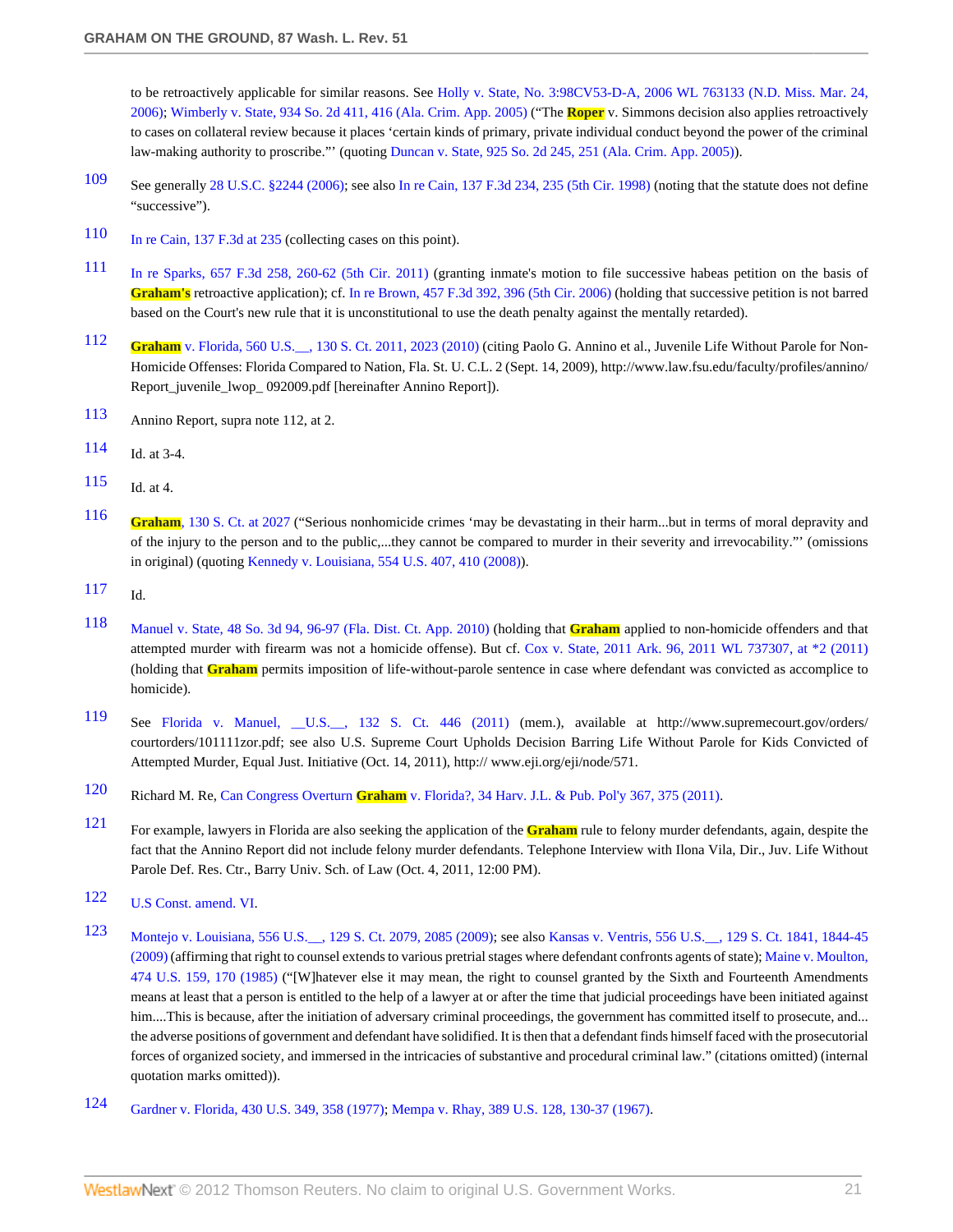# <span id="page-21-0"></span>[125](#page-7-8) [Gardner, 430 U.S. at 358](http://www.westlaw.com/Link/Document/FullText?findType=Y&serNum=1977118750&pubNum=780&originationContext=document&vr=3.0&rs=cblt1.0&transitionType=DocumentItem&contextData=(sc.Search)#co_pp_sp_780_358).

- <span id="page-21-1"></span>[126](#page-7-9) [United States v. Washington, 619 F.3d 1252, 1260 \(10th Cir. 2010\)](http://www.westlaw.com/Link/Document/FullText?findType=Y&serNum=2023184230&pubNum=506&originationContext=document&vr=3.0&rs=cblt1.0&transitionType=DocumentItem&contextData=(sc.Search)#co_pp_sp_506_1260) ("[K]nowledge about the structure and mechanics of the sentencing guidelines and the sentencing process will often be crucial to advising a defendant about how to conduct himself through the sentencing process.").
- <span id="page-21-2"></span>[127](#page-7-10) [Mempa, 389 U.S. at 135-36](http://www.westlaw.com/Link/Document/FullText?findType=Y&serNum=1967103959&pubNum=780&originationContext=document&vr=3.0&rs=cblt1.0&transitionType=DocumentItem&contextData=(sc.Search)#co_pp_sp_780_135).
- <span id="page-21-3"></span>[128](#page-7-11) [Hall v. Washington, 106 F.3d 742, 749-50 \(7th Cir. 1997\)](http://www.westlaw.com/Link/Document/FullText?findType=Y&serNum=1997046344&pubNum=506&originationContext=document&vr=3.0&rs=cblt1.0&transitionType=DocumentItem&contextData=(sc.Search)#co_pp_sp_506_749) (describing counsel's role in developing and presenting mitigation evidence at sentencing).
- <span id="page-21-4"></span>[129](#page-7-12) Compare [Gideon v. Wainwright, 372 U.S. 335, 339-45 \(1963\)](http://www.westlaw.com/Link/Document/FullText?findType=Y&serNum=1963125313&pubNum=780&originationContext=document&vr=3.0&rs=cblt1.0&transitionType=DocumentItem&contextData=(sc.Search)#co_pp_sp_780_339) (holding the Sixth Amendment right to counsel applicable to state criminal proceedings), with [Mempa, 389 U.S. at 134-37](http://www.westlaw.com/Link/Document/FullText?findType=Y&serNum=1967103959&pubNum=780&originationContext=document&vr=3.0&rs=cblt1.0&transitionType=DocumentItem&contextData=(sc.Search)#co_pp_sp_780_134) (extending Gideon to the sentencing stage only four years later).
- <span id="page-21-5"></span>[130](#page-7-13) See, e.g., [United States v. Jackson, 923 F.2d 1494, 1497 \(11th Cir. 1991\)](http://www.westlaw.com/Link/Document/FullText?findType=Y&serNum=1991032473&pubNum=350&originationContext=document&vr=3.0&rs=cblt1.0&transitionType=DocumentItem&contextData=(sc.Search)#co_pp_sp_350_1497) (holding that defendant had no right to be present nor to have counsel when court's action was "a remedial reduction of sentence after a successful [statutory] challenge to the legality of the original sentence").
- <span id="page-21-6"></span>[131](#page-7-14) [Id. at 1496.](http://www.westlaw.com/Link/Document/FullText?findType=Y&serNum=1991032473&originationContext=document&vr=3.0&rs=cblt1.0&transitionType=DocumentItem&contextData=(sc.Search))
- <span id="page-21-7"></span>[132](#page-7-15) [United States v. Moree, 928 F.2d 654, 655-56 \(5th Cir. 1991\)](http://www.westlaw.com/Link/Document/FullText?findType=Y&serNum=1991062614&pubNum=350&originationContext=document&vr=3.0&rs=cblt1.0&transitionType=DocumentItem&contextData=(sc.Search)#co_pp_sp_350_655).
- <span id="page-21-8"></span>[133](#page-7-16) [Hall v. Moore, 253 F.3d 624, 627-28 \(11th Cir. 2001\);](http://www.westlaw.com/Link/Document/FullText?findType=Y&serNum=2001486809&pubNum=506&originationContext=document&vr=3.0&rs=cblt1.0&transitionType=DocumentItem&contextData=(sc.Search)#co_pp_sp_506_627) [Johnson v. United States, 619 F.2d 366, 369 \(5th Cir. 1980\);](http://www.westlaw.com/Link/Document/FullText?findType=Y&serNum=1980112829&pubNum=350&originationContext=document&vr=3.0&rs=cblt1.0&transitionType=DocumentItem&contextData=(sc.Search)#co_pp_sp_350_369) [People v.](http://www.westlaw.com/Link/Document/FullText?findType=Y&serNum=2022821978&pubNum=602&originationContext=document&vr=3.0&rs=cblt1.0&transitionType=DocumentItem&contextData=(sc.Search)#co_pp_sp_602_415) [McDermott, 906 N.Y.S.2d 415, 415-16 \(2010\)](http://www.westlaw.com/Link/Document/FullText?findType=Y&serNum=2022821978&pubNum=602&originationContext=document&vr=3.0&rs=cblt1.0&transitionType=DocumentItem&contextData=(sc.Search)#co_pp_sp_602_415) (remanding for second resentencing because defendant was not adequately advised regarding his right to counsel at resentencing). But see [Morris v. Buss, 776 F. Supp. 2d 1293, 1306 \(N.D. Fla. 2011\)](http://www.westlaw.com/Link/Document/FullText?findType=Y&serNum=2024766464&pubNum=4637&originationContext=document&vr=3.0&rs=cblt1.0&transitionType=DocumentItem&contextData=(sc.Search)#co_pp_sp_4637_1306) (noting that while federal appellate courts have recognized the right to counsel at resentencing, the U.S. Supreme Court has not explicitly extended the right to counsel at sentencing to include resentencing).
- <span id="page-21-9"></span>[134](#page-7-17) [Dougherty v. State, 785 So. 2d 1221, 1223 \(Fla. Dist. Ct. App. 2001\)](http://www.westlaw.com/Link/Document/FullText?findType=Y&serNum=2001422965&pubNum=735&originationContext=document&vr=3.0&rs=cblt1.0&transitionType=DocumentItem&contextData=(sc.Search)#co_pp_sp_735_1223).
- <span id="page-21-10"></span>[135](#page-7-18) See, e.g., [United States v. Nolley, 27 F.3d 80, 81-82 \(4th Cir. 1994\)](http://www.westlaw.com/Link/Document/FullText?findType=Y&serNum=1994127529&pubNum=506&originationContext=document&vr=3.0&rs=cblt1.0&transitionType=DocumentItem&contextData=(sc.Search)#co_pp_sp_506_81) (holding that where trial court has no role but to implement corrected sentence from appellate court there is no function for defendant or defense counsel); [United States v. Brewer, No. 09-12945,](http://www.westlaw.com/Link/Document/FullText?findType=Y&serNum=2020992617&pubNum=0000999&originationContext=document&vr=3.0&rs=cblt1.0&transitionType=DocumentItem&contextData=(sc.Search)) [2010 WL 22847 \(11th Cir. Jan. 6, 2010\)](http://www.westlaw.com/Link/Document/FullText?findType=Y&serNum=2020992617&pubNum=0000999&originationContext=document&vr=3.0&rs=cblt1.0&transitionType=DocumentItem&contextData=(sc.Search)) (affirming modification of sentence entered without defendant present).
- <span id="page-21-11"></span>[136](#page-7-19) [United States v. Behrens, 375 U.S. 162, 167-68 \(1963\)](http://www.westlaw.com/Link/Document/FullText?findType=Y&serNum=1963125421&pubNum=780&originationContext=document&vr=3.0&rs=cblt1.0&transitionType=DocumentItem&contextData=(sc.Search)#co_pp_sp_780_167).
- <span id="page-21-12"></span>[137](#page-7-20) [State v. Casiano, 922 A.2d 1065, 1068-69 \(Conn. 2007\)](http://www.westlaw.com/Link/Document/FullText?findType=Y&serNum=2012302429&pubNum=162&originationContext=document&vr=3.0&rs=cblt1.0&transitionType=DocumentItem&contextData=(sc.Search)#co_pp_sp_162_1068) (holding that state law entitles indigent defendant to representation when seeking to correct sentence); [Acosta v. State, 46 So. 3d 1179, 1180-81 \(Fla. Dist. Ct. App. 2010\)](http://www.westlaw.com/Link/Document/FullText?findType=Y&serNum=2023621792&pubNum=3926&originationContext=document&vr=3.0&rs=cblt1.0&transitionType=DocumentItem&contextData=(sc.Search)#co_pp_sp_3926_1180) (holding it was reversible error where trial judge exercised discretion at resentencing and neither defendant nor counsel was present); [State v. Littleton, 982 So. 2d](http://www.westlaw.com/Link/Document/FullText?findType=Y&serNum=2015984177&pubNum=735&originationContext=document&vr=3.0&rs=cblt1.0&transitionType=DocumentItem&contextData=(sc.Search)#co_pp_sp_735_980) [978, 980 \(La. Ct. App. 2008\)](http://www.westlaw.com/Link/Document/FullText?findType=Y&serNum=2015984177&pubNum=735&originationContext=document&vr=3.0&rs=cblt1.0&transitionType=DocumentItem&contextData=(sc.Search)#co_pp_sp_735_980) (distinguishing ministerial from discretionary act of judge).
- <span id="page-21-13"></span>[138](#page-7-21) Lawyers representing the **Graham** inmates at resentencing have said that they are treating these resentencing hearings like capital mitigation hearings. Kinnally, supra note 5. If so, then they will likely need to draw on the expertise of several outside consultants. See generally [Am. Bar Ass'n, Guidelines for the Appointment and Performance of Defense Counsel in Death Penalty Cases, 31](http://www.westlaw.com/Link/Document/FullText?findType=Y&serNum=0296046731&pubNum=1160&originationContext=document&vr=3.0&rs=cblt1.0&transitionType=DocumentItem&contextData=(sc.Search)#co_pp_sp_1160_952) [Hofstra L. Rev. 913, 952-60 \(2003\)](http://www.westlaw.com/Link/Document/FullText?findType=Y&serNum=0296046731&pubNum=1160&originationContext=document&vr=3.0&rs=cblt1.0&transitionType=DocumentItem&contextData=(sc.Search)#co_pp_sp_1160_952) (describing the "team" approach and the necessity of mental health and mitigation expertise for capital cases).
- <span id="page-21-14"></span>[139](#page-7-22) Kinnally, supra note 5.
- <span id="page-21-15"></span>[140](#page-7-23) **Graham** [v. Florida, 560 U.S.\\_\\_, 130 S. Ct. 2011, 2026-30 \(2010\).](http://www.westlaw.com/Link/Document/FullText?findType=Y&serNum=2022052221&pubNum=708&originationContext=document&vr=3.0&rs=cblt1.0&transitionType=DocumentItem&contextData=(sc.Search)#co_pp_sp_708_2026)
- <span id="page-21-16"></span>[141](#page-7-24) Scholars have debated whether and how prison sentence length and recidivism are correlated. See, e.g., Lin Song & Roxanne Lieb, Recidivism: The Effect of Incarceration and Length of Time Served, Wash. St. Inst. for Pub. Pol'y (Sept. 1993), http:// www.wsipp.wa.gov/rptfiles/IncarcRecid.pdf (looking at studies showing both positive and negative correlation). Recent work indicates that there is a positive correlation between sentence length and recidivism. See, e.g., David S. Abrams, Building Criminal Capital v. Specific Deterrence: The Effect of Incarceration Length on Recidivism, Nw. U. L. Sch. (Oct. 25, 2010), http:// www.law.northwestern.edu/colloquium/law\_ economics/documents/AbramsRecidivism102510.pdf (finding a specific deterrent effect for sentencing, but one that diminishes as sentences get longer); Valerie Wright, Deterrence in Criminal Justice: Evaluating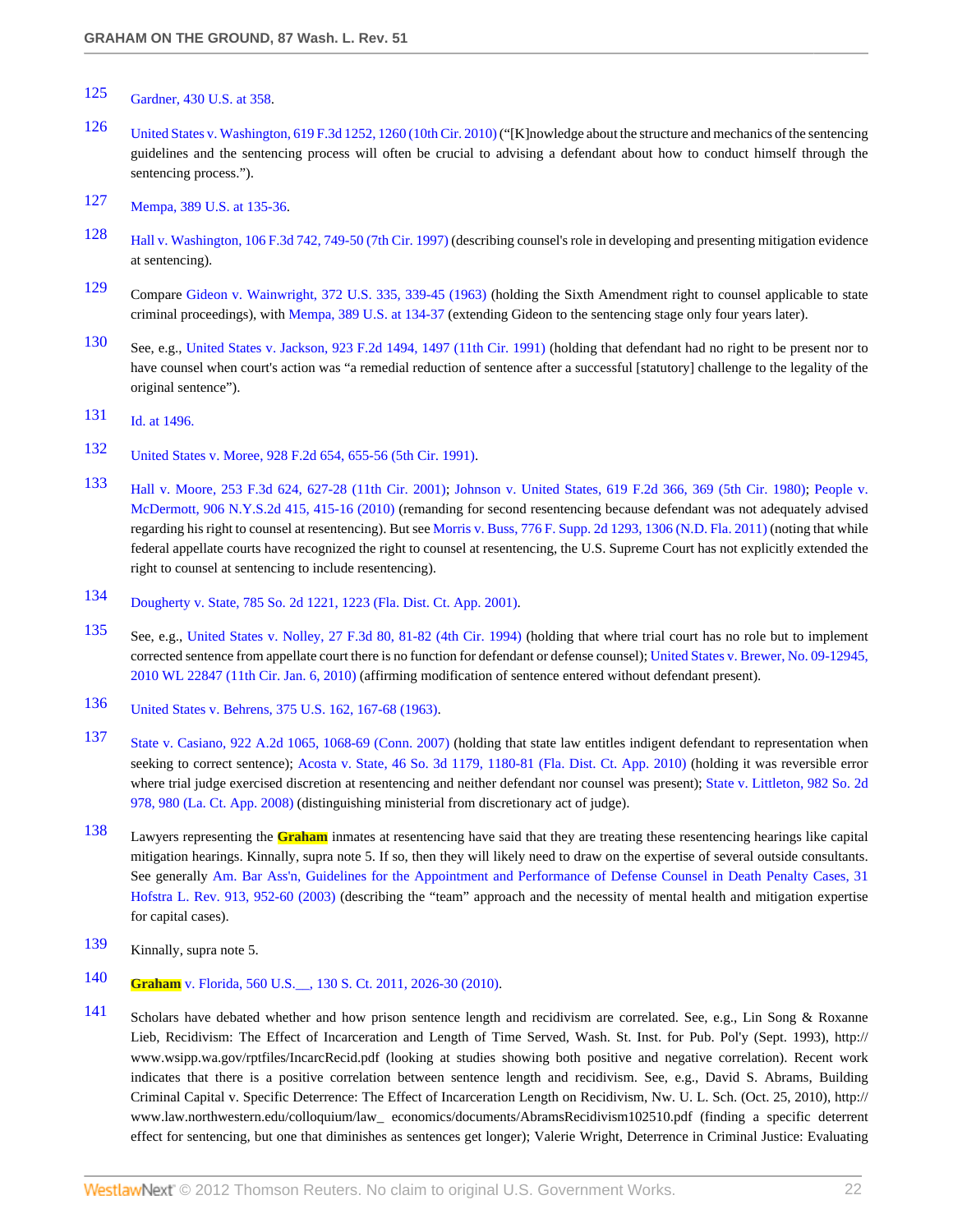Certainty v. Severity of Punishment, Sent'g Project 6-8 (Nov. 2010), http:// www.sentencingproject.org/doc/Deterrence%20Briefing %20.pdf (discussing studies showing positive correlation between sentence and recidivism rate). To the extent that prison conditions- and the experience of them over longer periods of time--contribute to an increased recidivism rate, I argue in Part II.D that juvenile conditions of confinement must affirmatively seek to promote rehabilitation.

- <span id="page-22-0"></span>[142](#page-8-1) **Graham**[, 130 S. Ct. at 2058](http://www.westlaw.com/Link/Document/FullText?findType=Y&serNum=2022052221&pubNum=708&originationContext=document&vr=3.0&rs=cblt1.0&transitionType=DocumentItem&contextData=(sc.Search)#co_pp_sp_708_2058) (Alito, J., dissenting) ("Nothing in the Court's opinion affects the imposition of a sentence to a term of years without the possibility of parole.").
- <span id="page-22-1"></span>[143](#page-8-2) Compare [People v. Caballero, 119 Cal. Rptr. 3d 920, 924-27 \(Cal. Ct. App. 2011\)](http://www.westlaw.com/Link/Document/FullText?findType=Y&serNum=2024393366&pubNum=7047&originationContext=document&vr=3.0&rs=cblt1.0&transitionType=DocumentItem&contextData=(sc.Search)#co_pp_sp_7047_924) (holding that sentence of 110 years to life for juvenile non-homicide offender was not precluded by **Graham**), petition for review granted, [250 P.3d 179,](http://www.westlaw.com/Link/Document/FullText?findType=Y&serNum=2025223507&pubNum=4645&originationContext=document&vr=3.0&rs=cblt1.0&transitionType=DocumentItem&contextData=(sc.Search)) with [People v. Mendez,](http://www.westlaw.com/Link/Document/FullText?findType=Y&serNum=2022898332&pubNum=7047&originationContext=document&vr=3.0&rs=cblt1.0&transitionType=DocumentItem&contextData=(sc.Search)#co_pp_sp_7047_881) [114 Cal. Rptr. 3d 870, 881-83 \(Cal. Ct. App. 2010\)](http://www.westlaw.com/Link/Document/FullText?findType=Y&serNum=2022898332&pubNum=7047&originationContext=document&vr=3.0&rs=cblt1.0&transitionType=DocumentItem&contextData=(sc.Search)#co_pp_sp_7047_881) (holding that eighty-four-year sentence for juvenile carjacker was precluded by **Graham** because sentence that exceeds life expectancy is tantamount to life without parole).
- <span id="page-22-2"></span>[144](#page-8-3) **Graham**[, 130 S. Ct. at 2030](http://www.westlaw.com/Link/Document/FullText?findType=Y&serNum=2022052221&pubNum=708&originationContext=document&vr=3.0&rs=cblt1.0&transitionType=DocumentItem&contextData=(sc.Search)#co_pp_sp_708_2030).
- <span id="page-22-3"></span>[145](#page-8-4) [U.S. Const. art. VI, cl. 2](http://www.westlaw.com/Link/Document/FullText?findType=L&pubNum=1000546&cite=USCOARTVICL2&originatingDoc=Ic9987848803511e18b05fdf15589d8e8&refType=LQ&originationContext=document&vr=3.0&rs=cblt1.0&transitionType=DocumentItem&contextData=(sc.Search)) ("This Constitution, and the Laws of the United States which shall be made in Pursuance thereof; and all Treaties made, or which shall be made, under the Authority of the United States, shall be the supreme Law of the Land; and the Judges in every State shall be bound thereby, any Thing in the Constitution or Laws of any State to the Contrary notwithstanding.").
- <span id="page-22-4"></span>[146](#page-8-5) Parents Involved in Cmty. [Schs. v. Seattle Sch. Dist., 551 U.S. 701, 831 \(2007\)](http://www.westlaw.com/Link/Document/FullText?findType=Y&serNum=2012563426&pubNum=780&originationContext=document&vr=3.0&rs=cblt1.0&transitionType=DocumentItem&contextData=(sc.Search)#co_pp_sp_780_831) (Breyer, J., dissenting).
- <span id="page-22-5"></span>[147](#page-8-6) **Graham**[, 130 S. Ct. at 2029-30](http://www.westlaw.com/Link/Document/FullText?findType=Y&serNum=2022052221&pubNum=708&originationContext=document&vr=3.0&rs=cblt1.0&transitionType=DocumentItem&contextData=(sc.Search)#co_pp_sp_708_2029).
- <span id="page-22-6"></span>[148](#page-8-7) See generally Smith & Cohen, supra note 71.
- <span id="page-22-7"></span>[149](#page-8-8) Fourteen amicus briefs were filed with the Court in support of Petitioner Terrance **Graham's** Eighth Amendment challenge. See **Graham** v. Florida, SCOTUSblog, http://www.scotusblog.com/case-files/cases/**graham**-v-florida/ (last visited Dec. 27, 2011).
- <span id="page-22-8"></span>[150](#page-8-9) **Graham**[, 130 S. Ct. at 2030](http://www.westlaw.com/Link/Document/FullText?findType=Y&serNum=2022052221&pubNum=708&originationContext=document&vr=3.0&rs=cblt1.0&transitionType=DocumentItem&contextData=(sc.Search)#co_pp_sp_708_2030).
- <span id="page-22-9"></span>[151](#page-8-10) See Brief for The Sentencing Project as Amicus Curiae Supporting Petitioner at 14-22, **Graham**[, 130 S. Ct. 2011 \(Nos. 08-7412](http://www.westlaw.com/Link/Document/FullText?findType=Y&serNum=2022052221&pubNum=708&originationContext=document&vr=3.0&rs=cblt1.0&transitionType=DocumentItem&contextData=(sc.Search)) [& 08-7621\)](http://www.westlaw.com/Link/Document/FullText?findType=Y&serNum=2022052221&pubNum=708&originationContext=document&vr=3.0&rs=cblt1.0&transitionType=DocumentItem&contextData=(sc.Search)).
- <span id="page-22-10"></span>[152](#page-8-11) Id. at 15-16.
- <span id="page-22-11"></span>[153](#page-8-12) **Graham**[, 130 S. Ct. at 2026-27](http://www.westlaw.com/Link/Document/FullText?findType=Y&serNum=2022052221&pubNum=708&originationContext=document&vr=3.0&rs=cblt1.0&transitionType=DocumentItem&contextData=(sc.Search)#co_pp_sp_708_2026).
- <span id="page-22-12"></span>[154](#page-8-13) [Id. at 2031](http://www.westlaw.com/Link/Document/FullText?findType=Y&serNum=2022052221&originationContext=document&vr=3.0&rs=cblt1.0&transitionType=DocumentItem&contextData=(sc.Search)) ("Nothing in Florida's laws prevents its courts from sentencing a juvenile nonhomicide offender to life without parole based on a subjective judgment that the defendant's crimes demonstrate an 'irretrievably depraved character.' This is inconsistent with the Eighth Amendment." (quoting **Roper** [v. Simmons, 543 U.S. 551, 572 \(2005\)\)](http://www.westlaw.com/Link/Document/FullText?findType=Y&serNum=2006291922&pubNum=780&originationContext=document&vr=3.0&rs=cblt1.0&transitionType=DocumentItem&contextData=(sc.Search)#co_pp_sp_780_572).
- <span id="page-22-13"></span>[155](#page-8-14) Id. (citation omitted).
- <span id="page-22-14"></span>[156](#page-8-15) Kunerth, 'Lifers' Sentenced as Teens Get 2nd Chance, supra note 8 (quoting Florida Circuit Judge).
- <span id="page-22-15"></span>[157](#page-8-16) **Graham**[, 130 S. Ct. at 2031](http://www.westlaw.com/Link/Document/FullText?findType=Y&serNum=2022052221&pubNum=708&originationContext=document&vr=3.0&rs=cblt1.0&transitionType=DocumentItem&contextData=(sc.Search)#co_pp_sp_708_2031).
- <span id="page-22-16"></span>[158](#page-9-2) [Id. at 2033.](http://www.westlaw.com/Link/Document/FullText?findType=Y&serNum=2022052221&originationContext=document&vr=3.0&rs=cblt1.0&transitionType=DocumentItem&contextData=(sc.Search))
- <span id="page-22-17"></span>[159](#page-9-3) If judges continue to impose sentences that are tantamount to life without parole, the U.S. Supreme Court will most likely recognize an anemic reading of **Graham** as unconstitutional in due course. For example, in [Missouri v. Seibert, 542 U.S. 600 \(2004\),](http://www.westlaw.com/Link/Document/FullText?findType=Y&serNum=2004633514&pubNum=780&originationContext=document&vr=3.0&rs=cblt1.0&transitionType=DocumentItem&contextData=(sc.Search)) the Court considered the question of whether a documented police technique of questioning a suspect first and then providing a Miranda warning was permissible in light of the Court's Miranda case law. [Id at 604.](http://www.westlaw.com/Link/Document/FullText?findType=Y&serNum=2004633514&originationContext=document&vr=3.0&rs=cblt1.0&transitionType=DocumentItem&contextData=(sc.Search)) The Court roundly rejected the protocol as a "police strategy adapted to undermine the Miranda warnings," and it held this "end run" around the Court's Miranda decision unconstitutional. [Id. at 616.](http://www.westlaw.com/Link/Document/FullText?findType=Y&serNum=2004633514&originationContext=document&vr=3.0&rs=cblt1.0&transitionType=DocumentItem&contextData=(sc.Search)) Similarly, if state court judges persist in imposing sentences in the wake of **Graham** as excessive as 70, 80, or 100 years, eventually the Court will recognize such sentences as an evisceration of its decision in **Graham** and an end run around it analysis.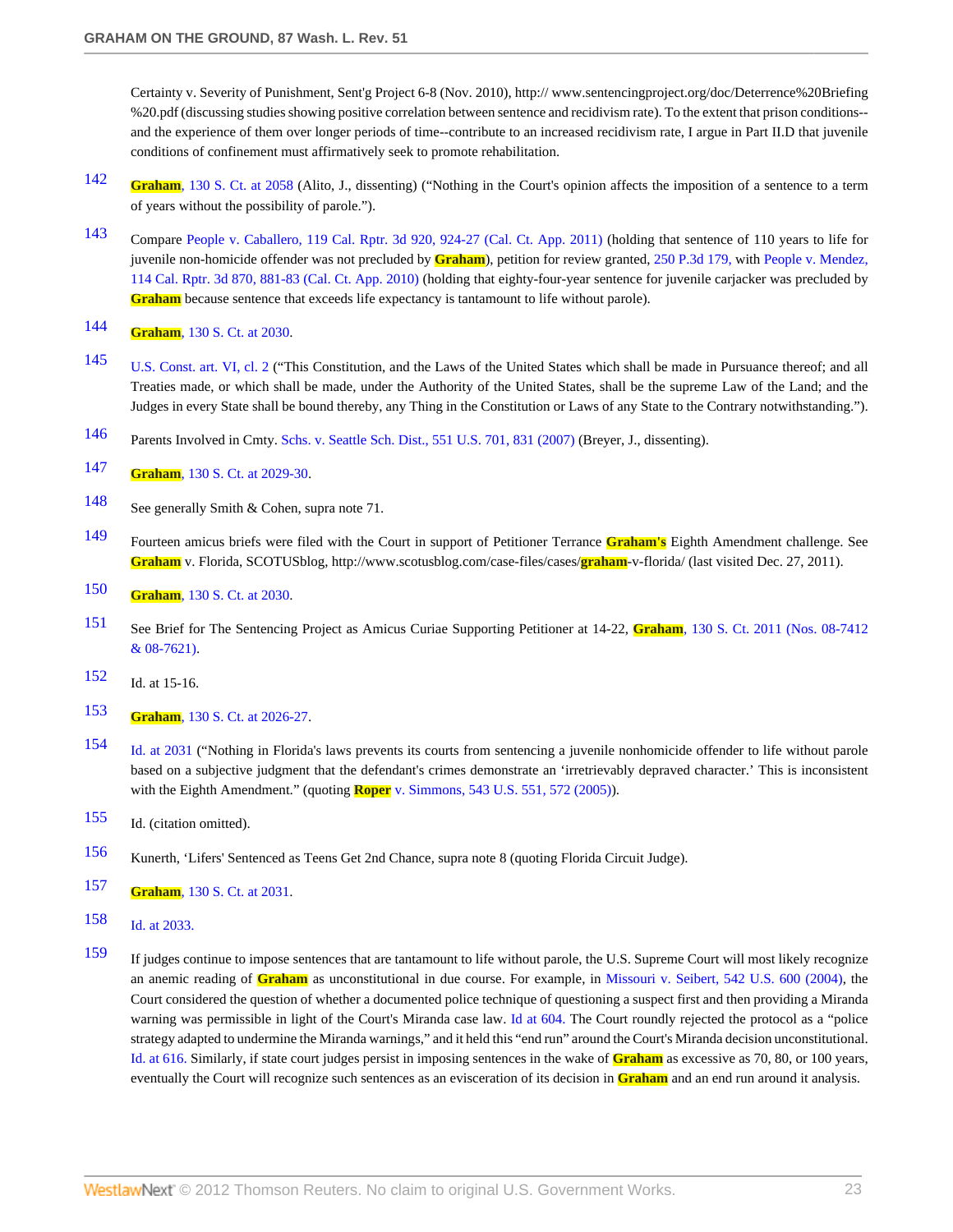- <span id="page-23-0"></span>[160](#page-9-4) See, e.g., Kris Wernowsky, Teen Rapist Sentenced to 80 Years, Pensacola News J. (Jan. 28, 2011) (on file with Washington Law Review) (describing resentencing of **Graham** inmate and counsel's plan to appeal the eighty year resentencing).
- <span id="page-23-1"></span>[161](#page-9-5) It is difficult to identify precisely the costs of an appeal, but mainstream press accounts of criminal cases demonstrate that, at every stage, our criminal justice system is expensive. See, e.g., Evelyn Larrubia & Stephanie Stassel, The Cost of Justice, L.A. Times, Sept. 13, 1998, at B2, available at http://articles.latimes.com/1998/sep/13/local/me-22481 (cataloging notorious criminal trials in L.A. County, some of which cost ten million dollars or more); Trish Hartman, The High Cost of Trials, WNEP (Feb. 24, 2011), http://www.wnep.com/news/countybycounty/wnep-cost-trial-lackawanna-schuylkill, 0,7928109.story (describing trial that may cost taxpayers \$100,000 exclusive of public defender expenses and additional courthouse security).
- <span id="page-23-2"></span>[162](#page-9-6) [Vitek v. Jones, 445 U.S. 480, 488 \(1980\)](http://www.westlaw.com/Link/Document/FullText?findType=Y&serNum=1980105873&pubNum=780&originationContext=document&vr=3.0&rs=cblt1.0&transitionType=DocumentItem&contextData=(sc.Search)#co_pp_sp_780_488) ("There is no constitutional or inherent right to parole." (citation omitted)).
- <span id="page-23-3"></span>[163](#page-9-7) The Future of Parole as a Key Partner in Assuring Public Safety, U.S. Dep't Justice Nat'l Inst. Corrections 1 (2011), http:// static.nicic.gov/Library/024201.pdf [hereinafter The Future of Parole].
- <span id="page-23-4"></span>[164](#page-9-8) Id. at 1-2.
- <span id="page-23-5"></span>[165](#page-9-9) See John J. Dilulio, Jr., The Coming of the Super-Predators, Wkly. Standard, Nov. 27, 1995, at 23; see also generally William J. Bennett, John J. DiLulio, Jr. & John P. Walters, Body Count (1996) (advancing theory that new wave of young criminals would increase level of violence by end of century).
- <span id="page-23-6"></span>[166](#page-9-10) See Jeff Bleich, The [Politics of Prison Crowding, 77 Calif. L. Rev. 1125, 1147-48 \(1989\)](http://www.westlaw.com/Link/Document/FullText?findType=Y&serNum=0101086431&pubNum=1107&originationContext=document&vr=3.0&rs=cblt1.0&transitionType=DocumentItem&contextData=(sc.Search)#co_pp_sp_1107_1147) (describing states abolishing parole during this period); The Future of Parole, supra note 163, at 1-2.
- <span id="page-23-7"></span>[167](#page-9-11) Timothy A. Huges et al., Trends in State Parole, 1990-2000, Bureau Just. Stat. 1 (Oct. 2001), http://www.bjs.gov/content/pub/pdf/ tsp00.pdf.
- <span id="page-23-8"></span>[168](#page-9-12) For example, in Florida, inmates must serve eighty-five percent of their sentence before they are eligible for release. See Misconceptions About Florida Prisons, Fla. Dep't Corrections, http:// www.dc.state.fl.us/oth/myths.html (last visited Dec. 26, 2011) ("Offenders who committed their offenses on or after October 1, 1995, are required to serve a minimum of 85% of their court-imposed sentences prior to their release. Offenders released in January 2011 served an average of 86.4% of their sentence.").
- <span id="page-23-9"></span>[169](#page-9-13) What is Parole?, Fla. Parole Comm'n, https:// fpc.state.fl.us/Parole.htm (last visited Dec. 26, 2011) (describing evolution of parole in Florida and who is eligible); see also Fla. Parole Comm'n, Annual Report 2009-2010, at 12-13 (2010) [hereinafter Fla. Parole Comm'n, Annual Report].
- <span id="page-23-10"></span>[170](#page-9-14) Doing Time, Fla. Dep't Corrections (Aug. 2011), http:// www.dc.state.fl.us/pub/timeserv/doing/.
- <span id="page-23-11"></span>[171](#page-9-15) Fla. Parole Comm'n, Annual Report, supra note 169, at 20-22 (showing that only a small percent of Commission's work deals with parole services).
- <span id="page-23-12"></span>[172](#page-9-16) See, e.g., **Graham** v. Florida, 560 U.S., 130 S. Ct. 2011, 2020 (2010) ("Because Florida has abolished its parole system ...a life sentence gives a defendant no possibility of release unless he is granted executive clemency.").
- <span id="page-23-13"></span>[173](#page-9-17) As I described above in Part II.C, the **Graham** opinion requires states to provide **Graham** inmates with at least the possibility of release during their lifetime. If current state law precludes such a possibility, the law must be changed. See Leslie Patrice Wallace, "And I Don't Know Why It Is that You Threw Your Life Away": Abolishing Life Without Parole, the Supreme Court in **[Graham](http://www.westlaw.com/Link/Document/FullText?findType=Y&serNum=0363245529&pubNum=102264&originationContext=document&vr=3.0&rs=cblt1.0&transitionType=DocumentItem&contextData=(sc.Search)#co_pp_sp_102264_67)** [v. Florida Now Requires States to Give Juveniles Hope for a Second Chance, 20 B.U. Pub. Int. L.J. 35, 67-74 \(2010\)](http://www.westlaw.com/Link/Document/FullText?findType=Y&serNum=0363245529&pubNum=102264&originationContext=document&vr=3.0&rs=cblt1.0&transitionType=DocumentItem&contextData=(sc.Search)#co_pp_sp_102264_67) (arguing that **Graham** requires states to have active parole boards in place).
- <span id="page-23-14"></span>[174](#page-9-18) See, e.g., supra notes 12-16 and accompanying text.
- <span id="page-23-15"></span>[175](#page-9-19) John Kelly, States Begin Reacting to Ban on Juvenile Life Without Parole, Youth Today (Nov. 23, 2010), http://www.youthtoday.org/ view article.cfm?article\_id=4469.
- <span id="page-23-16"></span>[176](#page-9-20) See John Kelly, Will Ruling Save All Lifers?, Youth Today (June 1, 2010), http://www.youthtoday.org/view\_article.cfm? article id=4031 [hereinafter Kelly, Will Ruling Save All Lifers?] (discussing parole proposals). Juvenile advocates in Florida make two important arguments in favor of parole for **Graham** inmates after ten years or when they turn thirty. First, advocates cite the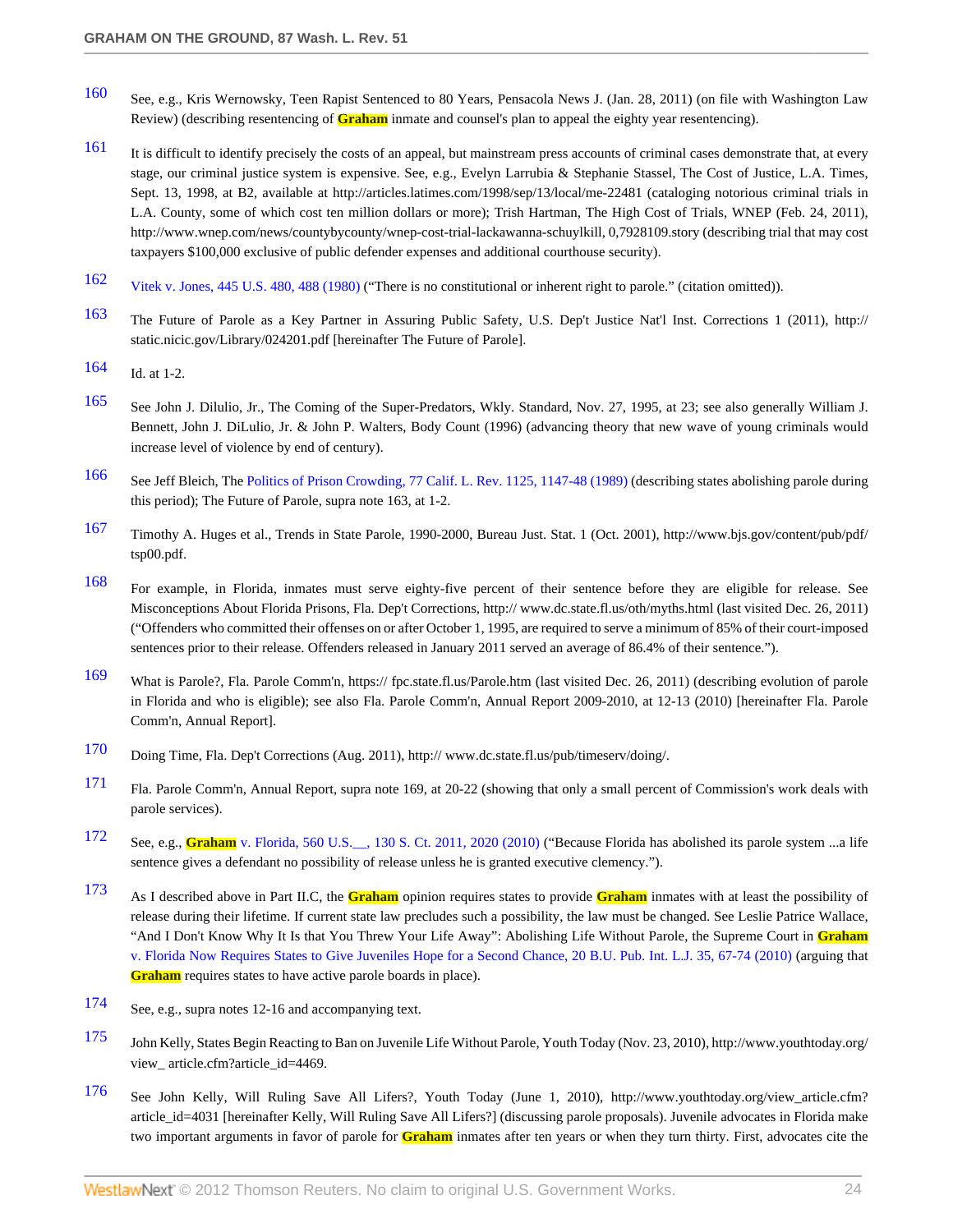fact that before parole was abolished for convicted murderers, such offenders were eligible for parole after twenty-five years. The argument is that if adult homicide offenders were once eligible for parole after twenty-five years, non-homicide juvenile offenders should be eligible after a shorter period of time. Juvenile advocates also argue that the longer juveniles remain in prison, the less likely they are to be able to re-join society. See Kunerth, Juvenile Lifers Wait 25 Years for Way Out, supra note 16.

- <span id="page-24-0"></span>[177](#page-9-21) Zayas, supra note 11. Twenty-five years was the numbers of years served before a homicide convict could seek parole prior to the abolition of parole. Id.
- <span id="page-24-1"></span>[178](#page-9-22) See generally Jody Kent & Beth Colgan, A Just Alternative to Sentencing Youth to Life in Prison Without the Possibility of Parole, Am. Const. Soc'y 8 (Mar. 2010), http://www.acslaw.org/files/Kent%20Colgan%C20Juvenile%C20Life%C20Issue%B#rief\_0.pdf (proposing "periodic review" of each inmate after at least ten years in prison).
- <span id="page-24-2"></span>[179](#page-10-1) Juvenile Justice Accountability and Improvement Act of 2009, H.R. 2289, 111th Cong. (1st Sess. 2009), available at http:// thomas.loc.gov/cgi-bin/query/z?c111:H.R.2289:.
- <span id="page-24-3"></span>[180](#page-10-2) See, e.g., Kent & Colgan, supra note 178, at 8 (arguing for review possibly after ten years).
- <span id="page-24-4"></span>[181](#page-10-3) See, e.g., supra notes 176-177 and accompanying text (discussing lawmakers' attempts to enact legislation post-**Graham**); see also Paul Hammel, Lawmakers Reject Bill on Juvenile Lifers, Omaha World-Herald, Apr. 8, 2011, at 1B (discussing failure of such bill in Omaha); Don Thompson, Bills Target California Prisons' Inspector General, CBS Sacramento (May 1, 2011), http:// sacramento.cbslocal.com/2011/05/01/bills-target-state-prisons-inspector-general/ (discussing proposed legislation in California).
- <span id="page-24-5"></span>[182](#page-10-4) **Graham** [v. Florida, 560 U.S.\\_\\_, 130 S. Ct. 2011, 2030 \(2010\).](http://www.westlaw.com/Link/Document/FullText?findType=Y&serNum=2022052221&pubNum=708&originationContext=document&vr=3.0&rs=cblt1.0&transitionType=DocumentItem&contextData=(sc.Search)#co_pp_sp_708_2030)
- <span id="page-24-6"></span>[183](#page-10-5) [Id. at 2029-30;](http://www.westlaw.com/Link/Document/FullText?findType=Y&serNum=2022052221&originationContext=document&vr=3.0&rs=cblt1.0&transitionType=DocumentItem&contextData=(sc.Search)) see also Wallace, supra note 173, at 75 (discussing rehabilitation).
- <span id="page-24-7"></span>[184](#page-10-6) **Graham**[, 130 S. Ct. at 2032](http://www.westlaw.com/Link/Document/FullText?findType=Y&serNum=2022052221&pubNum=708&originationContext=document&vr=3.0&rs=cblt1.0&transitionType=DocumentItem&contextData=(sc.Search)#co_pp_sp_708_2032).
- <span id="page-24-8"></span>[185](#page-10-7) Id.
- <span id="page-24-9"></span>[186](#page-10-8) Id. at 2032-33; see also id. at 2029-30.
- <span id="page-24-10"></span>[187](#page-10-9) Id. at 2032.
- <span id="page-24-11"></span>[188](#page-10-10) Id.
- <span id="page-24-12"></span>[189](#page-10-11) Christopher Mallett, Death Is Not Different: The Transfer of Juvenile Offenders to Adult Criminal Courts, 43 Crim. L. Bull. 523, 532 (2007) ("[A]dult prison systems offer few treatment modalities to inmates.").
- <span id="page-24-13"></span>[190](#page-10-12) Kunerth, 'Lifers' Sentenced as Teens Get 2nd Chance, supra note 8 (noting that those serving life terms "go to the end of the line" to receive rehabilitative resources).
- <span id="page-24-14"></span>[191](#page-10-13) See generally Editorial, Raising Children Behind Bars, N.Y. Times, Nov. 20, 2007, at A22; Jailing Juveniles: The Dangers of Incarcerating Youth in Adult Jails in America, Campaign for Youth Just. (2007), http:// www.campaignforyouthjustice.org/ documents/CFYJNR\_JailingJuveniles.pdf [hereinafter Jailing Juveniles]; The Rest of Their Lives: Life Without Parole for Child Offenders in the United States, Amnesty Int'l (2005), http:// www.amnestyusa.org/sites/default/files/pdfs/therestoftheirlives.pdf [hereinafter The Rest of Their Lives].
- <span id="page-24-15"></span>[192](#page-10-14) Jailing Juveniles, supra note 191, at 24-37 (discussing dangers for youths in adult jails and identifying policies state-by-state).
- <span id="page-24-16"></span>[193](#page-10-15) Id. at 13.
- <span id="page-24-17"></span>[194](#page-10-16) Id.; see also The Rest of their Lives, supra note 191, at 76-81.
- <span id="page-24-18"></span>[195](#page-10-17) See Jailing Juveniles, supra note 191, at 10 (noting juveniles in jail are also nineteen times more likely to commit suicide than adults in the same general population).
- <span id="page-24-19"></span>[196](#page-10-18) **Graham** [v. Florida, 560 U.S.\\_\\_, 130 S. Ct. 2011, 2032 \(2010\).](http://www.westlaw.com/Link/Document/FullText?findType=Y&serNum=2022052221&pubNum=708&originationContext=document&vr=3.0&rs=cblt1.0&transitionType=DocumentItem&contextData=(sc.Search)#co_pp_sp_708_2032)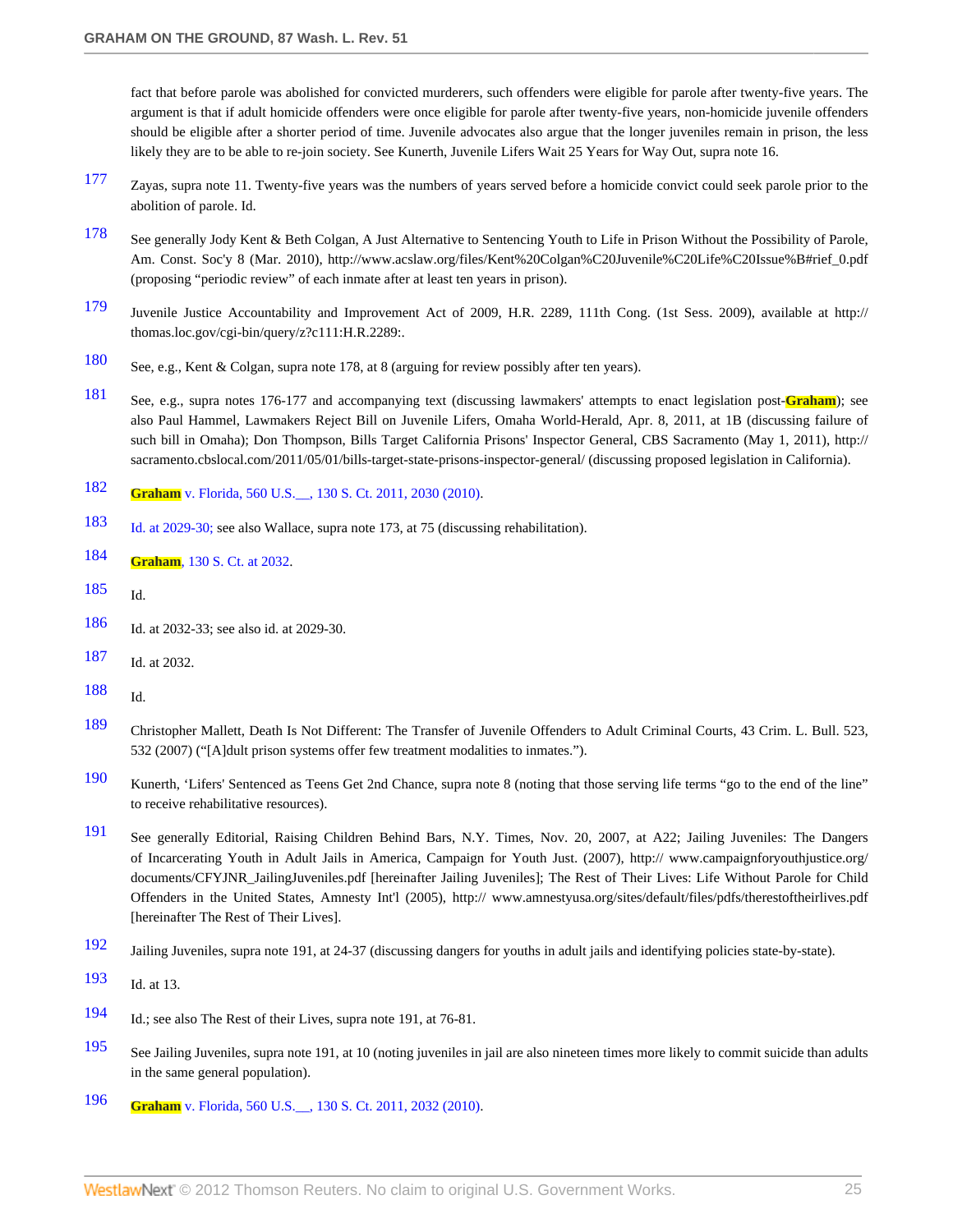- <span id="page-25-0"></span>[197](#page-10-19) Improving juvenile conditions of confinement is only one of many issues that demand reform within the realm of juvenile justice. A full discussion of juveniles in the criminal justice system is outside the scope of this paper. There is a wide body of literature on the topic. See, e.g., Barry C. Feld, [A Century of Juvenile Justice: A Work in Progress or a Revolution that Failed?, 34 N. Ky. L.](http://www.westlaw.com/Link/Document/FullText?findType=Y&serNum=0333839207&pubNum=1202&originationContext=document&vr=3.0&rs=cblt1.0&transitionType=DocumentItem&contextData=(sc.Search)) [Rev. 189 \(2007\)](http://www.westlaw.com/Link/Document/FullText?findType=Y&serNum=0333839207&pubNum=1202&originationContext=document&vr=3.0&rs=cblt1.0&transitionType=DocumentItem&contextData=(sc.Search)); Christopher Slobogin & Mark R. Fondacaro, [Juvenile Justice: The Fourth Option, 95 Iowa L. Rev. 1 \(2009\)](http://www.westlaw.com/Link/Document/FullText?findType=Y&serNum=0349158867&pubNum=1168&originationContext=document&vr=3.0&rs=cblt1.0&transitionType=DocumentItem&contextData=(sc.Search)); The Consequences Aren't Minor: The Impact of Trying Youth as Adults and Strategies for Reform, Campaign for Youth Just. (2007), http:// www.campaignforyouthjustice.org/documents/CFYJNR\_ConsequencesMinor.pdf; Jailing Juveniles, supra note 191.
- <span id="page-25-1"></span>[198](#page-10-20) Elizabeth S. Scott & Laurence Steinberg, [Social Welfare and Fairness in Juvenile Crime Regulation, 71 La. L. Rev. 35, 64 \(2010\)](http://www.westlaw.com/Link/Document/FullText?findType=Y&serNum=0356485587&pubNum=1181&originationContext=document&vr=3.0&rs=cblt1.0&transitionType=DocumentItem&contextData=(sc.Search)#co_pp_sp_1181_64) (noting that only five percent of youth are incipient career criminals).

<span id="page-25-2"></span>[199](#page-10-21) Id.

- <span id="page-25-3"></span>[200](#page-11-2) See id. at 65 (discussing the need for "[h]ealthy social contexts" and enabling the "process of development toward psychosocial maturity").
- <span id="page-25-4"></span> $201$  See id.
- <span id="page-25-5"></span>[202](#page-11-4) See generally Douglas E. Abrams, [Reforming Juvenile Delinquency Treatment to Enhance Rehabilitation, Personal Accountability](http://www.westlaw.com/Link/Document/FullText?findType=Y&serNum=0315470506&pubNum=1219&originationContext=document&vr=3.0&rs=cblt1.0&transitionType=DocumentItem&contextData=(sc.Search)#co_pp_sp_1219_1064) [and Public Safety, 84 Or. L. Rev. 1001, 1064-70 \(2005\)](http://www.westlaw.com/Link/Document/FullText?findType=Y&serNum=0315470506&pubNum=1219&originationContext=document&vr=3.0&rs=cblt1.0&transitionType=DocumentItem&contextData=(sc.Search)#co_pp_sp_1219_1064) (describing the Missouri model and its success); see also Charlyn Bohland, [No Longer a Child: Juvenile Incarceration in America, 39 Cap. U. L. Rev. 193, 221-24 \(2011\)](http://www.westlaw.com/Link/Document/FullText?findType=Y&serNum=0358271869&pubNum=2987&originationContext=document&vr=3.0&rs=cblt1.0&transitionType=DocumentItem&contextData=(sc.Search)#co_pp_sp_2987_221).
- <span id="page-25-6"></span>[203](#page-11-5) Bohland, supra note 202, at 223.
- <span id="page-25-7"></span>[204](#page-11-6) Marian Wright Edelman, Juvenile Justice Reform: Making the "Missouri Model" an American Model, Huffington Post (Mar. 15, 2010, 9:50 AM), http://www.huffingtonpost.com/marian-wright-edelman/juvenile-justice-reform-m\_b\_498976.html.
- <span id="page-25-8"></span>[205](#page-11-7) Chris Cuomo et al., Missouri's New Take on Juvenile Justice, ABCNews.com (Sept. 8, 2009), http://abcnews.go.com/GMA/ missouris-juvenile-justice-system/story?id=8511600.
- <span id="page-25-9"></span>[206](#page-11-8) Edelman, supra note 204.
- <span id="page-25-10"></span>[207](#page-11-9) Id.
- <span id="page-25-11"></span>[208](#page-11-10) Richard A. Mendel, The Missouri Model: Reinventing the Practice of Rehabilitating Youthful Offenders, Annie E. Casey Found. 51-52 (2010), http:// www.aecf.org/~/media/Pubs/Initiatives/Juvenile%20Detention%C20Alternatives% 20Initiative/MOModel/ MO\_Fullreport\_webfinal.pdf.
- <span id="page-25-12"></span>[209](#page-11-11) Roy Walmsley, World Prison Population List, King's C. London Int'l Centre for Prison Stud. 1 (8th ed. 2009) (citing incarceration rate of 756 per 100,000 in population), http:// www.kcl.ac.uk/depsta/law/research/icps/downloads/wppl-8th\_41.pdf.
- <span id="page-25-13"></span>[210](#page-11-12) Id.
- <span id="page-25-14"></span>[211](#page-11-13) A Billion Dollars and Growing: Why Prison Bonding Is Tougher on Florida's Taxpayers than on Crime, Collins Center for Pub. Pol'y 5 (2011) (citation omitted), http://www.collinscenter.org/resource/resmgr/prison\_ bonding/prisonbondingreport.pdf.
- <span id="page-25-15"></span>[212](#page-12-1) See discussion infra Part III.B (discussing the Brown v. Plata decision); see also Jack Dolan, No New Taxes for Prisons, Residents Say, L.A. Times, July 21, 2011, at A1; Adam Liptak, Justices, 5-4, Tell California to Cut Prison Crowding, N.Y. Times, May 24, 2011, at A1.
- <span id="page-25-16"></span>[213](#page-12-2) Excessive Sentences, Equal Just. Initiative, http:// www.eji.org/eji/prisons/excessivesentences (last visited Dec. 27, 2011).
- <span id="page-25-17"></span>[214](#page-12-3) Id.
- <span id="page-25-18"></span>[215](#page-12-4) For example, mental illness and substance abuse are underlying issues for many inmates, and incarceration alone cannot address these issues-- in fact, it may exacerbate them. A recent government report found that 56% of state prisoners and 45% of federal prisoners have a mental health problem. See Doris J. James & Lauren E. Glaze, Mental Health Problems of Prison and Jail Inmates, Bureau Just. Stat. 1 (Sept. 2006), http:// bjs.ojp.usdoj.gov/content/pub/pdf/mhppji.pdf. Further, 74% of state prisoners who had a mental health problem also met the criteria for substance abuse or dependence. Id. Yet, state prisons devote far too few resources to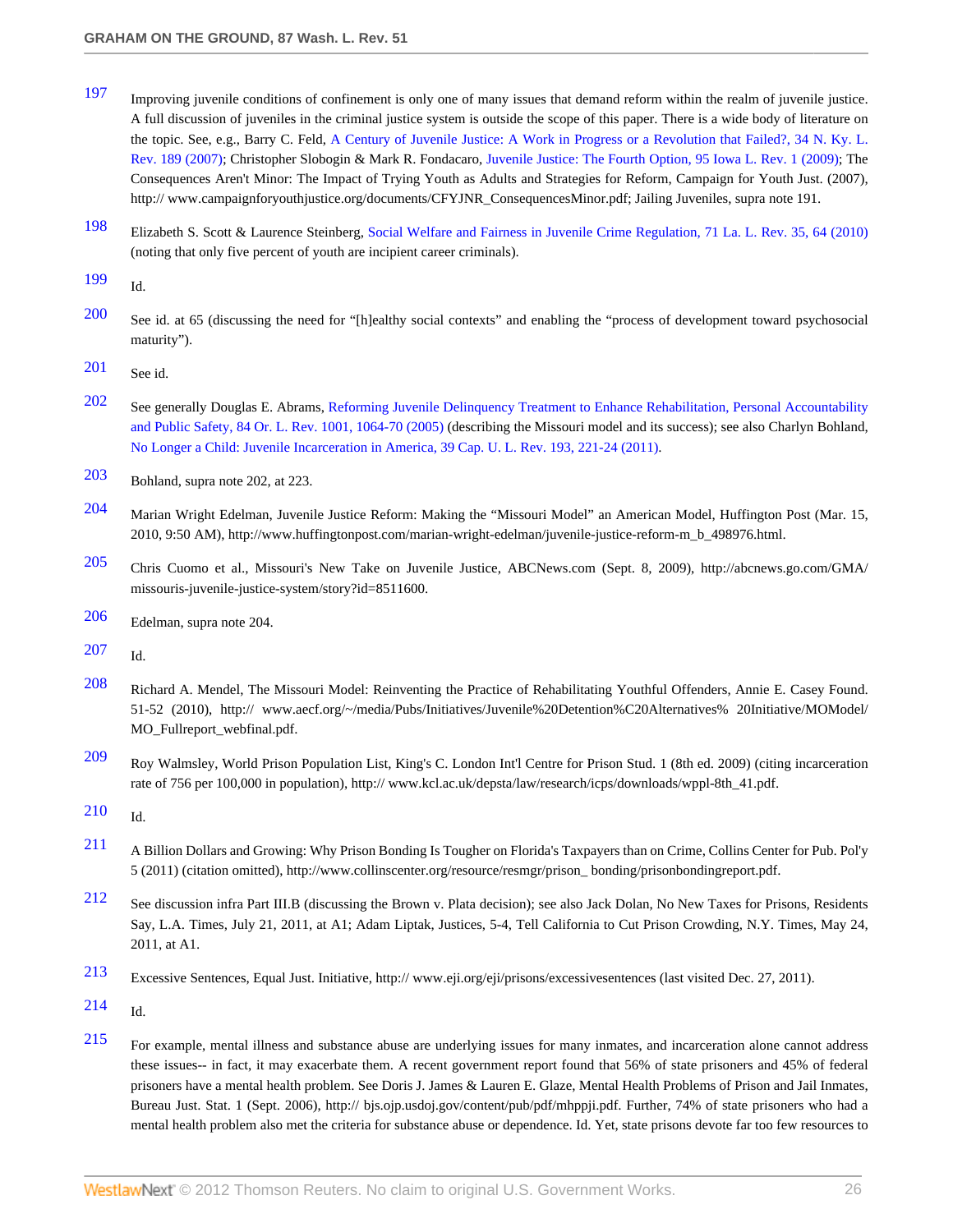mental health care. Only 13% of state prisoners receive therapy or counseling; 10% receive psychotropic medication. Allen J. Beck & Laura M. Maruschak, Special Report: Mental Health Treatment in State Prisons, 2000, Bureau Just. Stat. 1 (July 2001), http:// bjs.ojp.usdoj.gov/content/pub/pdf/mhtsp00.pdf. Both the states and the federal government should focus more on preventing crime through mental health and substance abuse treatment rather than relying so heavily upon incarceration after the fact.

- <span id="page-26-0"></span>[216](#page-12-5) See generally ABA Standing Comm. on Legal Aid & Indigent Defendants, Gideon's Broken Promise: America's Continuing Quest for Equal Justice, Am. Bar Ass'n (2004), http:// www.americanbar.org/content/dam/aba/administrative/legal aid indigent defendants/ls sclaid def bp\_right\_to\_counsel\_in\_criminal\_ proceedings.authcheckdam.pdf; Nat'l Right to Counsel Comm., Justice Denied: America's Continuing Neglect of Our Constitutional Right to Counsel, Const. Project (Apr. 2009), http:// www.constitutionproject.org/pdf/139.pdf.
- <span id="page-26-1"></span>[217](#page-12-6) Mary Sue Backus & Paul Marcus, The [Right to Counsel in Criminal Cases, A National Crisis, 57 Hastings L.J. 1031, 1034 \(2006\).](http://www.westlaw.com/Link/Document/FullText?findType=Y&serNum=0326051991&pubNum=1159&originationContext=document&vr=3.0&rs=cblt1.0&transitionType=DocumentItem&contextData=(sc.Search)#co_pp_sp_1159_1034)
- <span id="page-26-2"></span>[218](#page-12-7) I have begun to compile data regarding the **Graham** inmates in Florida, including the docket sheets for these inmates. While the data set is still missing the dockets of a few inmates, among the inmates whose cases I have reviewed, almost all had a public defender. Public defender caseloads are notoriously high nationwide, usually resulting in sub-par representation. See, e.g., Donald J. Farole & Lynn Langton, Bureau of Justice Statistics, County-based and Local Public Defender Offices, 2007, at 1 (2007) (noting that seventythree percent of county-based public defender offices, including Florida, have caseloads that exceed the prevailing maximum). This is consistent with the mainstream press reports that the **Graham** inmates in Florida did not have adequate representation in the first place. See, e.g., Kelly, Will Ruling Save All Lifers?, supra note 176 (quoting Jody Kent, director of the Campaign for the Fair Sentencing of Youth, as saying that most of the inmates "did not have top-performing attorneys during the proceedings that landed them in prison for life" (internal quotation marks omitted)).
- <span id="page-26-3"></span>[219](#page-12-8) See Angela J. Davis, [Prosecution and Race: The Power and Privilege of Discretion, 67 Fordham L. Rev. 13, 16 \(1998\)](http://www.westlaw.com/Link/Document/FullText?findType=Y&serNum=0110165968&pubNum=1142&originationContext=document&vr=3.0&rs=cblt1.0&transitionType=DocumentItem&contextData=(sc.Search)#co_pp_sp_1142_16) ("At every step of the criminal process, there is evidence that African Americans are not treated as well as whites--both as victims of crime and as criminal defendants."); see also [id. at 16 n.10](http://www.westlaw.com/Link/Document/FullText?findType=Y&serNum=0110165968&originationContext=document&vr=3.0&rs=cblt1.0&transitionType=DocumentItem&contextData=(sc.Search)) (collecting sources on racial discrimination in the criminal justice system).
- <span id="page-26-4"></span>[220](#page-12-9) Juveniles: Who's in Prison?, Orlando Sentinel (Apr. 2, 2011), http://www.orlandosentinel.com/news/local/crime/os-life-withoutparole-barry-box-20110402,0,4643866.story.
- <span id="page-26-5"></span>[221](#page-12-10) Id.
- <span id="page-26-6"></span>[222](#page-12-11) Id.
- <span id="page-26-7"></span>[223](#page-12-12) Id.
- <span id="page-26-8"></span>[224](#page-12-13) In a future work, I plan to examine these cases more closely and to search for patterns. How many times did counsel meet with their client? What kind of investigation, if any, was conducted in these cases? How many witnesses, if any, were put on to offer mitigation evidence at sentencing? While this Article has focused on the immediate task of implementing **Graham** on the ground, the question of whether Terrance **Graham**, and the other inmates like him, had effective representation at trial still needs to be answered. For a general discussion of Florida's ongoing right to counsel issues, see Wayne A. Logan, [Litigating the Ghost of Gideon in Florida:](http://www.westlaw.com/Link/Document/FullText?findType=Y&serNum=0356827708&pubNum=1196&originationContext=document&vr=3.0&rs=cblt1.0&transitionType=DocumentItem&contextData=(sc.Search)) [Separation of Powers as a Tool to Achieve Indigent Defense Reform, 75 Mo. L. Rev. 885 \(2010\).](http://www.westlaw.com/Link/Document/FullText?findType=Y&serNum=0356827708&pubNum=1196&originationContext=document&vr=3.0&rs=cblt1.0&transitionType=DocumentItem&contextData=(sc.Search))
- <span id="page-26-9"></span>[225](#page-12-14) Scholars and various organizations have documented the nation's persistent indigent defense crisis. For recent reports discussing the crisis, see Backus & Marcus, supra note 217; ABA Standing Comm. on Legal Aid & Indigent Defendants, supra note 216; Robert C. Boruchowitz et al., Minor Crimes, Massive Waste: The Terrible Toll of America's Broken Misdemeanor Courts, Nat'l Ass'n Crim. Def. Law. (Apr. 2009), http:// www.nacdl.org/public.nsf/defenseupdates/misdemeanor/\$FILE/Report.pdf [hereinafter Boruchowitz et al., Minor Crimes, Massive Waste]; Nat'l Right to Counsel Comm., supra note 216. In recent years, academics, practitioners, and politicians have proposed a number of creative and, in some cases, radical measures to address the nation's ongoing criminal justice failings, particularly regarding access to counsel and sentencing. See, e.g., Cara H. Drinan, The [National Right to Counsel Act: A](http://www.westlaw.com/Link/Document/FullText?findType=Y&serNum=0354334135&pubNum=1155&originationContext=document&vr=3.0&rs=cblt1.0&transitionType=DocumentItem&contextData=(sc.Search)) [Congressional Solution to the Nation's Indigent Defense Crisis, 47 Harv. J. on Legis. 487 \(2010\)](http://www.westlaw.com/Link/Document/FullText?findType=Y&serNum=0354334135&pubNum=1155&originationContext=document&vr=3.0&rs=cblt1.0&transitionType=DocumentItem&contextData=(sc.Search)) (arguing that Congress should enable systemic lawsuits in federal court that challenge state public defense systems); Joseph L. Hoffman & Nancy J. King, [Rethinking the](http://www.westlaw.com/Link/Document/FullText?findType=Y&serNum=0345812915&pubNum=1206&originationContext=document&vr=3.0&rs=cblt1.0&transitionType=DocumentItem&contextData=(sc.Search)) [Federal Role in State Criminal Justice, 84 N.Y.U. L. Rev. 791 \(2009\)](http://www.westlaw.com/Link/Document/FullText?findType=Y&serNum=0345812915&pubNum=1206&originationContext=document&vr=3.0&rs=cblt1.0&transitionType=DocumentItem&contextData=(sc.Search)) (arguing that grounds for federal habeas should be narrowed and resources saved should be dedicated to improving state indigent defense systems); Eve Brensike Primus, [Structural Reform](http://www.westlaw.com/Link/Document/FullText?findType=Y&serNum=0331821852&pubNum=1111&originationContext=document&vr=3.0&rs=cblt1.0&transitionType=DocumentItem&contextData=(sc.Search)) [in Criminal Defense: Relocating Ineffective Assistance of Counsel Claims, 92 Cornell L. Rev. 679 \(2007\)](http://www.westlaw.com/Link/Document/FullText?findType=Y&serNum=0331821852&pubNum=1111&originationContext=document&vr=3.0&rs=cblt1.0&transitionType=DocumentItem&contextData=(sc.Search)) (arguing that appellate attorneys should be able to raise ineffective assistance of counsel claims on appeal); Smart Reform Is Possible: States Reducing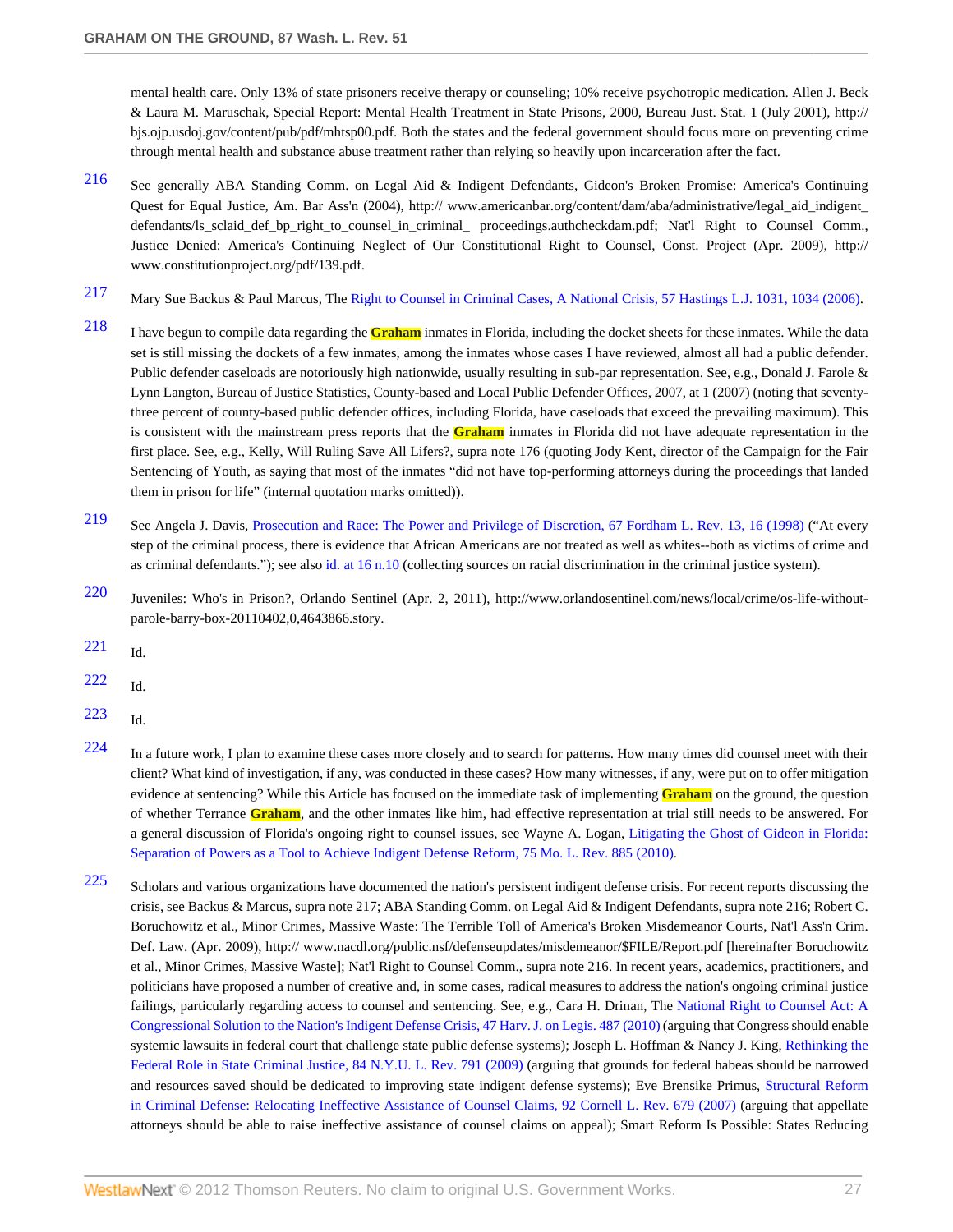Incarceration Rates and Costs While Protecting Communities, Am. Civ. Liberties Union (Aug. 2011), http:// www.aclu.org/files/ assets/smartreformispossible\_web.pdf (describing several state models for reducing reliance on incarceration while saving taxpayers money and enhancing public safety).

- <span id="page-27-0"></span>[226](#page-12-15) [563 U.S.\\_\\_, 131 S. Ct. 1910, 1922-23 \(2011\)](http://www.westlaw.com/Link/Document/FullText?findType=Y&serNum=2025330790&pubNum=708&originationContext=document&vr=3.0&rs=cblt1.0&transitionType=DocumentItem&contextData=(sc.Search)#co_pp_sp_708_1922).
- <span id="page-27-1"></span>[227](#page-12-16) [Id. at 1926-28](http://www.westlaw.com/Link/Document/FullText?findType=Y&serNum=2025330790&originationContext=document&vr=3.0&rs=cblt1.0&transitionType=DocumentItem&contextData=(sc.Search)) (citing the two consolidated actions in the case, one of which was filed in 1990 and one of which was filed in 2001).
- <span id="page-27-2"></span>[228](#page-12-17) [Id. at 1923-24](http://www.westlaw.com/Link/Document/FullText?findType=Y&serNum=2025330790&originationContext=document&vr=3.0&rs=cblt1.0&transitionType=DocumentItem&contextData=(sc.Search)) ("California's prisons are designed to house a population just under 80,000, but at the time of the three-judge court's decision the population was almost double that. The State's prisons had operated at around 200% of design capacity for at least 11 years.").
- <span id="page-27-3"></span>[229](#page-12-18) [Id. at 1923-26.](http://www.westlaw.com/Link/Document/FullText?findType=Y&serNum=2025330790&originationContext=document&vr=3.0&rs=cblt1.0&transitionType=DocumentItem&contextData=(sc.Search))
- <span id="page-27-4"></span>[230](#page-12-19) [Id. at 1924.](http://www.westlaw.com/Link/Document/FullText?findType=Y&serNum=2025330790&originationContext=document&vr=3.0&rs=cblt1.0&transitionType=DocumentItem&contextData=(sc.Search))
- <span id="page-27-5"></span>[231](#page-12-20) [Id. at 1925.](http://www.westlaw.com/Link/Document/FullText?findType=Y&serNum=2025330790&originationContext=document&vr=3.0&rs=cblt1.0&transitionType=DocumentItem&contextData=(sc.Search))
- <span id="page-27-6"></span>[232](#page-12-21) Id.
- <span id="page-27-7"></span>[233](#page-12-22) Id. at 1933.
- <span id="page-27-8"></span>[234](#page-12-23) Id. at 1947.
- <span id="page-27-9"></span>[235](#page-12-24) Justice Kennedy delivered the opinion of the Court and was joined by Justices Ginsburg, Breyer, Sotomayor, and Kagan.
- <span id="page-27-10"></span>[236](#page-12-25) See supra notes 184-188 and accompanying text.
- <span id="page-27-11"></span>[237](#page-13-1) In **Graham**, Justice Kennedy noted that Florida's practice of sentencing non-homicide juvenile offenders to life in prison without parole was an outlier within the United States, **Graham** [v. Florida, 560 U.S.\\_\\_, 130 S. Ct. 2011, 2024 \(2010\)](http://www.westlaw.com/Link/Document/FullText?findType=Y&serNum=2022052221&pubNum=708&originationContext=document&vr=3.0&rs=cblt1.0&transitionType=DocumentItem&contextData=(sc.Search)#co_pp_sp_708_2024) (noting that 77 out of 123 inmates nationwide were serving the challenged sentence in Florida), and was rare worldwide, [id. at 2033](http://www.westlaw.com/Link/Document/FullText?findType=Y&serNum=2022052221&originationContext=document&vr=3.0&rs=cblt1.0&transitionType=DocumentItem&contextData=(sc.Search)) (noting that only eleven nations authorized the sentence and only two, including the United States, imposed it in practice).
- <span id="page-27-12"></span>[238](#page-13-2) [Id. at 2033.](http://www.westlaw.com/Link/Document/FullText?findType=Y&serNum=2022052221&originationContext=document&vr=3.0&rs=cblt1.0&transitionType=DocumentItem&contextData=(sc.Search))
- <span id="page-27-13"></span>[239](#page-13-3) Jack Dolan & Carol J. Williams, No Easy Fix for State Prison Crisis, L.A. Times, May 25, 2011, at A1 (noting that policy changes are required to stem the number of people entering California's prisons and citing parole violations and three-strikes as driving factors).
- <span id="page-27-14"></span>[240](#page-13-4) [Brown v. Plata, 563 U.S.\\_\\_, 131 S. Ct. 1910, 1947 \(2011\).](http://www.westlaw.com/Link/Document/FullText?findType=Y&serNum=2025330790&pubNum=708&originationContext=document&vr=3.0&rs=cblt1.0&transitionType=DocumentItem&contextData=(sc.Search)#co_pp_sp_708_1947)
- <span id="page-27-15"></span>[241](#page-13-5) Elected officials in general reflect the sentiment of the majority. See John Hart Ely, Democracy and Distrust: A Theory of Judicial Review 135 (1980) ("No matter how open the process, those with most of the votes are in a position to vote themselves advantages at the expense of the others, or otherwise to refuse to take their interests into account.").
- <span id="page-27-16"></span>[242](#page-13-6) Russell M. Gold, [Promoting Democracy in Prosecution, 86 Wash. L. Rev. 69, 92 \(2011\)](http://www.westlaw.com/Link/Document/FullText?findType=Y&serNum=0360117217&pubNum=1281&originationContext=document&vr=3.0&rs=cblt1.0&transitionType=DocumentItem&contextData=(sc.Search)#co_pp_sp_1281_92) ("Because there is no political benefit from appearing soft on crime and because there may be quite a cost, politicians compete for the tough-on-crime label by continually 'enacting ever more numerous, more severe, and more expansive criminal laws."' (citations omitted)); Michael A. Simons, Sense and Sentencing: Our Imprisonment Epidemic, 25 J. C.R. & Econ. Dev. 153, 157-58 (2010) (discussing recent increase in rate of incarceration and related "tough on crime" rhetoric).
- <span id="page-27-17"></span>[243](#page-13-7) See Amanda Frost & Stefanie A. Lindquist, [Countering the Majoritarian Difficulty, 96 Va. L. Rev. 719, 731-40 \(2010\)](http://www.westlaw.com/Link/Document/FullText?findType=Y&serNum=0354056997&pubNum=1359&originationContext=document&vr=3.0&rs=cblt1.0&transitionType=DocumentItem&contextData=(sc.Search)#co_pp_sp_1359_731) (discussing the evidence that suggests elected judges are, in fact, influenced by majority preferences, especially in comparison to appointed judges); see also John Schwartz, Effort Begun to Abolish the Election of Judges, N.Y. Times, Dec. 24, 2009, at A12 (describing the lack of independence with elected judges). For a discussion of the problem of "judge override" in combination with the dynamic of elected judges, see The Death Penalty in Alabama: Judge Override, Equal Just. Initiative 13-14 (July 2011), http://eji.org/eji/files/ Override\_ Report.pdf.
- <span id="page-27-18"></span>[244](#page-13-8) Anthony Champagne, [Judicial Selection from a Political Science Perspective, 64 Ark. L. Rev. 221, 236-37 \(2011\)](http://www.westlaw.com/Link/Document/FullText?findType=Y&serNum=0362521241&pubNum=1095&originationContext=document&vr=3.0&rs=cblt1.0&transitionType=DocumentItem&contextData=(sc.Search)#co_pp_sp_1095_236) (citing two studies that found "judges in politically competitive states might be inclined to be sensitive to an electorate's tough-on-crime views"); Amanda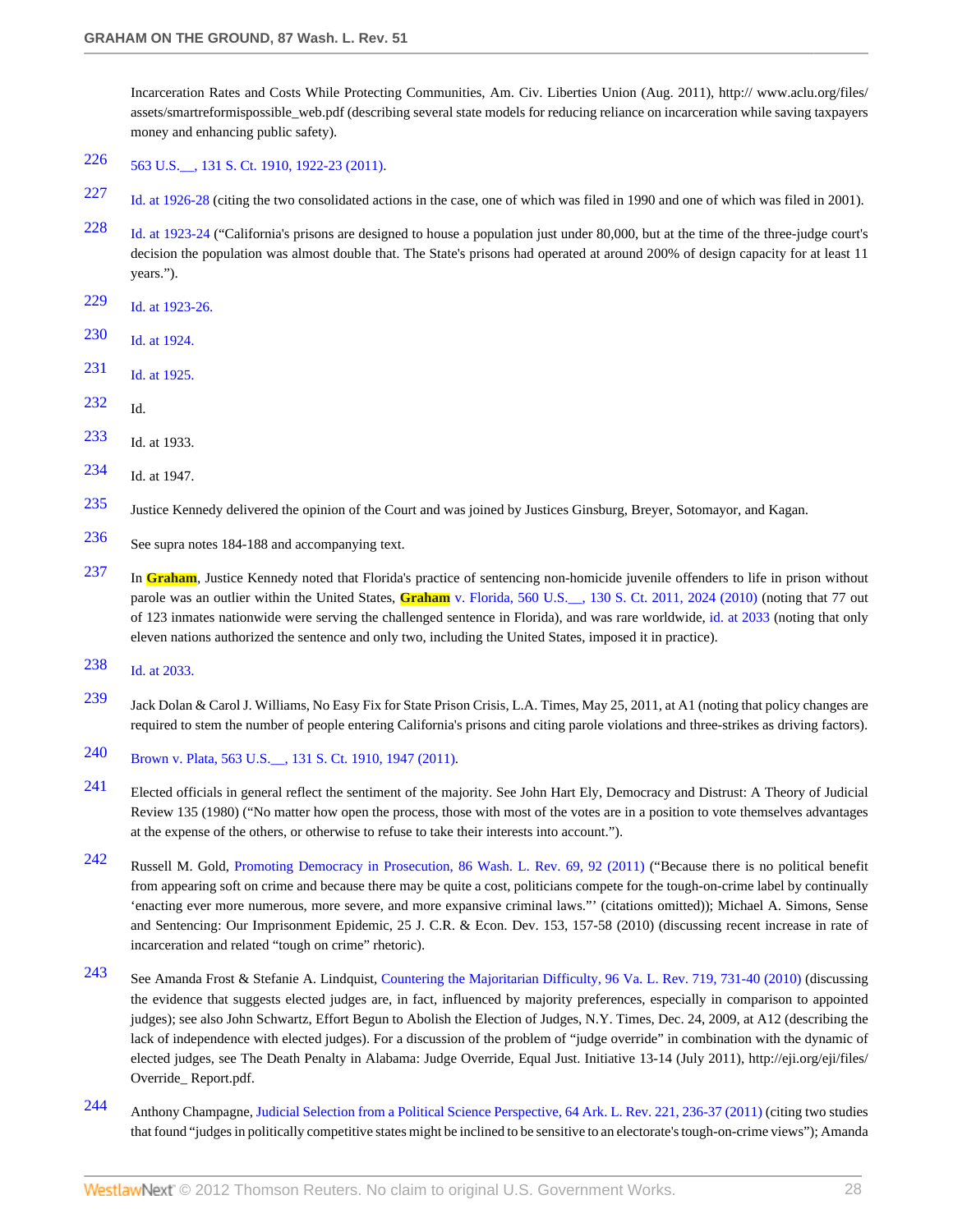Frost, [Defending the Majoritarian Court, 2010 Mich. St. L. Rev. 757, 760 \(2010\)](http://www.westlaw.com/Link/Document/FullText?findType=Y&serNum=0363629115&pubNum=168915&originationContext=document&vr=3.0&rs=cblt1.0&transitionType=DocumentItem&contextData=(sc.Search)#co_pp_sp_168915_760) ("Empirical studies demonstrate that elected judges issue longer sentences and are more likely to impose the death penalty as elections approach, presumably because they fear being labeled 'soft on crime' by their opponent in the next election. Their concerns are reasonable; judges have lost election because they were perceived as too lenient on criminal defendants." (citation omitted)).

<span id="page-28-0"></span>[245](#page-13-9) **Graham** [v. Florida, 560 U.S.\\_\\_, 130 S. Ct. 2011, 2032-33 \(2010\).](http://www.westlaw.com/Link/Document/FullText?findType=Y&serNum=2022052221&pubNum=708&originationContext=document&vr=3.0&rs=cblt1.0&transitionType=DocumentItem&contextData=(sc.Search)#co_pp_sp_708_2032)

- <span id="page-28-1"></span>[246](#page-13-10) See, e.g., [Brown v. Plata, 563 U.S.\\_\\_, 131 S. Ct. 1910, 1924 \(2011\)](http://www.westlaw.com/Link/Document/FullText?findType=Y&serNum=2025330790&pubNum=708&originationContext=document&vr=3.0&rs=cblt1.0&transitionType=DocumentItem&contextData=(sc.Search)#co_pp_sp_708_1924) ("A psychiatric expert reported observing an inmate who had been held in such a cage for nearly 24 hours, standing in a pool of his own urine, unresponsive and nearly catatonic. Prison officials explained they had 'no place to put him."' (citation omitted)); see also [id. at 1925](http://www.westlaw.com/Link/Document/FullText?findType=Y&serNum=2025330790&originationContext=document&vr=3.0&rs=cblt1.0&transitionType=DocumentItem&contextData=(sc.Search)) ("A prisoner with severe abdominal pain died after a 5-week delay in referral to a specialist; a prisoner with 'constant and extreme' chest pain died after an 8-hour delay in evaluation by a doctor; and a prisoner died of testicular cancer after a 'failure of MDs to work up for cancer in a young man with 17 months of testicular pain."' (citation omitted)).
- <span id="page-28-2"></span>[247](#page-13-11) [Id. at 1949-50](http://www.westlaw.com/Link/Document/FullText?findType=Y&serNum=2025330790&originationContext=document&vr=3.0&rs=cblt1.0&transitionType=DocumentItem&contextData=(sc.Search)) (images show severe overcrowding in makeshift "cells" and "dry cages/holding cells for people waiting for mental health crisis bed"). For an interesting piece on the question of whether the appended photographs help or hurt the majority's position, see Dahlia Lithwick, Show, Don't Tell: Do Photographs of California's Overcrowded Prisons Belong in a Supreme Court Decision About Those Prisons?, Slate (May 23, 2011), http:// www.slate.com/id/2295331.
- <span id="page-28-3"></span>[248](#page-13-12) See supra text accompanying note 4.
- <span id="page-28-4"></span>[249](#page-13-13) [Plata, 131 S. Ct. at 1946-47.](http://www.westlaw.com/Link/Document/FullText?findType=Y&serNum=2025330790&pubNum=708&originationContext=document&vr=3.0&rs=cblt1.0&transitionType=DocumentItem&contextData=(sc.Search)#co_pp_sp_708_1946)
- <span id="page-28-5"></span>[250](#page-13-14) [Id. at 1946.](http://www.westlaw.com/Link/Document/FullText?findType=Y&serNum=2025330790&originationContext=document&vr=3.0&rs=cblt1.0&transitionType=DocumentItem&contextData=(sc.Search))
- <span id="page-28-6"></span>[251](#page-13-15) For example, in order to comply with the Plata mandate, counties will now bear a much larger burden for managing inmates and parolees than they have traditionally borne. Now, offenders who commit non-violent, non-serious, and non-sexual offenses will be sent to county jails instead of state prisons. George Skelton, Chronic Prison Underfunding Leads to More Local Burdens, L.A. Times, Oct. 6, 2011, at A2, available at http:// articles.latimes.com/2011/oct/06/local/la-me-cap-prisons-20111006/2. Current state inmates serving time for these so-called "non-non-non" offenses, will be supervised by county probation officials when they are released on parole. Editorial, Here Come the Inmates, L.A. Times, Aug. 30, 2011, at A12. There is great debate and concern over whether the counties will have sufficient funding and experience to provide rehabilitation and reentry resources for these inmates. Id.
- <span id="page-28-7"></span>[252](#page-13-16) See supra Part II.C-D.
- <span id="page-28-8"></span>[253](#page-13-17) For example, while it may cost more in the short term to provide inmates with education, substance abuse treatment, counseling, parenting skills, and vocational training, these are the very services critical to their successful reentry. See generally Edward E. Rhine & Anthony C. Thompson, The Reentry Movement in Corrections: Resiliency, Fragility and Prospects, 47 Crim. L. Bull. 177 (2011) (describing the recent successes in the reentry movement along with its fragility in part due to the fact that reentry goals are hard to measure in the short run).
- <span id="page-28-9"></span>[254](#page-13-18) To the extent that overcrowding and related understaffing led to Eighth Amendment violations in [Plata, 131 S. Ct. at 1926](http://www.westlaw.com/Link/Document/FullText?findType=Y&serNum=2025330790&pubNum=708&originationContext=document&vr=3.0&rs=cblt1.0&transitionType=DocumentItem&contextData=(sc.Search)#co_pp_sp_708_1926) ("[T]he prisons were 'seriously and chronically understaffed,' and had 'no effective method for ensuring ...the competence of their staff'...The prisons had failed to implement necessary suicide-prevention procedures, 'due in large measure to the severe understaffing."' (citations omitted)), more resources will be needed to address these issues.
- <span id="page-28-10"></span>[255](#page-13-19) See generally Boruchowitz et al., Minor Crimes, Massive Waste, supra note 225; Smart Reform is Possible, supra note 225; see also Robert C. Boruchowitz, Diverting and Reclassifying Misdemeanors Could Save \$1 Billion Per Year: Reducing the Need for and Cost of Appointed Counsel, Am. Const. Soc'y (Dec. 2010), http://www.acslaw.org/sites/default/files/Boruchowitz\_-\_ Misdemeanors.pdf.
- <span id="page-28-11"></span>[256](#page-13-20) The Plata Court noted that the two consolidated cases under its review had been in the courts for decades, yet had failed to generate reform. [131 S. Ct. at 1926-27](http://www.westlaw.com/Link/Document/FullText?findType=Y&serNum=2025330790&pubNum=708&originationContext=document&vr=3.0&rs=cblt1.0&transitionType=DocumentItem&contextData=(sc.Search)#co_pp_sp_708_1926) (One case had been filed in 1990, the other in 2001.).
- <span id="page-28-12"></span>[257](#page-14-7) See supra Part I.B.
- <span id="page-28-13"></span>[258](#page-14-8) Telephone Interview with Ilona Vila, supra note 121.